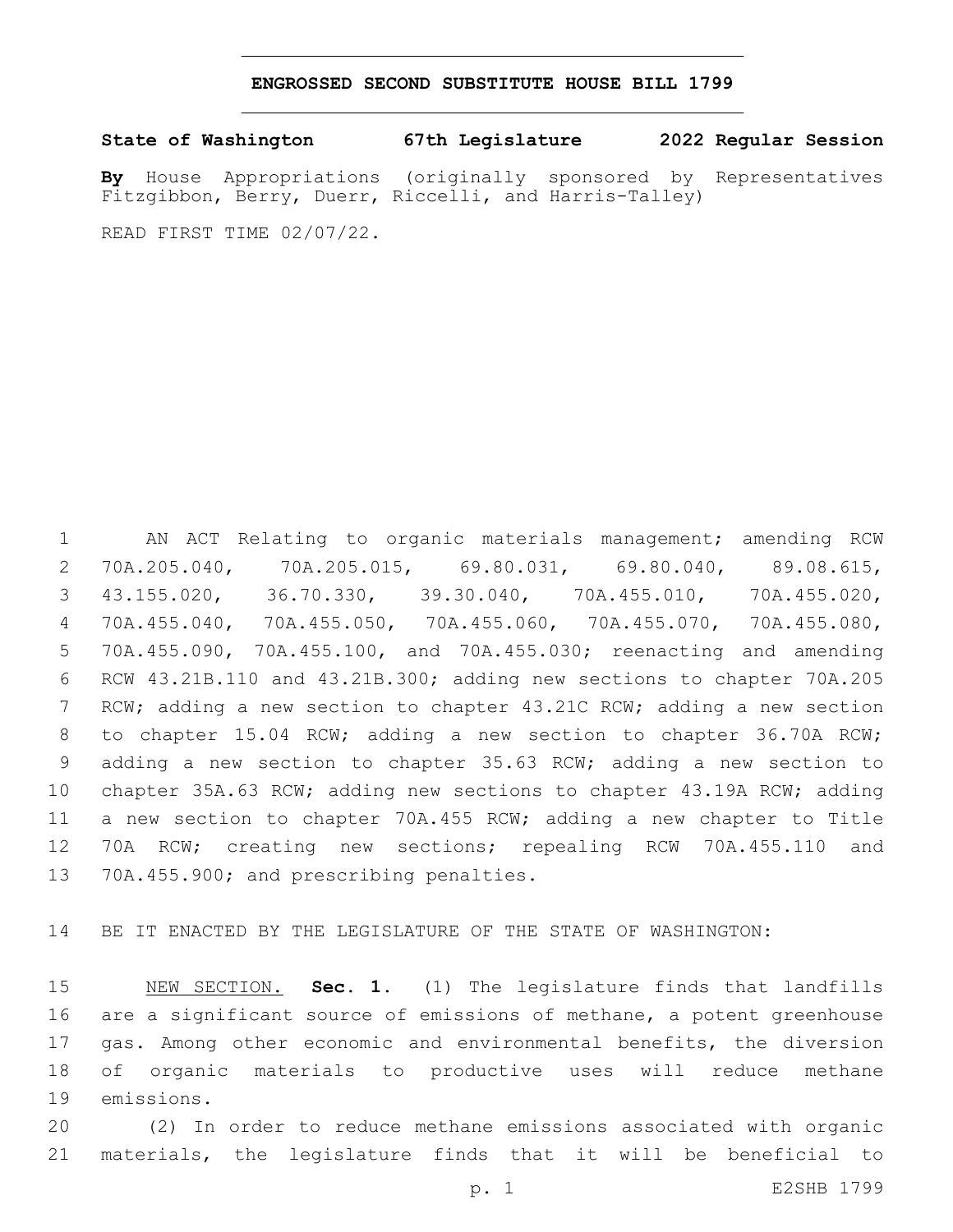improve a variety of aspects of how organic materials and organic material wastes are reduced, managed, incentivized, and regulated under state law. Therefore, it is the intent of the legislature to support the diversion of organic materials from landfills through a variety of interventions to support productive uses of organic material wastes, including by:6

 (a) Requiring some local governments to begin providing separated organic material collection services within their jurisdictions in order to increase volumes of organic materials collected and delivered to composting and other organic material management facilities and reduce the volumes of organic materials collected in conjunction with other solid waste and delivered to landfills;

 (b) Requiring local governments to consider state organic material management goals and requirements in the development of 15 their local solid waste plans;

 (c) Requiring some businesses to manage their organic material wastes in a manner that does not involve landfilling them, in order to address one significant source of organic materials that currently 19 frequently end up in landfills;

 (d) Reducing legal liability risk barriers to the donation of edible food in order to encourage the recovery of foods that might 22 otherwise be landfilled:

 (e) Establishing the Washington center for sustainable food management within the department of ecology in order to coordinate 25 and improve statewide food waste reduction and diversion efforts;

 (f) Establishing various new funding and financial incentives intended to increase composting and other forms of productive organic materials management, helping to make the responsible management of organic materials more cost-competitive with landfilling of organic 30 material wastes;

 (g) Facilitating the siting of organic material management facilities in order to ensure that adequate capacity exists to process organic materials at the volumes necessary to achieve state 34 organic material diversion goals;

 (h) Encouraging cities and counties to procure more of the compost and finished products created from their organic material wastes in order to support the economic viability of processes to turn organic materials into finished products, and increasing the likelihood that composting and other responsible organic material 40 management options are economically viable; and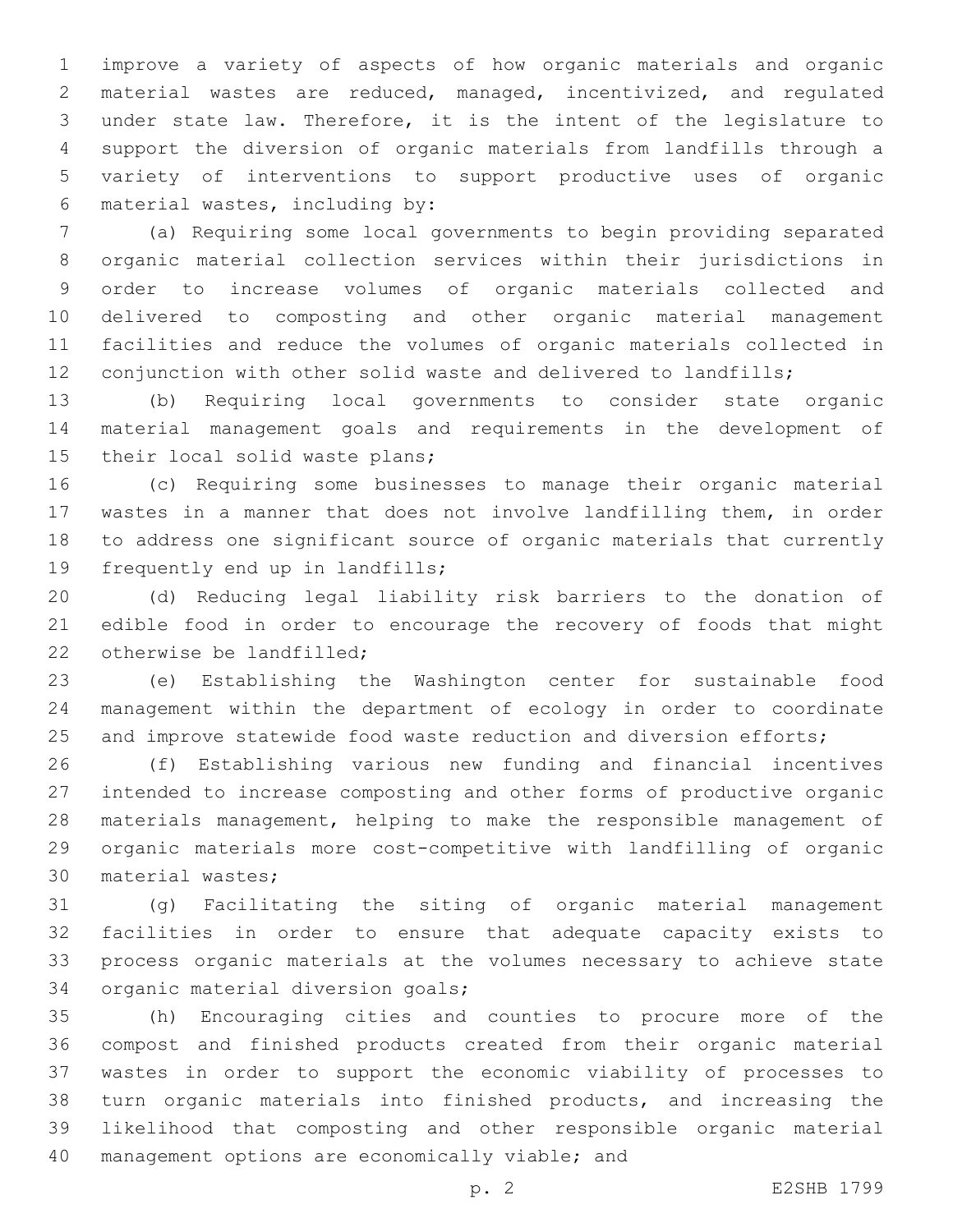(i) Amending standards related to the labeling of plastic and compostable products in order to reduce contamination of the waste streams handled by compost and organic material management facilities and improve the economic viability of those responsible organic 5 material management options.

**PART 1**

#### **State Targets and Organic Material Waste Collection Requirements**

 NEW SECTION. **Sec. 101.** A new section is added to chapter 9 70A.205 RCW to read as follows:

 (1)(a) The state establishes a goal for the landfill disposal of organic materials at a level representing a 75 percent reduction by 2030 in the statewide disposal of organic material waste, relative to 2015 levels.13

 (b) The state establishes a goal that no less than 20 percent of the volume of edible food that was disposed of as of 2015 be 16 recovered for human consumption by 2025.

 (2) The provisions of subsection (1) of this section are in addition to the food waste reduction goals of RCW 70A.205.715(1).

 NEW SECTION. **Sec. 102.** A new section is added to chapter 20 70A.205 RCW to read as follows:

 (1) Beginning January 1, 2027, in each jurisdiction that implements a local solid waste plan under RCW 70A.205.040:

 (a) Source-separated organic solid waste collection services must be provided at least every other week or at least 26 weeks annually 25 to:

26 (i) All residents; and

 (ii) Nonresidential customers that generate more than .25 cubic yard per week of organic materials for management; and

 (b) All organic solid waste collected from residents and businesses under (a) of this subsection must be managed through 31 organic materials management.

 (2) A jurisdiction may charge and collect fees or rates for the services provided under subsection (1) of this section, consistent with the jurisdiction's authority to impose fees and rates under 35 chapters 35.21, 35A.21, 36.58, and 36.58A RCW.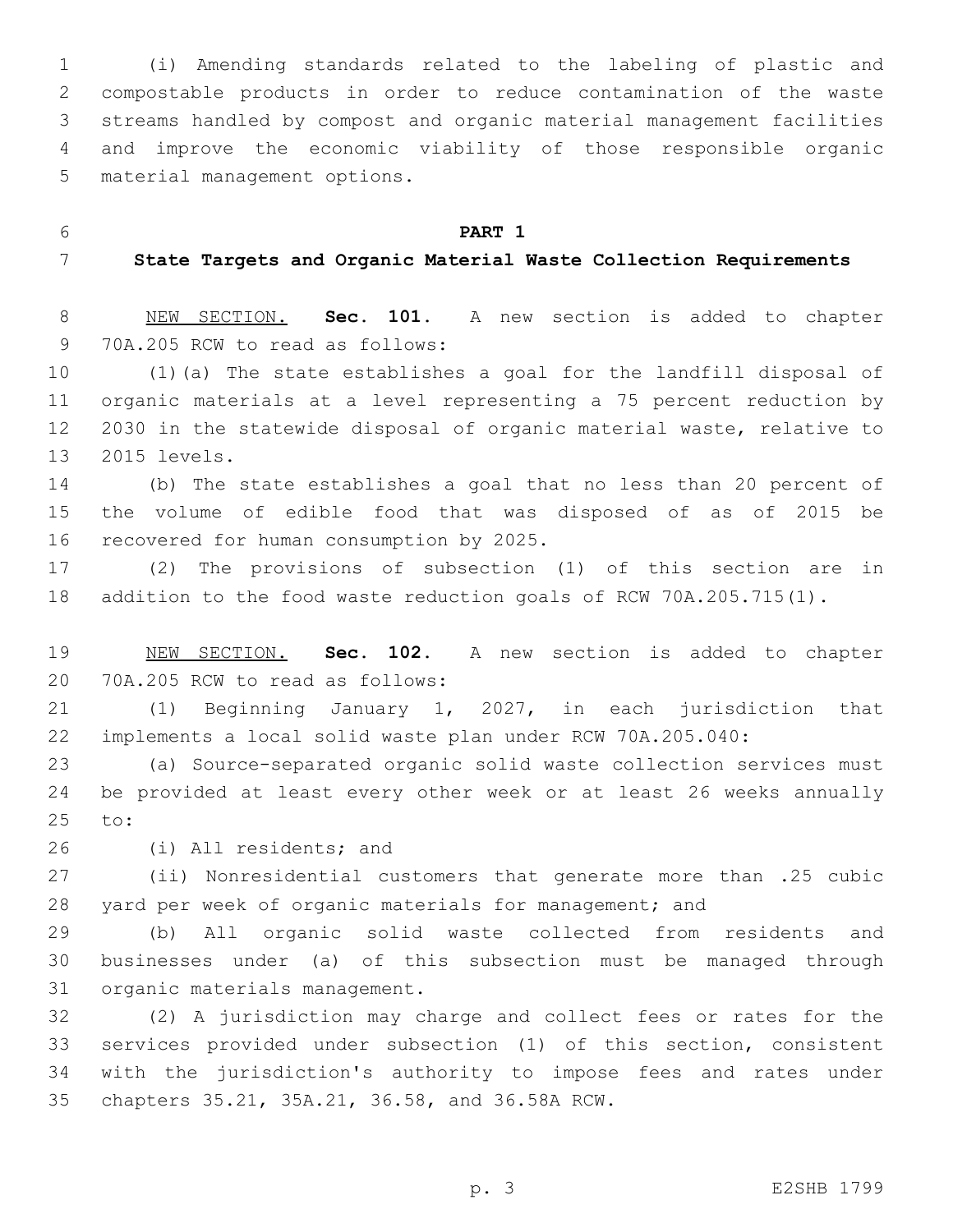(3)(a) Except as provided in (d) of this subsection, the requirements of this section do not apply in a jurisdiction if the 3 department determines that the following apply:

 (i) The jurisdiction disposed of less than 5,000 tons of solid waste in the most recent year for which data is available; or

 (ii) The jurisdiction has a total population of less than 25,000 7 people.

(b) The requirements of this section do not apply:

 (i) In census tracts that have a population density of less than 75 people per square mile that are serviced by the jurisdiction and located in unincorporated portions of a county, as determined by the department, in counties not planning under chapter 36.70A RCW; and

 (ii) Outside of urban growth areas designated pursuant to RCW 36.70A.110 in unincorporated portions of a county planning under 15 chapter 36.70A RCW.

 (c) In addition to the exemptions in (a) and (b) of this subsection, the department may issue a renewable waiver to jurisdictions or portions of a jurisdiction under this subsection for up to five years, based on consideration of factors including the distance to organic materials management facilities, the sufficiency of the capacity to manage organic materials at facilities to which organic materials could feasibly and economically be delivered from the jurisdiction, and restrictions in the transport of organic materials under chapter 17.24 RCW. The department may adopt rules to specify the type of information that a waiver applicant must submit to the department and to specify the department's process for 27 reviewing and approving waiver applications.

 (d) Beginning January 1, 2030, the department may adopt a rule to require that the provisions of this section apply in the jurisdictions identified in (b) and (c) of this subsection, but only if the department determines that the goals established in section 101(1) of this act have not or will not be achieved.

 (4) Any city that newly begins implementing an independent solid waste plan under RCW 70A.205.040 after July 1, 2022, must meet the 35 requirements of subsection (1) of this section.

 **Sec. 103.** RCW 70A.205.040 and 2010 c 154 s 2 are each amended to 37 read as follows:

 (1) Each county within the state, in cooperation with the various cities located within such county, shall prepare a coordinated,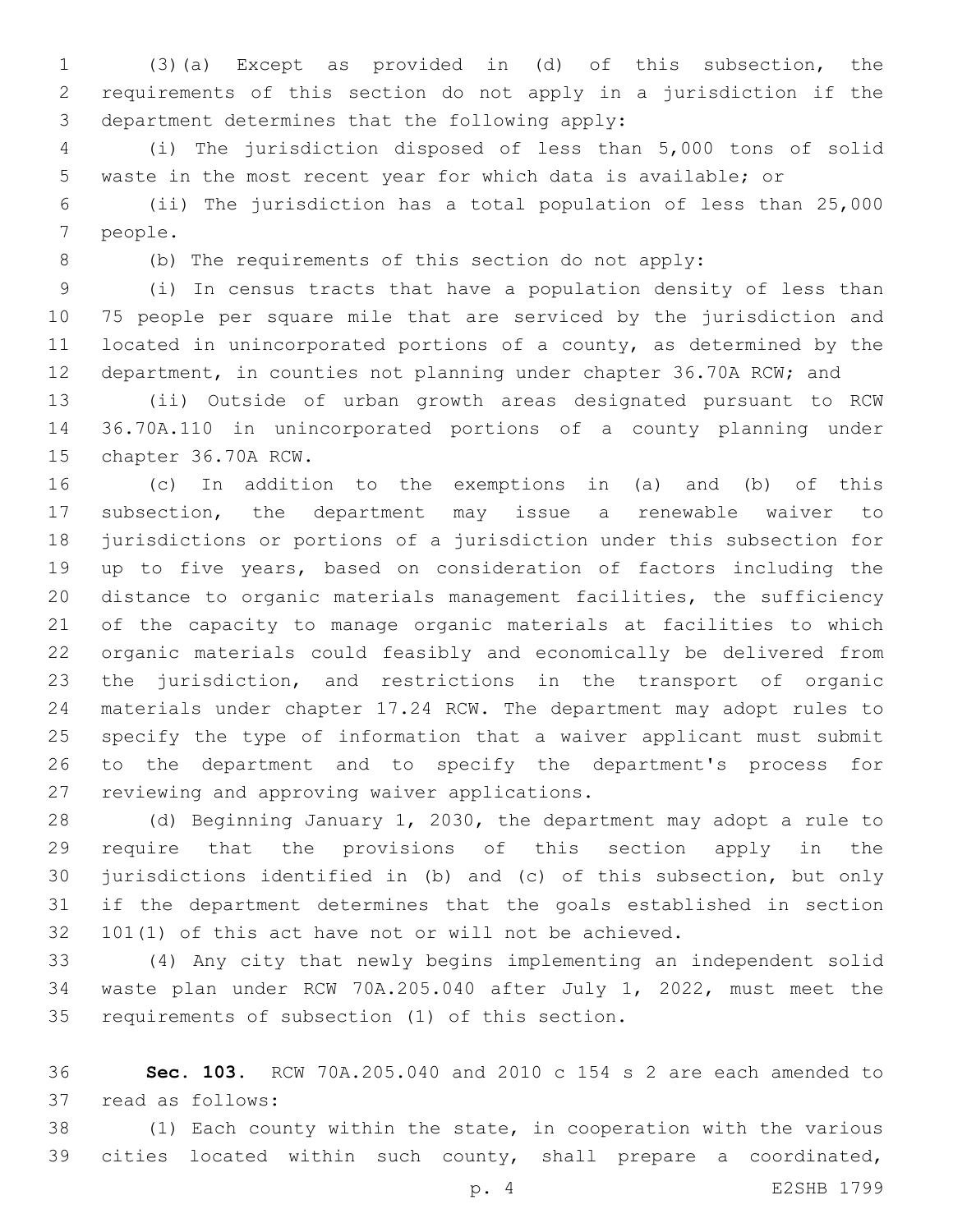comprehensive solid waste management plan. Such plan may cover two or more counties. The purpose is to plan for solid waste and materials reduction, collection, and handling and management services and programs throughout the state, as designed to meet the unique needs of each county and city in the state. When updating a solid waste management plan developed under this chapter, after June 10, 2010, local comprehensive plans must consider and plan for the following 8 handling methods or services:

 (a) Source separation of recyclable materials and products, 10 organic materials, and wastes by generators;

(b) Collection of source separated materials;

 (c) Handling and proper preparation of materials for reuse or 13 recycling;

 (d) Handling and proper preparation of organic materials for 15 ((composting or anaerobic digestion)) organic materials management; 16 and

(e) Handling and proper disposal of nonrecyclable wastes.

 (2) When updating a solid waste management plan developed under this chapter, after June 10, 2010, each local comprehensive plan must, at a minimum, consider methods that will be used to address the 21 following:

(a) Construction and demolition waste for recycling or reuse;

 (b) Organic material including yard debris, food waste, and food 24 contaminated paper products for ((composting or anaerobic digestion)) 25 organic materials management;

26 (c) Recoverable paper products for recycling;

(d) Metals, glass, and plastics for recycling; and

28 (e) Waste reduction strategies.

 (3)(a) When newly developing, updating, or amending a solid waste 30 management plan developed under this chapter, after July 1, 2024, each local comprehensive plan must consider the transition to the requirements of section 102 of this act, and each comprehensive plan 33 implemented by a county must identify:

 (i) The priority areas within the county for the establishment of organic materials management facilities. Priority areas must be in industrial zones, agricultural zones, or rural zones, and may not be located in overburdened communities identified by the department of ecology under RCW 70A.65.020(1). Priority areas should be designated with an attempt to minimize incompatible uses and potential impacts on residential areas; and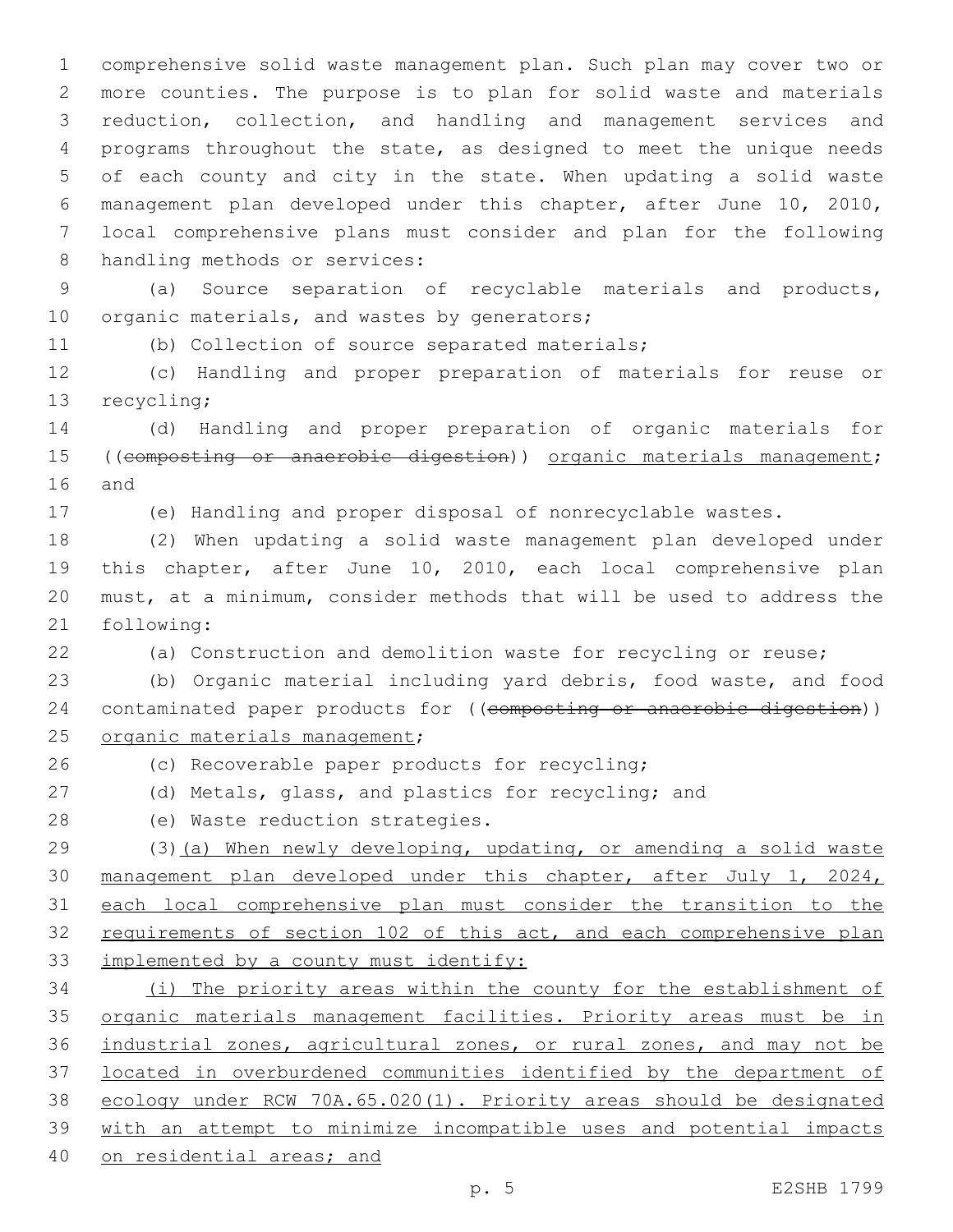(ii) Organic materials management facility volumetric capacity required to manage the county's organic materials in a manner consistent with the goals of section 101 of this act.

 (b) When newly developing, updating, or amending a solid waste management plan developed under this chapter, after January 1, 2027, each local comprehensive plan must be consistent with the requirements of section 102 of this act.

8 (4) Each city shall:

 (a) Prepare and deliver to the county auditor of the county in which it is located its plan for its own solid waste management for 11 integration into the comprehensive county plan;

 (b) Enter into an agreement with the county pursuant to which the city shall participate in preparing a joint city-county plan for 14 solid waste management; or

 (c) Authorize the county to prepare a plan for the city's solid waste management for inclusion in the comprehensive county plan.

17 (((4))) (5) Two or more cities may prepare a plan for inclusion in the county plan. With prior notification of its home county of its intent, a city in one county may enter into an agreement with a city in an adjoining county, or with an adjoining county, or both, to prepare a joint plan for solid waste management to become part of the 22 comprehensive plan of both counties.

 $((+5+))$  (6) After consultation with representatives of the cities and counties, the department shall establish a schedule for the development of the comprehensive plans for solid waste management. In preparing such a schedule, the department shall take into account the probable cost of such plans to the cities and counties.

 $((+6))$   $(7)$  Local governments shall not be required to include a hazardous waste element in their solid waste management plans.

 NEW SECTION. **Sec. 104.** (1) The department of ecology must contract with a third-party consultant to conduct a study of the adequacy of local government solid waste management funding, including options and recommendations to provide funding for solid waste programs in the future if significant statewide policy changes are enacted. The department must include the Washington association of county solid waste managers, the association of Washington cities, an association that represents the private sector solid waste industry, and other stakeholders in scoping the study and reviewing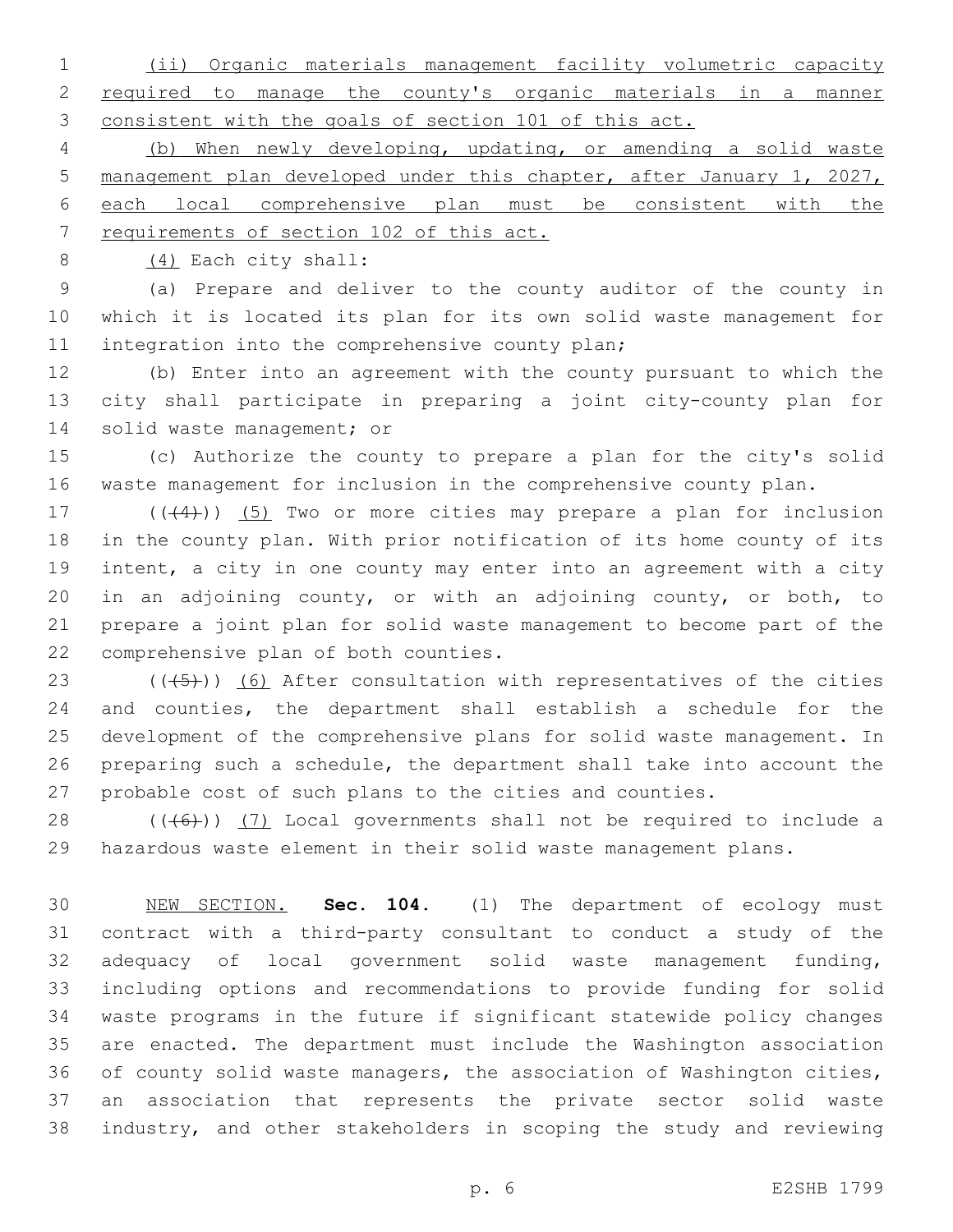1 the consultant's findings and recommendations prior to submittal to 2 the legislature.

(2) The study must include:3

4 (a) Consideration for jurisdictional type, location, size, 5 service level, and other relevant differences between cities and 6 counties;

7 (b) A review and update of current funding types and levels 8 available, and their rate of adoption;

9 (c) The funding needs to implement the solid waste core services 10 model developed by the Washington association of county solid waste 11 managers;

12 (d) Alternative funding models utilized by other publicly managed 13 solid waste programs in other states or countries that may be 14 relevant to Washington; and

 (e) An evaluation of the impacts on solid waste funding resources available to cities and counties from statewide solid waste management policy proposals considered by the legislature or enacted 18 in the last four years, including proposals to:

19 (i) Reduce the quantity of organic waste to landfills;

20 (ii) Manage packaging and paper products through extended 21 producer responsibility programs;

22 (iii) Manage other products through product stewardship or 23 extended producer responsibility programs;

24 (iv) Improve or install new or updated methane capture systems;

25 (v) Increase postconsumer content requirements for materials 26 collected in solid waste programs; and

27 (vi) Other related proposals that may impact solid waste funding 28 resources.

29 (3) The study must evaluate a range of forecasted fiscal impacts 30 for each type of policy change on local government solid waste 31 management programs, including:

32 (a) The level of service provided by local government;

33 (b) Costs to the local government;

34 (c) Existing revenue levels; and

35 (d) The need for additional revenue.

36 (4) The department must submit the report, including findings and 37 any recommendations, to the appropriate committees of the legislature 38 by July 1, 2023.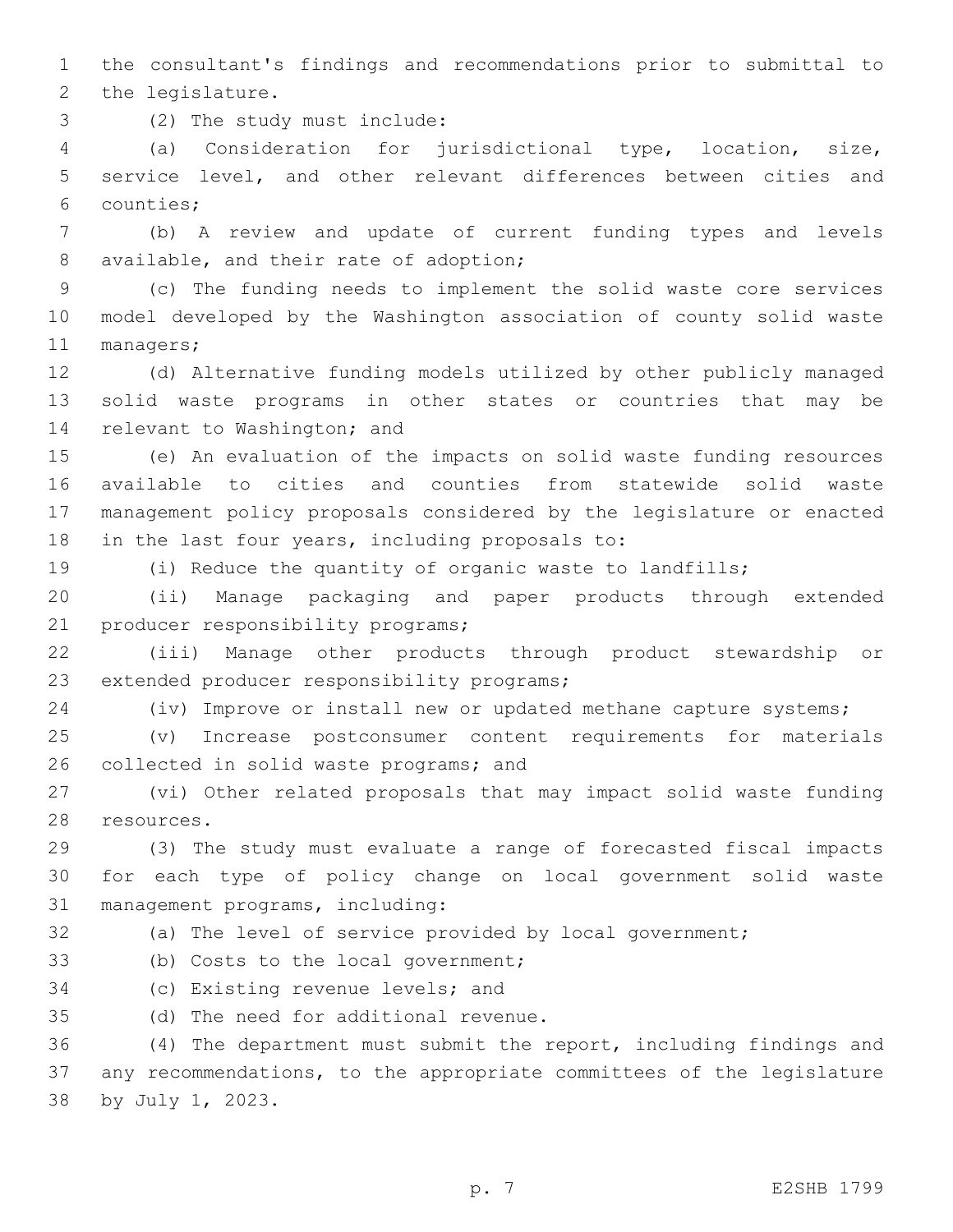**Sec. 105.** RCW 70A.205.015 and 2020 c 20 s 1161 are each amended 2 to read as follows:

 ((As used in this chapter, unless the context indicates 4 otherwise:)) The definitions in this section apply throughout this chapter unless the context clearly requires otherwise.

(1) "City" means every incorporated city and town.

 (2) "Commission" means the utilities and transportation commission.8

 (3) "Composted material" means organic solid waste that has been subjected to controlled aerobic degradation at a solid waste facility in compliance with the requirements of this chapter. Natural decay of organic solid waste under uncontrolled conditions does not result in 13 composted material.

(4) "Department" means the department of ecology.

(5) "Director" means the director of the department of ecology.

 (6) "Disposal site" means the location where any final treatment, utilization, processing, or deposit of solid waste occurs.

 (7) "Energy recovery" means a process operating under federal and state environmental laws and regulations for converting solid waste into usable energy and for reducing the volume of solid waste.

 (8) "Functional standards" means criteria for solid waste handling expressed in terms of expected performance or solid waste 23 handling functions.

 (9) "Incineration" means a process of reducing the volume of solid waste operating under federal and state environmental laws and regulations by use of an enclosed device using controlled flame 27 combustion.

 (10) "Inert waste landfill" means a landfill that receives only inert waste, as determined under RCW 70A.205.030, and includes facilities that use inert wastes as a component of fill.

 (11) "Jurisdictional health department" means city, county, city-32 county, or district public health department.

 (12) "Landfill" means a disposal facility or part of a facility at which solid waste is placed in or on land and which is not a land 35 treatment facility.

(13) "Local government" means a city, town, or county.

 (14) "Modify" means to substantially change the design or operational plans including, but not limited to, removal of a design element previously set forth in a permit application or the addition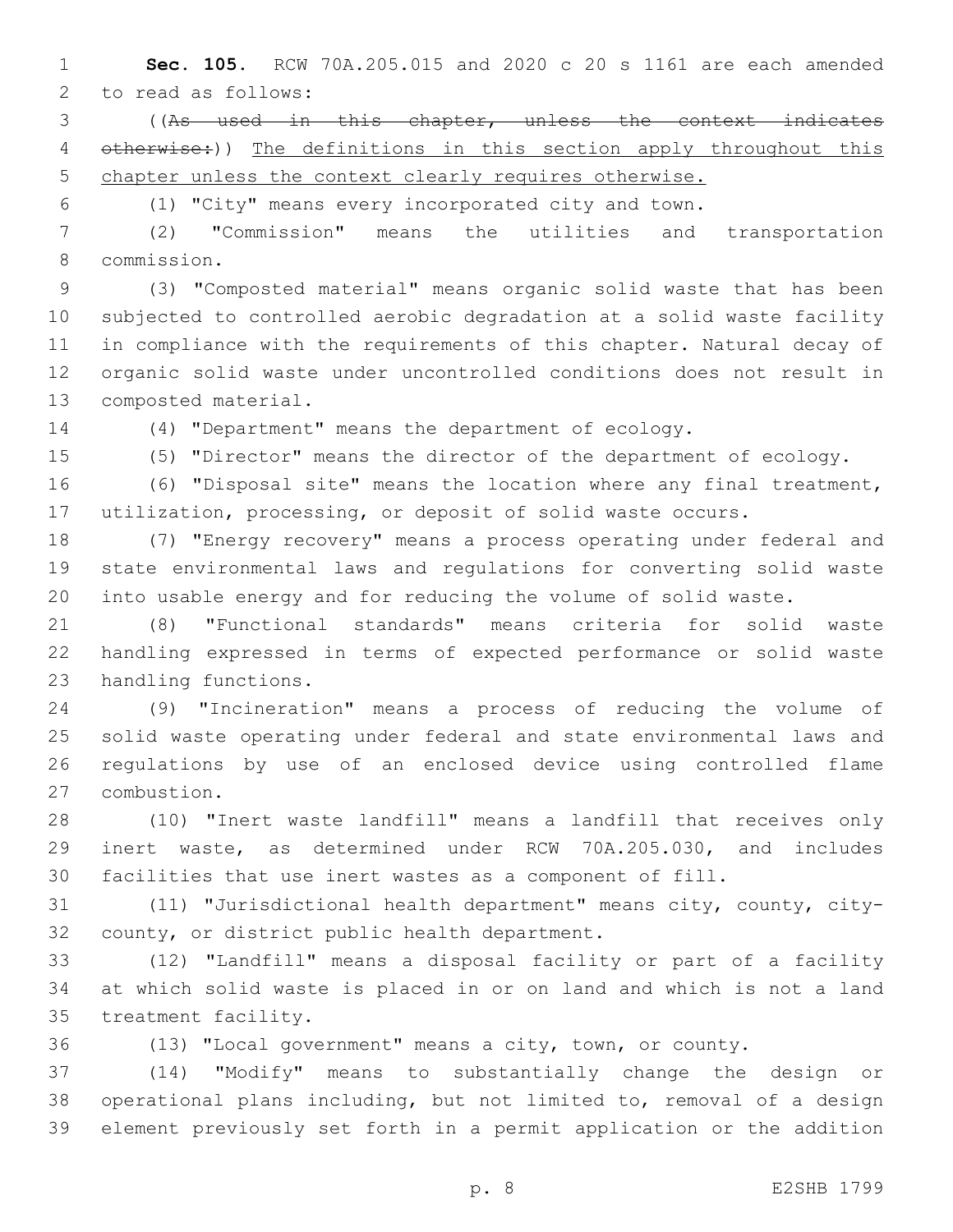of a disposal or processing activity that is not approved in the 2 permit.

 (15) "Multiple-family residence" means any structure housing two 4 or more dwelling units.

 (16) "Person" means individual, firm, association, copartnership, political subdivision, government agency, municipality, industry, public or private corporation, or any other entity whatsoever.

 (17) "Recyclable materials" means those solid wastes that are separated for recycling or reuse, such as papers, metals, and glass, that are identified as recyclable material pursuant to a local comprehensive solid waste plan. Prior to the adoption of the local comprehensive solid waste plan, adopted pursuant to RCW 70A.205.075(2), local governments may identify recyclable materials 14 by ordinance from July 23, 1989.

 (18) "Recycling" means transforming or remanufacturing waste materials into usable or marketable materials for use other than 17 landfill disposal or incineration.

 (19) "Residence" means the regular dwelling place of an 19 individual or individuals.

 (20) "Sewage sludge" means a semisolid substance consisting of settled sewage solids combined with varying amounts of water and dissolved materials, generated from a wastewater treatment system, that does not meet the requirements of chapter 70A.226 RCW.

 (21) "Soil amendment" means any substance that is intended to improve the physical characteristics of the soil, except composted material, commercial fertilizers, agricultural liming agents, unmanipulated animal manures, unmanipulated vegetable manures, food wastes, food processing wastes, and materials exempted by rule of the department, such as biosolids as defined in chapter 70A.226 RCW and 30 wastewater as regulated in chapter 90.48 RCW.

 (22) "Solid waste" or "wastes" means all putrescible and nonputrescible solid and semisolid wastes including, but not limited to, garbage, rubbish, ashes, industrial wastes, swill, sewage sludge, demolition and construction wastes, abandoned vehicles or parts 35 thereof, and recyclable materials.

 (23) "Solid waste handling" means the management, storage, collection, transportation, treatment, utilization, processing, and final disposal of solid wastes, including the recovery and recycling 39 of materials from solid wastes, the recovery of energy resources from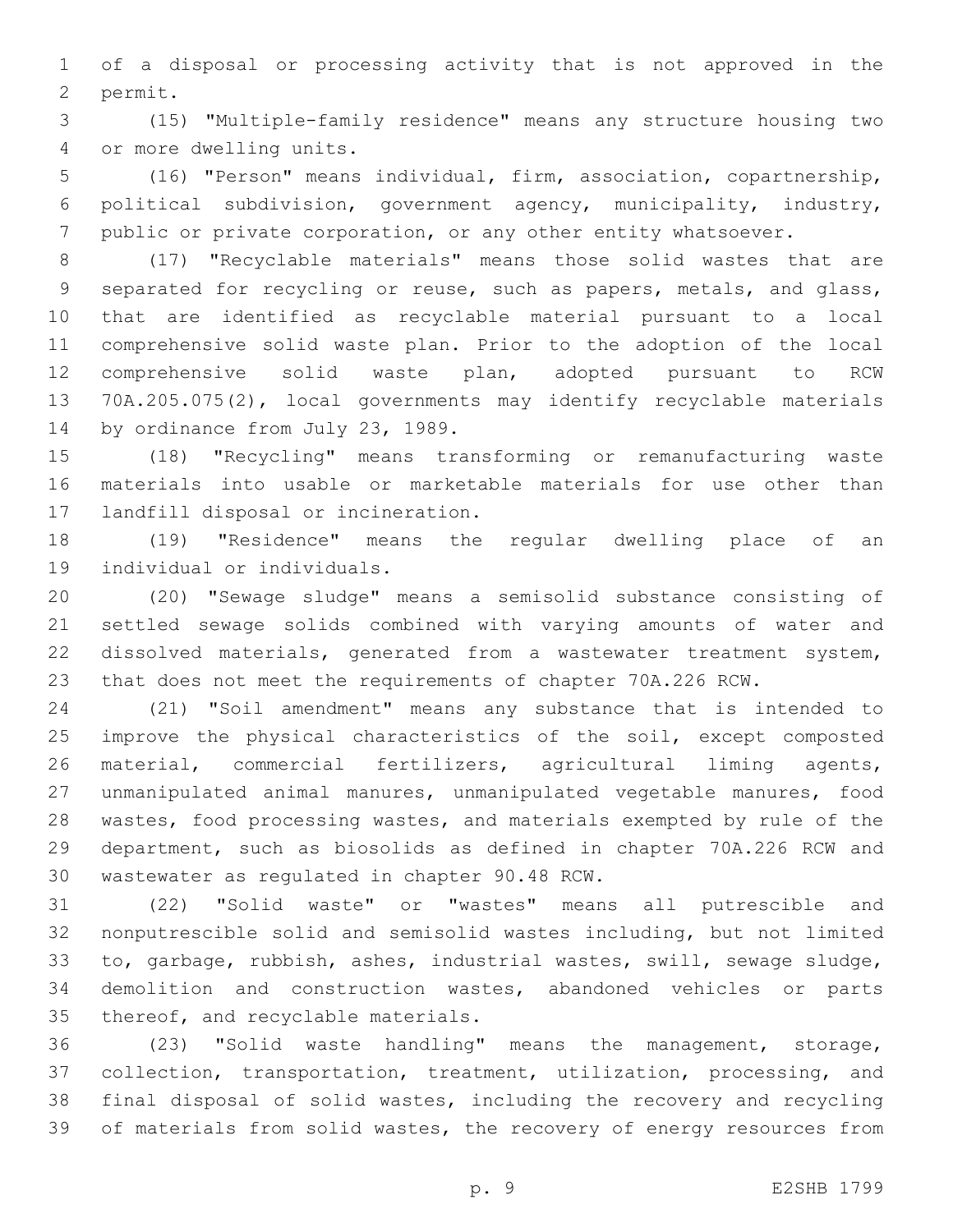solid wastes or the conversion of the energy in solid wastes to more 2 useful forms or combinations thereof.

 (24) "Source separation" means the separation of different kinds of solid waste at the place where the waste originates.

 (25) "Vehicle" includes every device physically capable of being moved upon a public or private highway, road, street, or watercourse and in, upon, or by which any person or property is or may be transported or drawn upon a public or private highway, road, street, or watercourse, except devices moved by human or animal power or used 10 exclusively upon stationary rails or tracks.

 (26) "Waste-derived soil amendment" means any soil amendment as defined in this chapter that is derived from solid waste as defined in this section, but does not include biosolids or biosolids products regulated under chapter 70A.226 RCW or wastewaters regulated under 15 chapter 90.48 RCW.

 (27) "Waste reduction" means reducing the amount or toxicity of 17 waste generated or reusing materials.

 (28) "Yard debris" means plant material commonly created in the course of maintaining yards and gardens, and through horticulture, gardening, landscaping, or similar activities. Yard debris includes but is not limited to grass clippings, leaves, branches, brush, weeds, flowers, roots, windfall fruit, vegetable garden debris, holiday trees, and tree prunings four inches or less in diameter.

 (29)(a)(i) "Organic materials" means any solid waste that is a biological substance of plant or animal origin capable of microbial degradation.

 (ii) Organic materials include, but are not limited to, manure, 28 yard debris, food waste, food processing waste, wood waste, and garden waste.

 (b) "Organic materials" does not include any materials contaminated by herbicides, pesticides, pests, or other sources of chemical or biological contamination that would render a finished product of an organic material management process unsuitable for general public or agricultural use.

 (30) "Organic materials management" means management of organic materials through composting, anaerobic digestion, vermiculture, black soldier fly, or similar technologies.

#### **PART 2**

## **Requirements for Organics Management by Businesses**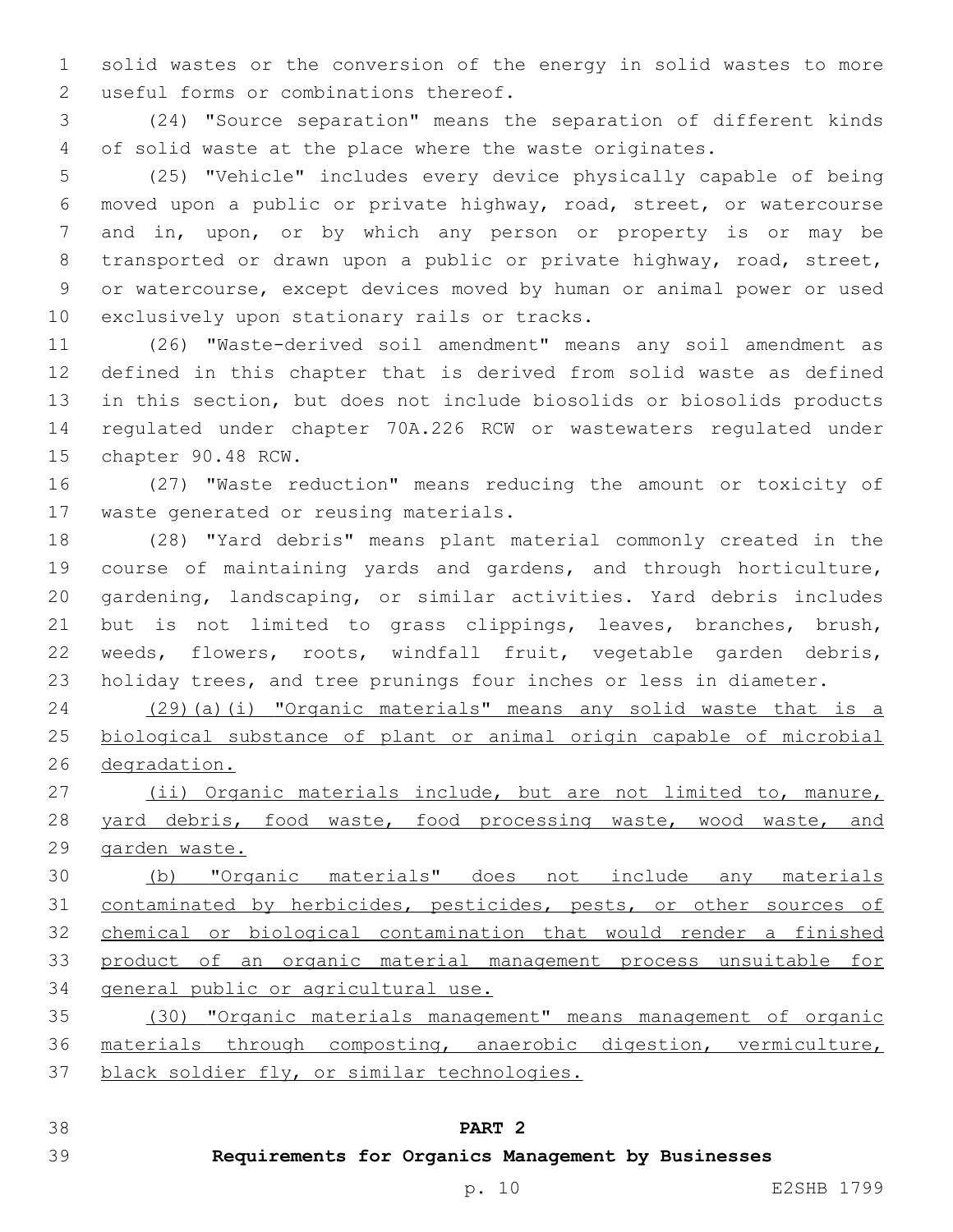NEW SECTION. **Sec. 201.** A new section is added to chapter 70A.205 RCW to read as follows:2

 (1)(a) Beginning July 1, 2023, and each July 1st thereafter, the department must determine which counties and any cities preparing 5 independent solid waste management plans:

 (i) Provide for businesses to be serviced by providers that collect food waste and organic material waste for delivery to solid waste facilities that provide for the organic materials management of 9 organic material waste and food waste; and

 (ii) Are serviced by solid waste facilities that provide for the organic materials management of organic material waste and food waste and have capacity to accept increased volumes of organic materials 13 deliveries.

 (b)(i) The department must determine and designate that the restrictions of this section apply to businesses in a jurisdiction unless the department determines that the businesses in some or all 17 portions of the city or county have:

 (A) No available businesses that collect and deliver organic materials to solid waste facilities that provide for the organic materials management of organic material waste and food waste; or

 (B) No available capacity at the solid waste facilities to which businesses that collect and deliver organic materials could feasibly and economically deliver organic materials from the jurisdiction.

 (ii)(A) In the event that a county or city provides written notification to the department indicating that the criteria of (b)(i)(A) of this subsection are met, then the restrictions of this section apply only in those portions of the jurisdiction that have 28 available service-providing businesses.

 (B) In the event that a county or city provides written notification to the department indicating that the criteria of 31 (b)(i)(B) of this subsection are met, then the restrictions of this 32 section do not apply to the jurisdiction.

 (c) The department must make the result of the annual determinations required under this section available on its website.

 (d) The requirements of this section may be enforced by jurisdictional health departments consistent with this chapter, 37 except that:

 (i) A jurisdictional health department may not charge a fee to permit holders to cover the costs of the jurisdictional health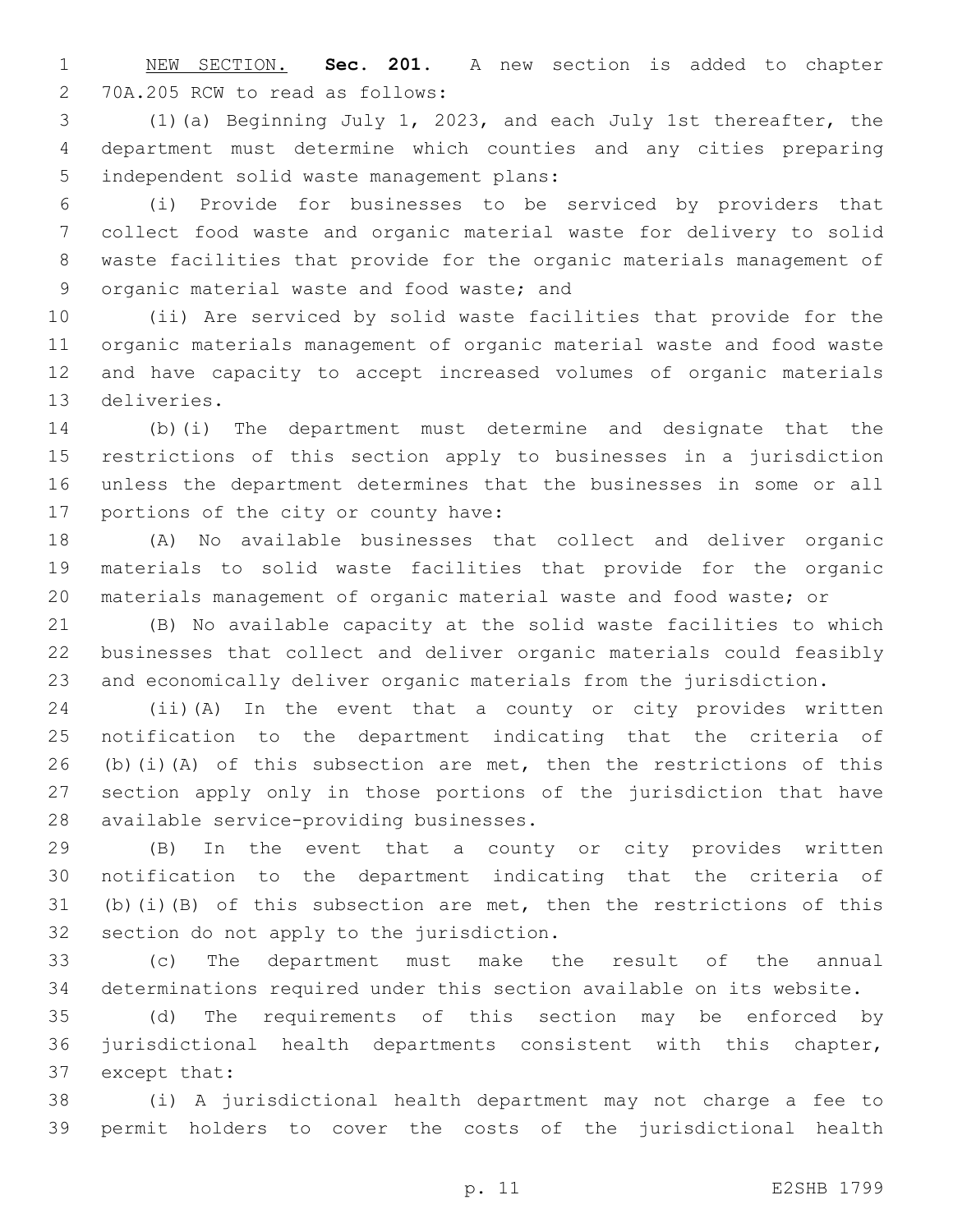department's administration or enforcement of the requirements of 2 this section; and

 (ii) Prior to issuing a penalty under this section, a jurisdictional health department must provide at least two written notices of noncompliance with the requirements of this section to the owner or operator of a business subject to the requirements of this 7 section.

 (2) Wastes that are not managed on-site by the generating business, wastes generated from the growth and harvest of food or fiber that are managed off-site by another business engaged in the 11 growth and harvest of food or fiber, and wastes generated in exceptional volumes as a result of a natural disaster or other infrequent and unpreventable event, do not count for purposes of determining waste volumes in (a) through (c) of this subsection.

 (a) Beginning January 1, 2024, a business that generates at least eight cubic yards of organic material waste per week must arrange for organic materials management services specifically for organic 18 material waste;

 (b) Beginning January 1, 2025, a business that generates at least four cubic yards of organic material waste per week must arrange for organic materials management services specifically for organic 22 material waste; and

 (c) Beginning January 1, 2026, a business that generates at least four cubic yards of solid waste per week shall arrange for organic materials management services specifically for organic material waste, unless the department determines, by rule, that additional reductions in the landfilling of organic materials would be more appropriately and effectively achieved, at reasonable cost to regulated businesses, through the establishment of a different volumetric threshold of solid waste or organic material waste than the threshold of four cubic yards of solid waste per week.

(3) A business may fulfill the requirements of this section by:

 (a) Source separating organic material waste from other waste, subscribing to a service that includes organic material waste collection and organic materials management, and using such a service for organic material waste generated by the business;

 (b) Managing its organic material waste on-site or self-hauling its own organic material waste for organic materials management;

 (c) Qualifying for exclusion from the requirements of this section consistent with subsection (1)(b) of this section.

p. 12 E2SHB 1799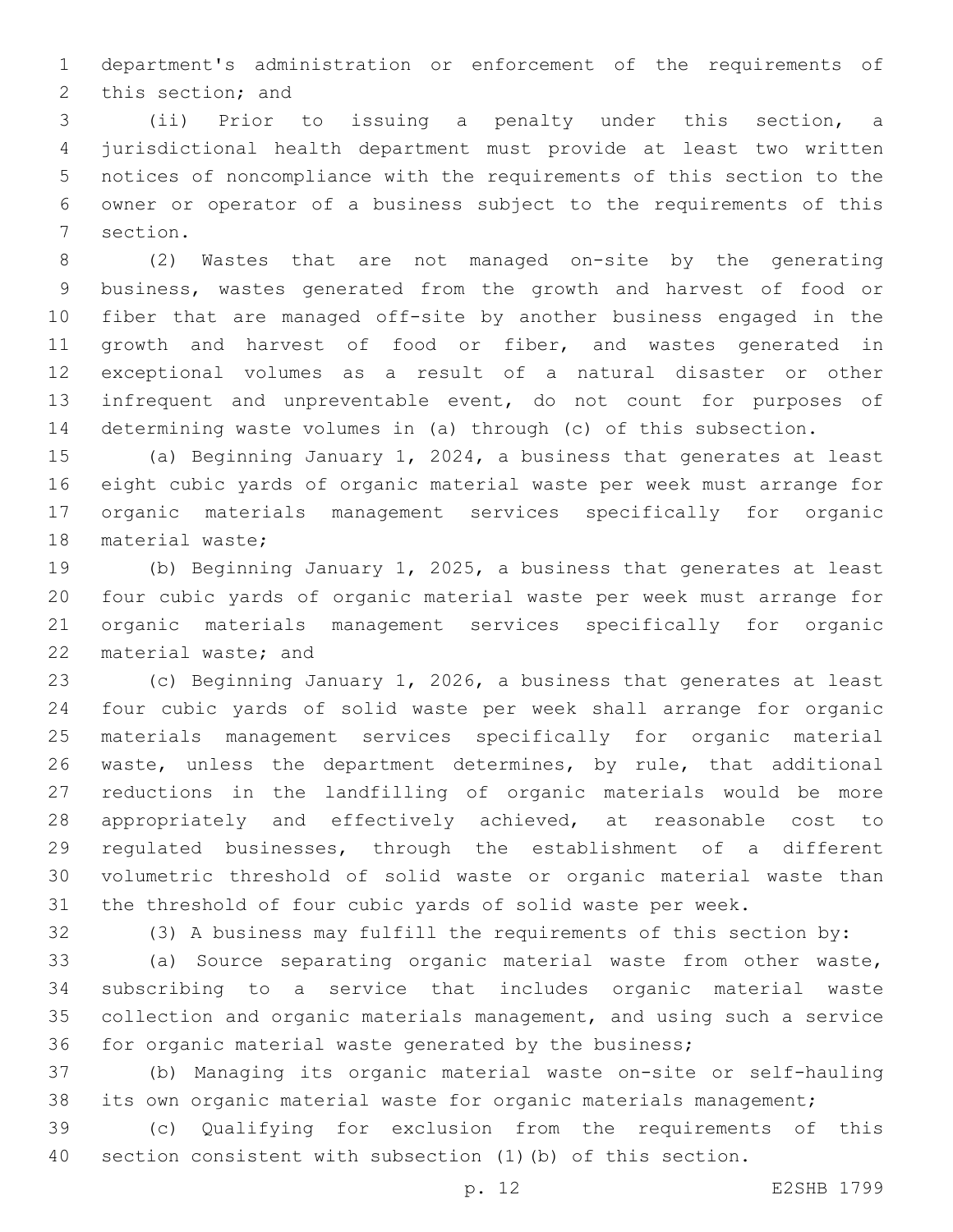(4)(a) A business generating organic material waste shall arrange for any services required by this section in a manner that is consistent with state and local laws and requirements applicable to the collection, handling, or recycling of solid and organic material 5 waste.

 (b) Nothing in this section requires a business to dispose of materials in a manner that conflicts with federal or state public health or safety requirements. Nothing in this section requires businesses to dispose of wastes generated in exceptional volumes as a result of a natural disaster or other infrequent and unpreventable event through the options established in subsection (3) of this 12 section.

 (5) When arranging for gardening or landscaping services, the contract or work agreement between a business subject to this section and a gardening or landscaping service must require that the organic material waste generated by those services be managed in compliance 17 with this chapter.

 (6)(a) This section does not limit the authority of a local governmental agency to adopt, implement, or enforce a local organic material waste recycling requirement, or a condition imposed upon a self-hauler, that is more stringent or comprehensive than the 22 requirements of this chapter.

 (b) This section does not modify, limit, or abrogate in any 24 manner any of the following:

 (i) A franchise granted or extended by a city, county, city and 26 county, or other local governmental agency;

 (ii) A contract, license, certificate, or permit to collect solid 28 waste previously granted or extended by a city, county, city and 29 county, or other local governmental agency;

 (iii) The right of a business to sell or donate its organic 31 materials; and

 (iv) A certificate of convenience and necessity issued to a solid 33 waste collection company under chapter 81.77 RCW.

 (c) Nothing in this section modifies, limits, or abrogates the authority of a local jurisdiction with respect to land use, zoning, or facility siting decisions by or within that local jurisdiction.

 (d) Nothing in this section changes or limits the authority of the Washington utilities and transportation commission to regulate collection of solid waste, including curbside collection of residential recyclable materials, nor does this section change or

p. 13 E2SHB 1799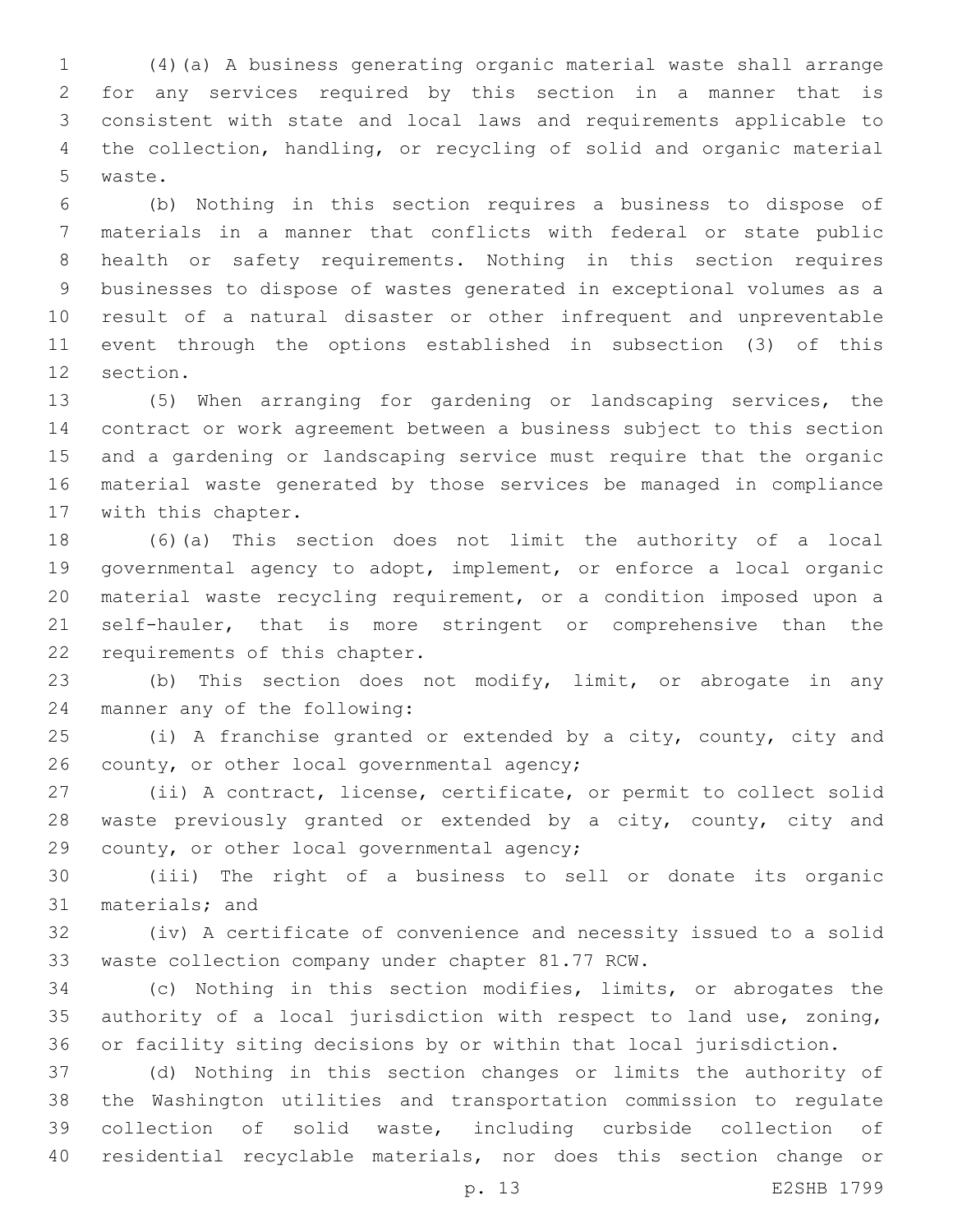limit the authority of a city or town to provide the service itself 2 or by contract under RCW 81.77.020.

 (7) The definitions in this subsection apply throughout this section unless the context clearly indicates otherwise.

 (a)(i) "Business" means a commercial or public entity including, but not limited to, a firm, partnership, proprietorship, joint stock company, corporation, or association that is organized as a for-8 profit or nonprofit entity.

 (ii) "Business" does not include a multifamily residential 10 entity.

 (b) "Food waste" has the same meaning as defined in RCW 12 70A.205.715.

## **PART 3**

#### **Updates to the Washington Good Samaritan Act**

 **Sec. 301.** RCW 69.80.031 and 1994 c 299 s 36 are each amended to 16 read as follows:

 (1) This section may be cited as the "good samaritan food 18 donation act."

19 (2) ((As used in this section:)) The definitions in this subsection apply throughout this section unless the context clearly requires otherwise.

 (a) "Apparently fit grocery product" means a grocery product that 23 meets ((all quality and)) safety and safety-related labeling standards imposed by federal, state, and local laws and regulations even though the product may not be readily marketable due to 26 appearance, age, freshness, grade, size, surplus, passage of a date on a date label other than a safety or safety-related labeling of a 28 date, or other conditions.

29 (b) "Apparently wholesome food" means food that meets ((all 30 quality and)) safety and safety-related labeling standards imposed by federal, state, and local laws and regulations even though the food may not be readily marketable due to appearance, age, freshness, 33 grade, size, surplus, passage of a date on a date label other than a 34 safety or safety-related labeling of a date, or other conditions.

 (c) "Donate" means to give without requiring anything of monetary value from the recipient, except that the term shall include giving by a nonprofit organization to another nonprofit organization, notwithstanding that the donor organization has charged a nominal fee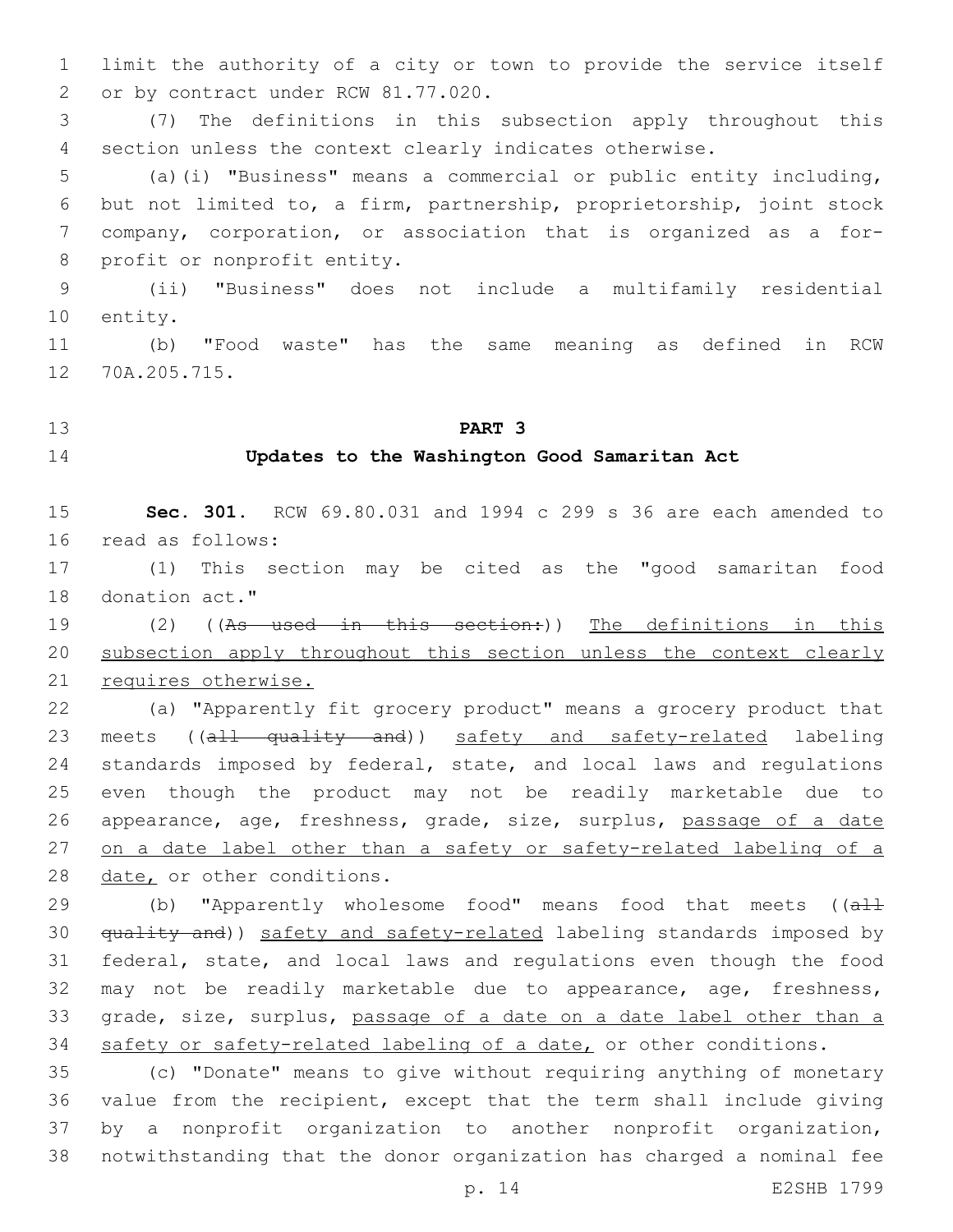to the donee organization, if the ultimate recipient or user is not required to give anything of monetary value or is charged only a good 3 samaritan reduced price.

 (d) "Food" means a raw, cooked, processed, or prepared edible substance, ice, beverage, or ingredient used or intended for use in whole or in part for human consumption.6

 (e) "Gleaner" means a person who harvests for free distribution to the needy, or for donation to a nonprofit organization for ultimate distribution to the needy, an agricultural crop that has 10 been donated by the owner.

 (f) "Good samaritan reduced price" means the price of an apparently wholesome food or an apparently fit grocery product that 13 is an amount not greater than the cost of handling, administering, 14 and distributing the apparently wholesome food or apparently fit grocery product.

16 (g) "Grocery product" means a nonfood grocery product, including a disposable paper or plastic product, household cleaning product, laundry detergent, cleaning product, or miscellaneous household item.

19 (((+q))) (h) "Gross negligence" means voluntary and conscious conduct by a person with knowledge, at the time of the conduct, that the conduct is likely to be harmful to the health or well-being of 22 another person.

23 (((h))) (i) "Intentional misconduct" means conduct by a person with knowledge, at the time of the conduct, that the conduct is harmful to the health or well-being of another person.

26  $((+i))$  (j) "Nonprofit organization" means an incorporated or 27 unincorporated entity that:

 (i) Is operating for religious, charitable, or educational 29 purposes; and

 (ii) Does not provide net earnings to, or operate in any other manner that inures to the benefit of, any officer, employee, or 32 shareholder of the entity.

 $((\overleftrightarrow{+}))$   $(k)$  "Person" means an individual, corporation, partnership, organization, association, or governmental entity, including a retail grocer, wholesaler, hotel, motel, manufacturer, restaurant, caterer, farmer, and nonprofit food distributor or hospital. In the case of a corporation, partnership, organization, association, or governmental entity, the term includes an officer, director, partner, deacon, trustee, councilmember, or other elected or appointed individual responsible for the governance of the entity.

p. 15 E2SHB 1799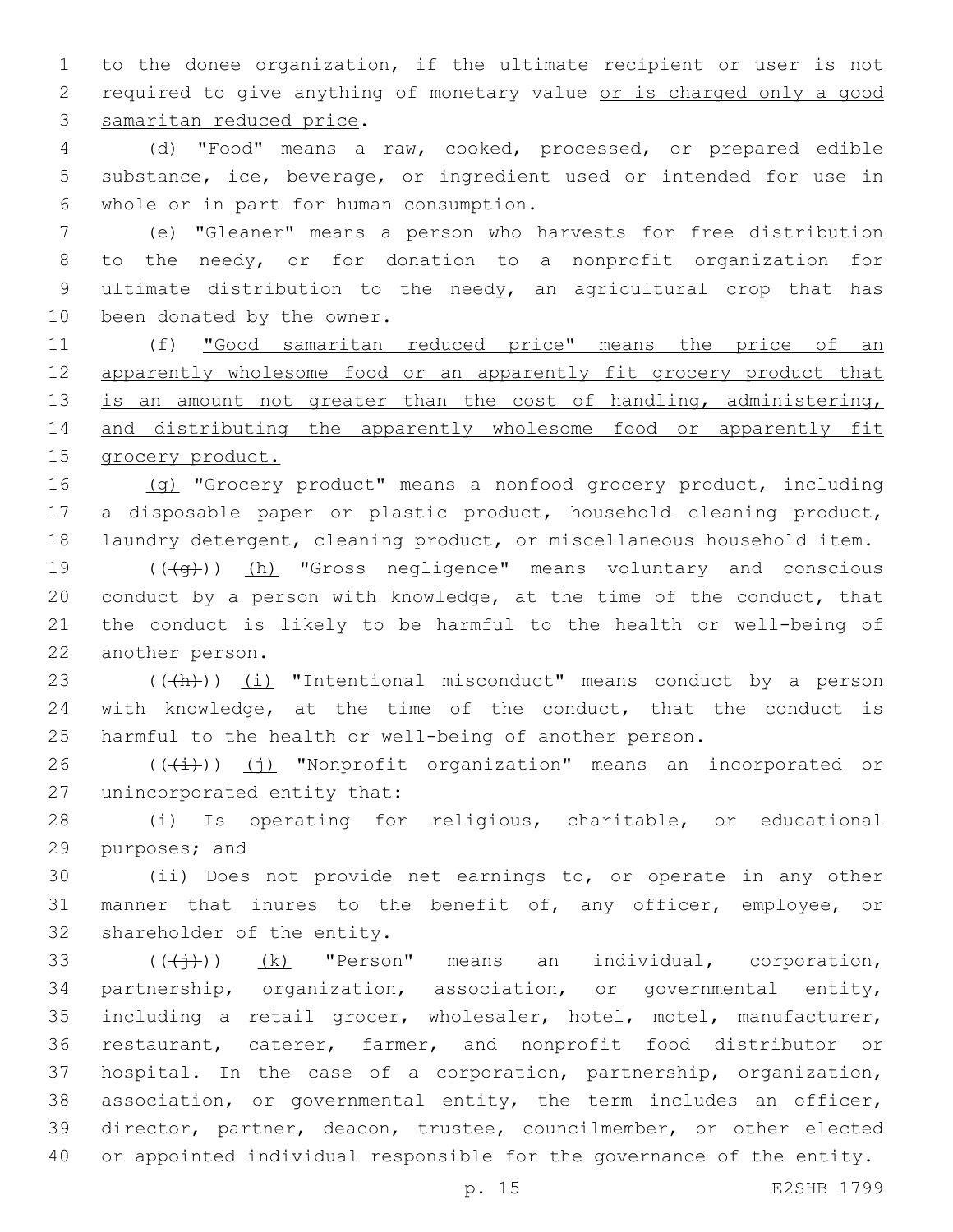(l) "Qualified direct donor" means any person required to obtain a food establishment permit under chapter 246-215 WAC, as it existed as of January 1, 2022, including a retail grocer, wholesaler, agricultural producer, restaurant, caterer, school food authority, or institution of higher education as defined in RCW 28B.10.016.

 (m)(i) "Safety and safety-related labeling" means a marking intended to communicate information to a consumer related to a food product's safety. "Safety and safety-related labeling" includes any marking that federal or state law requires to be affixed to a food 10 product including, but not limited to, markings placed on infant formula consistent with 21 C.F.R. Sec. 107.20, as that regulation existed as of January 1, 2021.

 (ii) "Safety and safety-related labeling" does not include a pull 14 date required to be placed on perishable packaged food under RCW 15.130.300 or a "best by," "best if used by," "use by," or "sell by" date or similarly phrased date intended to communicate information to 17 a consumer regarding the freshness or quality of a food product.

 (3)(a) A person or gleaner is not subject to civil or criminal liability arising from the nature, age, packaging, or condition of apparently wholesome food or an apparently fit grocery product that 21 the person or gleaner donates in good faith or sells at a good 22 samaritan reduced price to a nonprofit organization for ultimate sale 23 at a good samaritan reduced price, donation, or other distribution to needy individuals, except that this subsection does not apply to an injury to or death of an ultimate user or recipient of the food or grocery product that results from an act or omission of the donor constituting gross negligence or intentional misconduct.

 (b) A qualified direct donor may donate food directly to end recipients for consumption. A qualified direct donor is not subject to civil or criminal liability arising from the nature, age, packaging, or condition of apparently wholesome food or an apparently 32 fit grocery product that the qualified direct donor donates in good faith or sells at a good samaritan reduced price to a needy individual. The donation of nonperishable food that is fit for human consumption, but that has exceeded the labeled shelf-life date recommended by the manufacturer, is an activity covered by the exclusion from civil or criminal liability under this section.

 (c) The donation of perishable food that is fit for human consumption, but that has exceeded the labeled shelf-life date recommended by the manufacturer, is an activity covered by the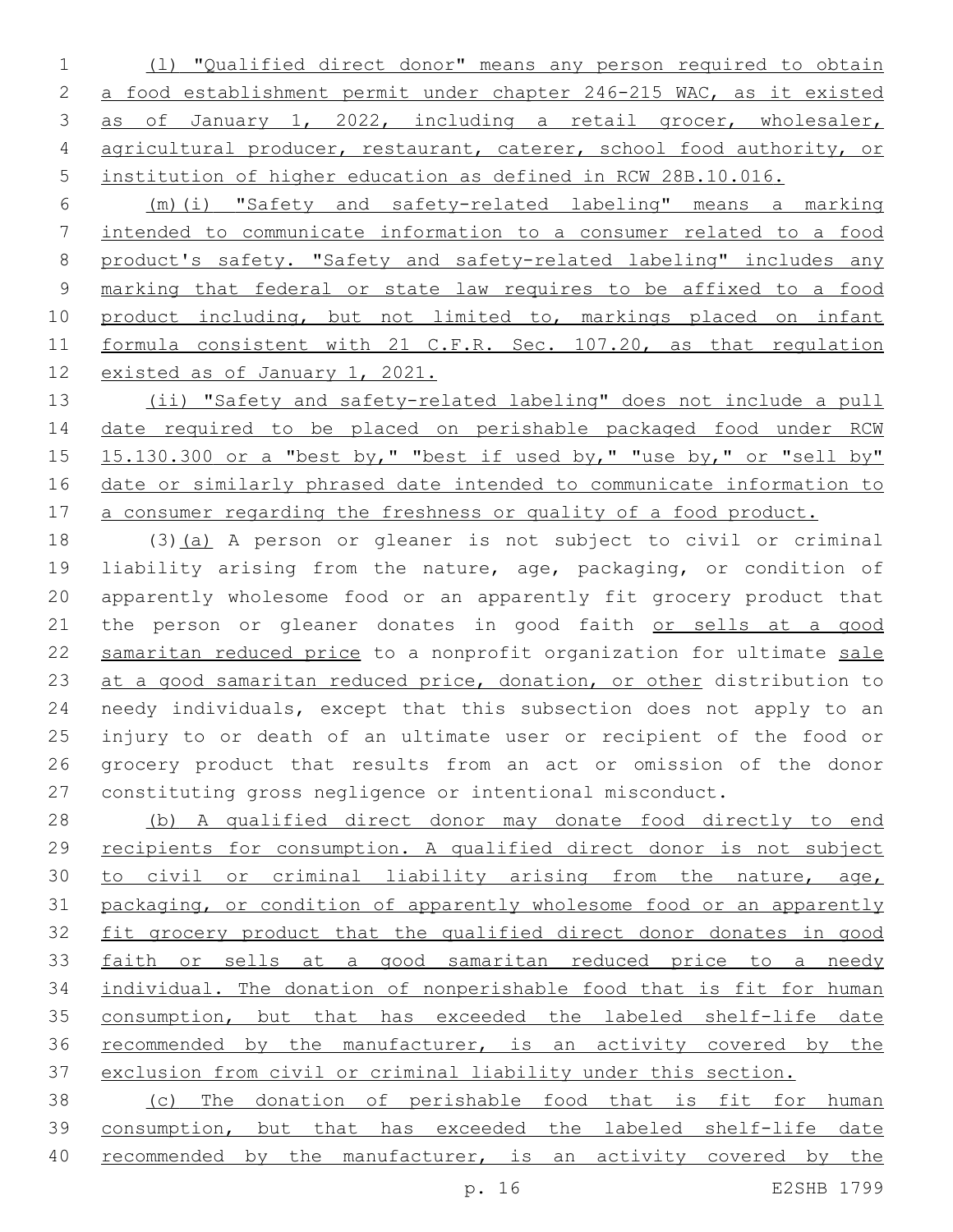exclusion from civil or criminal liability under this section if the person that distributes the food to the end recipient makes a good faith evaluation that the food to be donated is wholesome.

 (4) A person who allows the collection or gleaning of donations on property owned or occupied by the person by gleaners, or paid or unpaid representatives of a nonprofit organization, for ultimate distribution to needy individuals is not subject to civil or criminal liability that arises due to the injury or death of the gleaner or representative, except that this subsection does not apply to an injury or death that results from an act or omission of the person constituting gross negligence or intentional misconduct.

 (5) If some or all of the donated food and grocery products do 13 not meet ((all quality and)) safety and safety-related labeling standards imposed by federal, state, and local laws and regulations, the person or gleaner who donates the food and grocery products is not subject to civil or criminal liability in accordance with this 17 section if the nonprofit organization or other end recipient that 18 receives the donated food or grocery products:

 (a) Is informed by the donor of the distressed or defective condition of the donated food or grocery products;

 (b) Agrees to recondition the donated food or grocery products to 22 comply with all the ((quality and)) safety and safety-related 23 labeling standards prior to distribution; and

 (c) Is knowledgeable of the standards to properly recondition the 25 donated food or grocery product.

(6) This section may not be construed to create liability.

### **PART 4**

#### **Washington Center for Sustainable Food Management**

 NEW SECTION. **Sec. 401.** The definitions in this section apply throughout this chapter unless the context clearly requires otherwise.

 (1) "Center" means the Washington center for sustainable food 33 management.

(2) "Department" means the department of ecology.

 (3) "Organic material" has the same definition as provided in RCW 70A.205.015.36

 (4) "Plan" means the use food well Washington plan developed 38 under RCW 70A.205.715.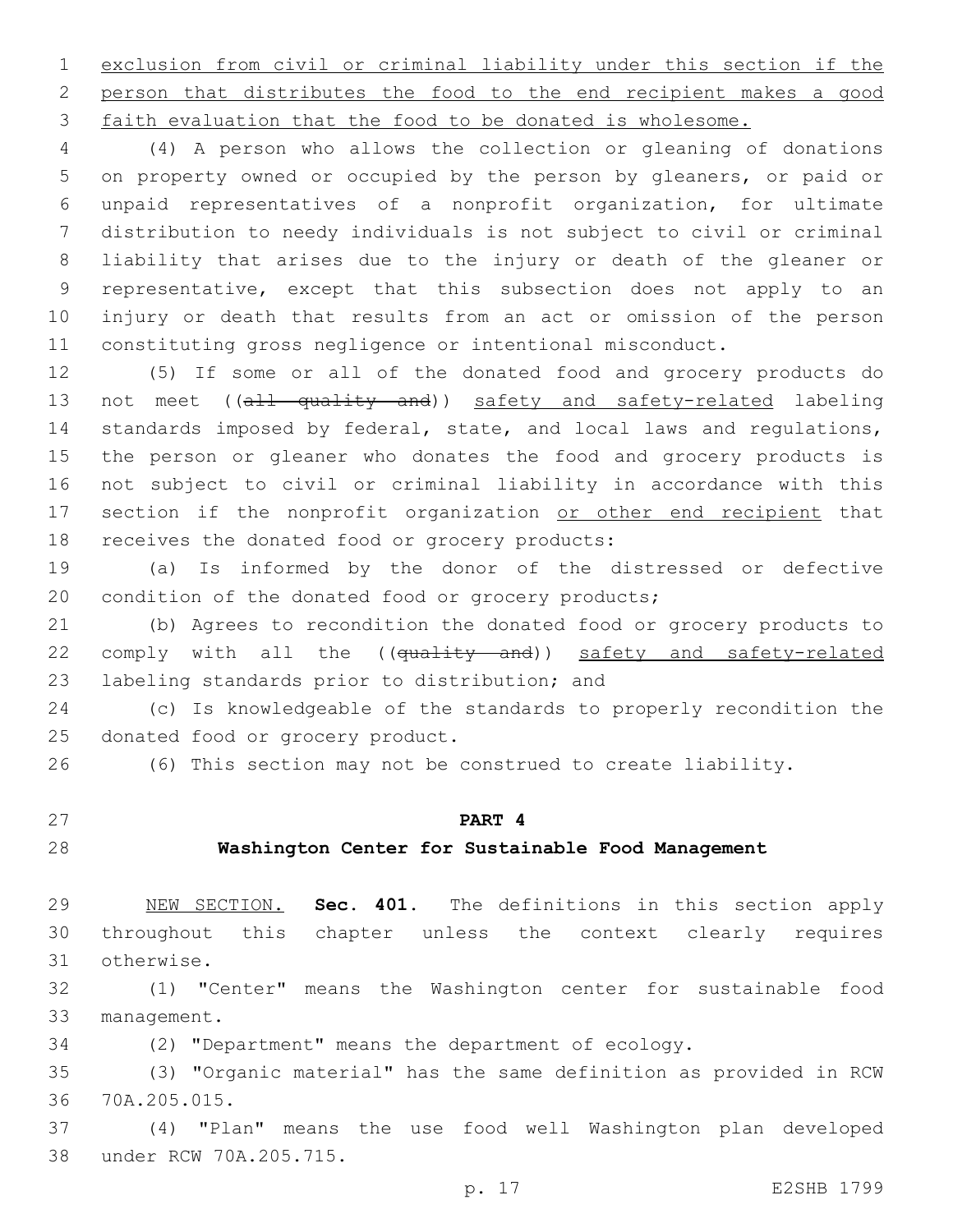NEW SECTION. **Sec. 402.** (1) The Washington center for sustainable food management is established within the department, to begin operations by January 1, 2024.

 (2) The purpose of the center is to help coordinate statewide 5 food waste reduction.

(3) The center may perform the following activities:

(a) Coordinate the implementation of the plan;7

 (b) Draft plan updates and measure progress towards actions, strategies, and the statewide goals established in section 101 of 10 this act and RCW 70A.205.715(1);

 (c) Maintain a website with current food waste reduction information and guidance for food service establishments, consumers, food processors, hunger relief organizations, and other sources of 14 food waste;

 (d) Provide staff support to multistate food waste reduction 16 initiatives in which the state is participating;

 (e) Maintain the consistency of the plan and other food waste reduction activities with the work of the Washington state 19 conservation commission's food policy forum;

 (f) Facilitate and coordinate public-private and nonprofit partnerships focused on food waste reduction, including through 22 voluntary working groups;

 (g) Collaborate with federal, state, and local government 24 partners on food waste reduction initiatives;

 (h) Develop and maintain maps or lists of locations of the food systems of Washington that identify food flows, where waste occurs, 27 and opportunities to prevent food waste;

 (i)(i) Collect and maintain data on food waste and wasted food in a manner that is generally consistent with the methods of collecting and maintaining such data used by federal agencies or in other jurisdictions, or both, to the greatest extent practicable;

 (ii) Develop measurement methodologies and tools to uniformly track food donation data, food waste prevention data, and associated climate impacts resultant from food waste reduction efforts;

 (j) Research and develop emerging organic materials and food 36 waste reduction markets;

 (k)(i) Develop and maintain statewide food waste reduction and food waste contamination reduction campaigns, in consultation with other state agencies and other stakeholders, including the development of waste prevention and food waste recovery promotional

p. 18 E2SHB 1799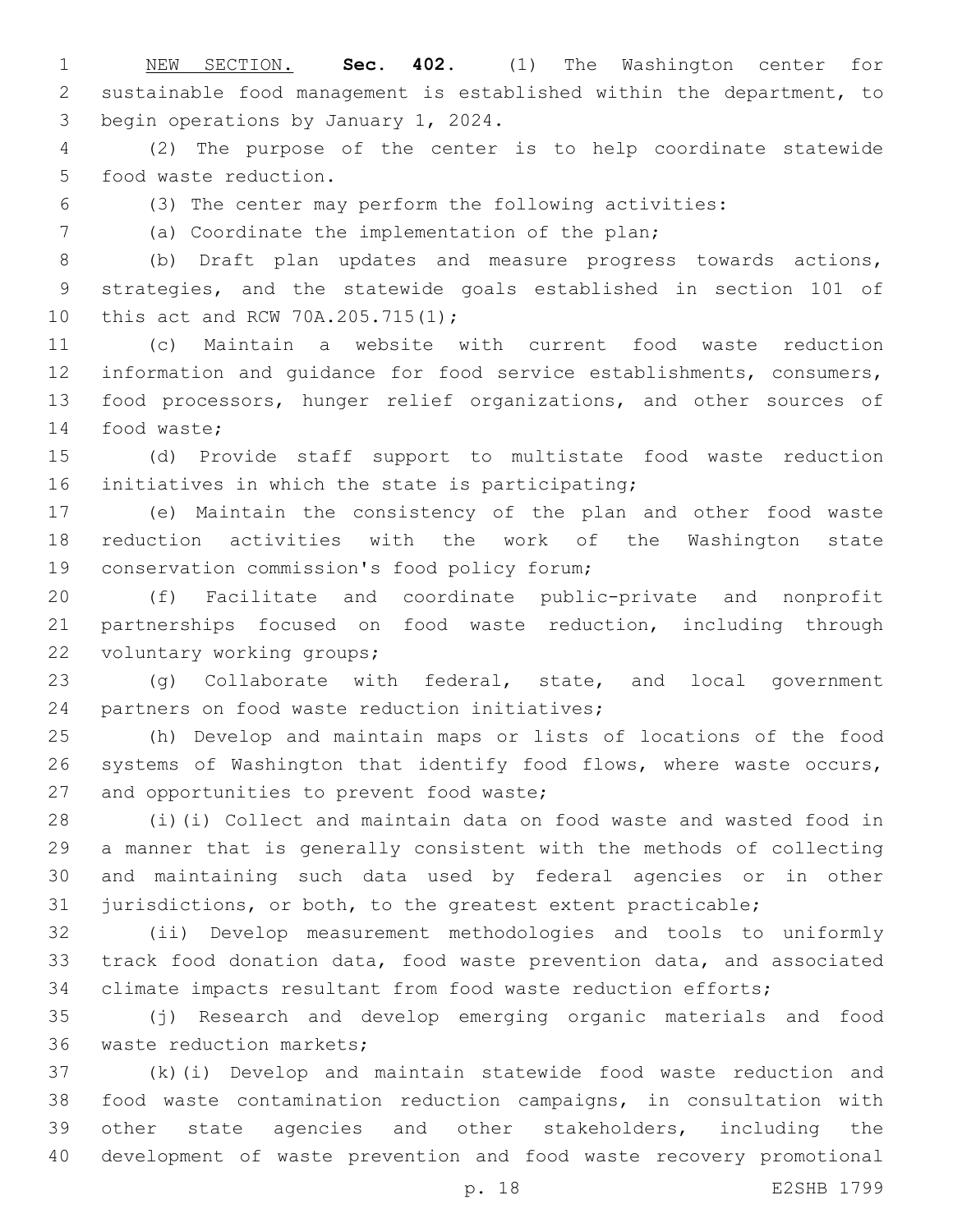materials for distribution. These promotional materials may include online information, newsletters, bulletins, or handouts that inform food service establishment operators about the protections from civil and criminal liability under federal law and under RCW 69.80.031 when 5 donating food; and

 (ii) Develop guidance to support the distribution of promotional 7 materials, including distribution by:

 (A) Local health officers, at no cost to regulated food service establishments, including as part of normal, routine inspections of 10 food service establishments; and

 (B) State agencies, including the department of health and the department of agriculture, in conjunction with their statutory roles and responsibilities in regulating, monitoring, and supporting safe 14 food supply chains and systems;

 (l) Distribute and monitor grants dedicated to food waste 16 prevention, rescue, and recovery; and

 (m) Research and provide education, outreach, and technical assistance to local governments in support of the adoption of solid waste ordinances or policies that establish a financial disincentive for the generation of organic waste and for the ultimate disposal of 21 organic materials in landfills.

 (4) The department may enter into an interagency agreement with the department of health, the department of agriculture, or other state agencies as necessary to fulfill the responsibilities of the 25 center.

 (5) The department may adopt any rules necessary to implement this chapter including, but not limited to, measures for the center's 28 performance.

 NEW SECTION. **Sec. 403.** A new section is added to chapter 30 70A.205 RCW to read as follows:

 (1) In order to obtain data as necessary to support the goals of the Washington center for sustainable food management created in section 402 of this act and to achieve the goals of RCW 70A.205.715(1), the department may establish a voluntary reporting protocol for the receipt of reports by businesses that donate food under RCW 69.80.031 and recipients of the donated food, and may encourage the use of this voluntary reporting protocol by the businesses and recipients. The department may also request that a donating business or recipient of donated food provide information to

p. 19 E2SHB 1799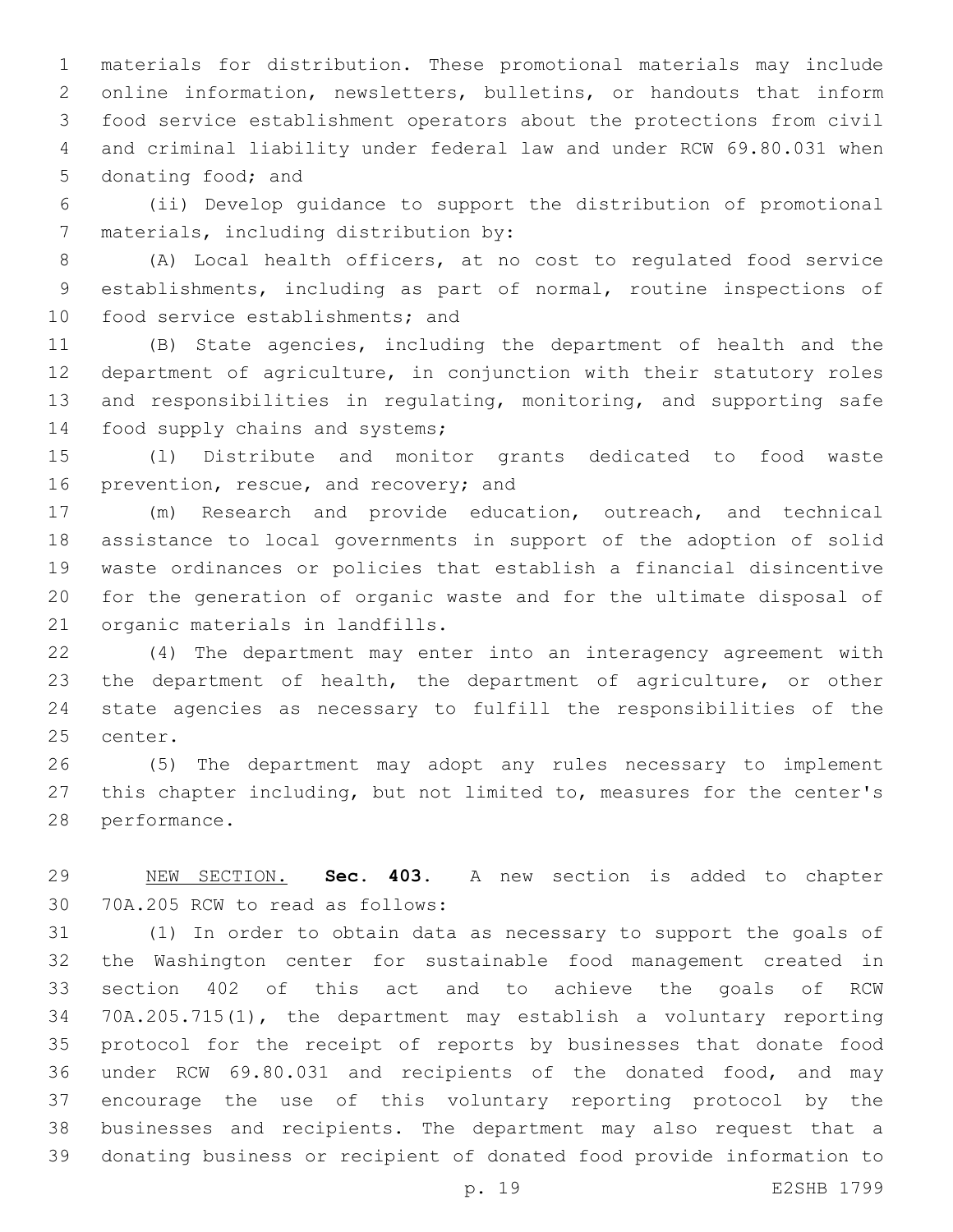the department regarding the volumes, types, and timing of food managed by the donating facility or business, and food waste and wasted food generated by the donating facility or business. To the extent practicable, the department must seek to obtain information under this section in a manner compatible with any information reported to the department of agriculture under RCW 43.23.290, and in a manner that minimizes the reporting and information-provision 8 burdens of donating businesses and recipients.

 (2) For the purposes of this subsection, "food waste" and "wasted food" have the same meaning as defined in RCW 70A.205.715.

 **Sec. 404.** RCW 69.80.040 and 1983 c 241 s 4 are each amended to 12 read as follows:

 The department of agriculture shall maintain an information and referral service for persons and organizations that have notified the department of their desire to participate in the food donation 16 program under this chapter. The department must coordinate with the 17 department of ecology to ensure that the information and referral service required under this section is implemented in a manner consistent with the activities of sections 402 and 403 of this act.

 NEW SECTION. **Sec. 405.** (1) By January 1, 2025, and in consultation with the office of the attorney general, the department must research and adopt several model ordinances for optional use by counties and cities that provide for model mechanisms for commercial solid waste collection and disposal that are designed, in part, to establish a financial disincentive or other disincentives for the generation of organic waste and for the ultimate disposal of organic materials in landfills. The model ordinances must be designed to provide options that might be preferred by jurisdictions of different sizes and consider other key criteria applicable to local solid waste management circumstances.

 (2)(a) The department must review the model ordinances created in this section under the provisions of chapter 43.21C RCW.

 (b) A county or city that adopts a model ordinance created by the department under this section and that has been reviewed by the department under the provisions of chapter 43.21C RCW is not required to review the ordinance under the provisions of chapter 43.21C RCW.

 (3) No city, town, or county is required to adopt the model 38 ordinances created in this section.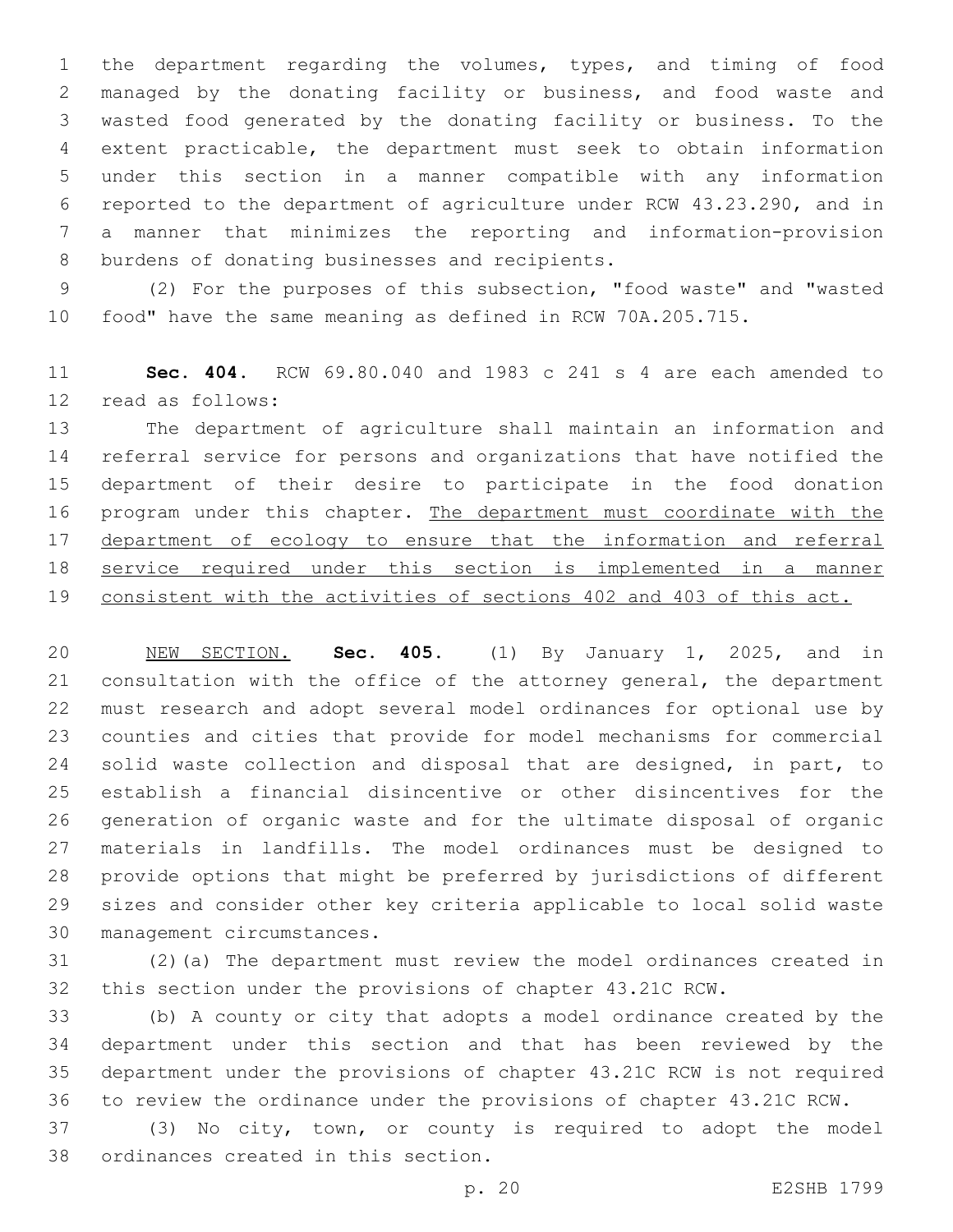1 NEW SECTION. **Sec. 406.** A new section is added to chapter 43.21C 2 RCW to read as follows:

 Amendments to regulations and other nonproject actions taken by a city or county to adopt or implement the model ordinance created by the department under section 405 of this act is not subject to the 6 requirements of this chapter.

7 **PART 5** 8 **Funding and Incentives for Methane Emissions Reduction Activities**  9 **Associated with Organic Materials Management**

10 **Sec. 501.** RCW 89.08.615 and 2020 c 351 s 3 are each amended to read as follows:11

12 (1) The commission shall develop a sustainable farms and fields 13 grant program in consultation with the department of agriculture, 14 Washington State University, and the United States department of 15 agriculture natural resources conservation service.

16 (2) As funding allows, the commission shall distribute funds, as 17 appropriate, to conservation districts and other public entities to 18 help implement the projects approved by the commission.

19 (3) No more than  $($  ( $f$ ifteen)) 15 percent of the funds may be used 20 by the commission to develop, or to consult or contract with private 21 or public entities, such as universities or conservation districts, 22 to develop:

23 (a) An educational public awareness campaign and outreach about 24 the sustainable farm and field program; or

25 (b) The grant program, including the production of analytical 26 tools, measurement estimation and verification methods, cost-benefit 27 measurements, and public reporting methods.

28 (4) No more than five percent of the funds may be used by the 29 commission to cover the administrative costs of the program.

30 (5) No more than  $((\text{twenty}))$  20 percent of the funds may be 31 awarded to any single grant applicant.

(6) Allowable uses of grant funds include:32

33 (a) Annual payments to enrolled participants for successfully 34 delivered carbon storage or reduction;

35 (b) Up-front payments for contracted carbon storage;

36 (c) Down payments on equipment;

37 (d) Purchases of equipment;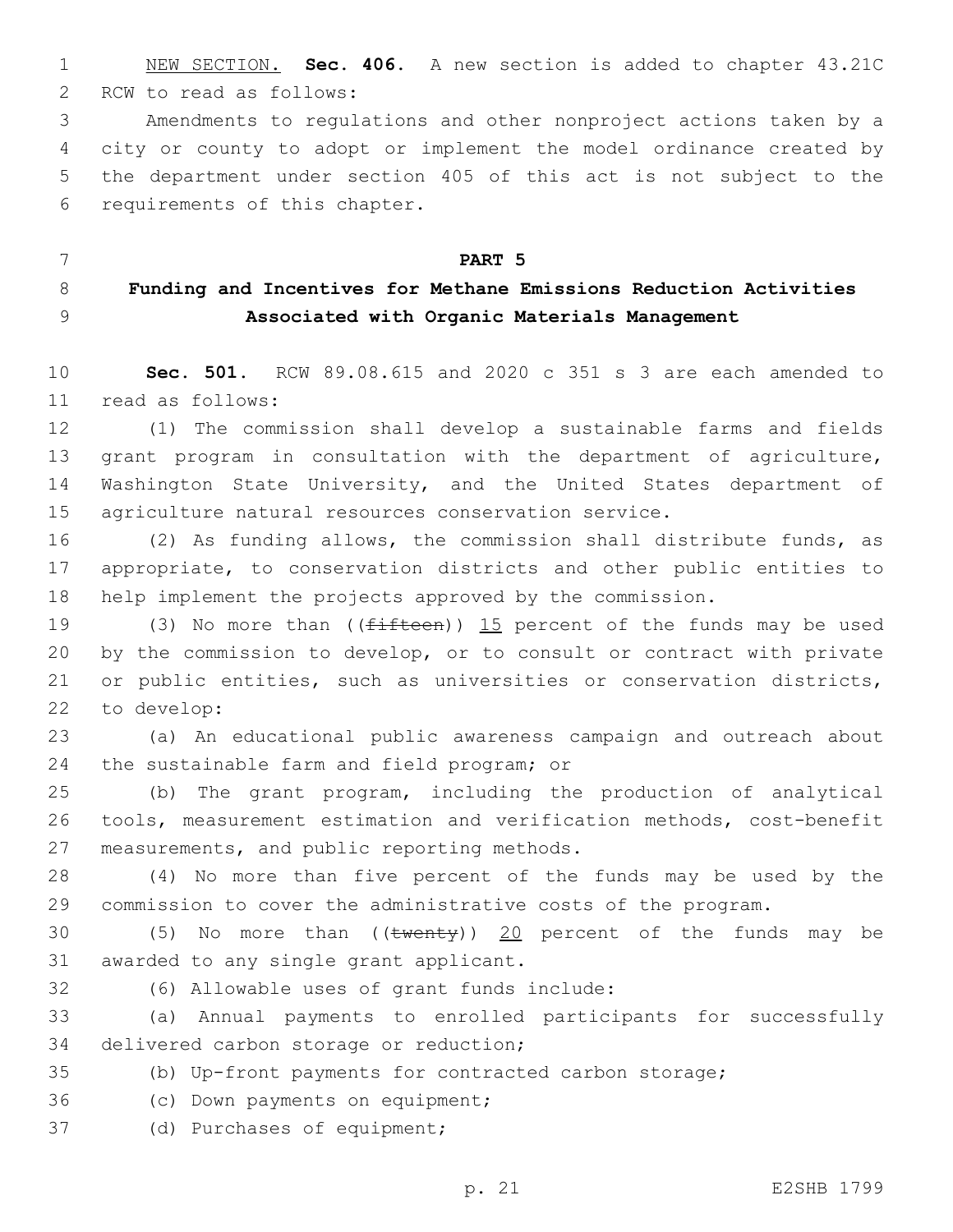(e) Purchase of seed, seedlings, spores, animal feed, and 2 amendments;

 (f) Services to landowners, such as the development of site- specific conservation plans to increase soil organic levels or to increase usage of precision agricultural practices, or design and implementation of best management practices to reduce livestock emissions; ((and))

 (g) The purchase of compost spreading equipment, or financial assistance to farmers to purchase compost spreading equipment, for 10 the annual use for at least three years of volumes of compost determined by the commission to be significant from materials 12 composted at a site that is not owned or operated by the farmer;

 (h) Scientific studies to evaluate and quantify the greenhouse gas emissions avoided as a result of using crop residues as a biofuel 15 feedstock or to identify management practices that increase the greenhouse gas emissions avoided as a result of using crop residues 17 as a biofuel feedstock;

 (i) Efforts to support the farm use of anaerobic digester digestate, including scientific studies, education and outreach to 20 farmers, and the purchase or lease of digestate spreading equipment; and

 (j) Other equipment purchases or financial assistance deemed appropriate by the commission to fulfill the intent of RCW 89.08.610 24 through 89.08.635.

 (7) Grant applications are eligible for costs associated with 26 technical assistance.

 (8) Conservation districts and other public entities may apply for a single grant from the commission that serves multiple farmers.

 (9) Grant applicants may apply to share equipment purchased with grant funds. Applicants for equipment purchase grants issued under this grant program may be farm, ranch, or aquaculture operations coordinating as individual businesses or as formal cooperative ventures serving farm, ranch, or aquaculture operations. Conservation districts, separately or jointly, may also apply for grant funds to 35 operate an equipment sharing program.

 (10) No contract for carbon storage or changes to management 37 practices may exceed (( $t$ wenty-five)) 25 years. Grant contracts that include up-front payments for future benefits must be conditioned to include penalties for default due to negligence on the part of the 40 recipient.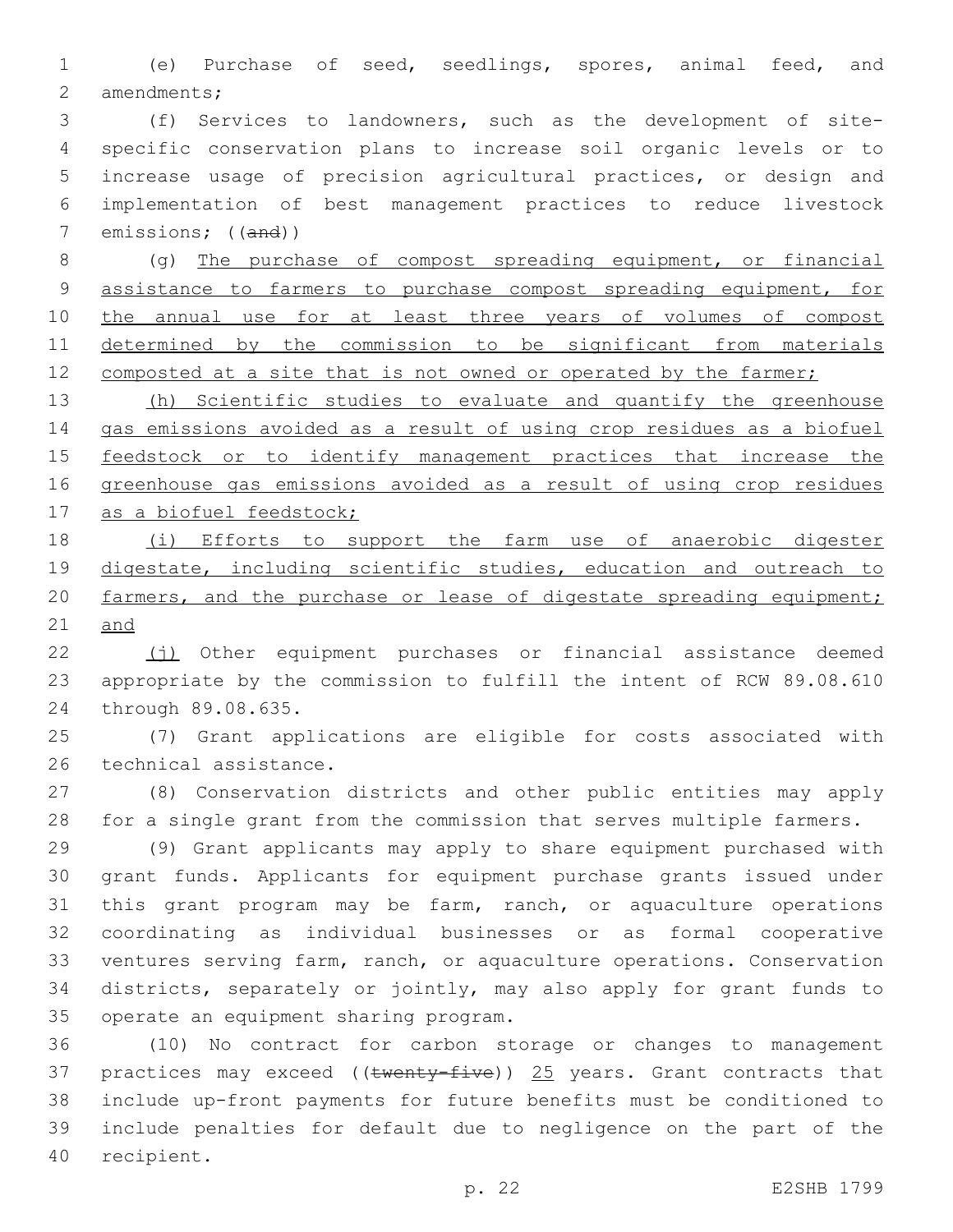(11) The commission shall attempt to achieve a geographically fair distribution of funds across a broad group of crop types, soil 3 management practices, and farm sizes.

 (12) Any applications involving state lands leased from the department of natural resources must include the department's approval.6

 NEW SECTION. **Sec. 502.** A new section is added to chapter 15.04 8 RCW to read as follows:

 (1)(a) Subject to the availability of amounts appropriated for this specific purpose, the department must establish and implement a compost reimbursement program to reimburse farming operations in the state for purchasing and using compost products that were not generated by the farming operation, including transportation, 14 spreading equipment, labor, fuel, and maintenance costs associated with spreading equipment. The grant reimbursements under the program 16 begin July 1, 2023.

 (b) For the purposes of this program, "farming operation" means: A commercial agricultural, silvicultural, or aquacultural facility or pursuit, including the care and production of livestock and livestock products, poultry and poultry products, apiary products, and plant and animal production for nonfood uses; the planting, cultivating, harvesting, and processing of crops; and the farming or ranching of any plant or animal species in a controlled salt, brackish, or 24 freshwater environment.

 (2) To be eligible to participate in the reimbursement program, a farming operation must complete an eligibility review with the department prior to transporting or applying any compost products for which reimbursement is sought under this section. The purpose of the review is for the department to ensure that the proposed transport and application of compost products is consistent with the department's agricultural pest control rules established under chapter 17.24 RCW. A farming operation must also verify that it will allow soil sampling to be conducted by the department upon request before compost application and until at least 10 years after the last grant funding is used by the farming operation, as necessary to establish a baseline of soil quality and carbon storage and for subsequent department evaluations to assist the department's reporting requirements under subsection (8) of this section.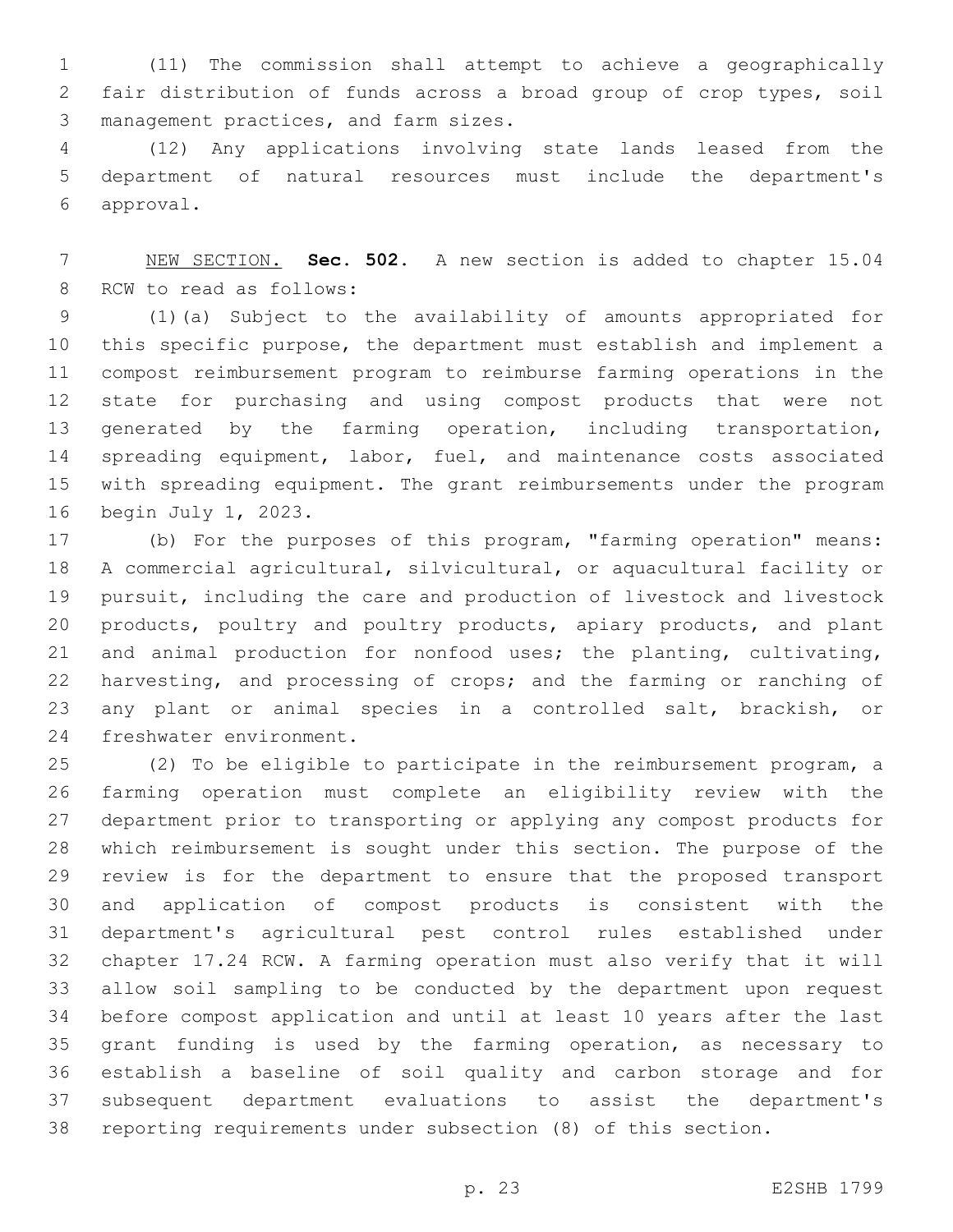(3) The department must create a form for eligible farming operations to apply for cost reimbursement for costs from purchasing and using compost from facilities with solid waste handling permits, including transportation, equipment, spreading, and labor costs. All applications for cost reimbursement must be submitted on the form along with invoices, receipts, or other documentation acceptable to the department of the costs of purchasing and using compost products for which the applicant is requesting reimbursement, as well as a brief description of what each purchased item will be used for. The department may request that an applicant provide information to verify the source, size, sale weight, or amount of compost products purchased and the cost of transportation, equipment, spreading, and labor. The applicant must also declare that it is not seeking 14 reimbursement for purchase or labor costs for:

15 (a) Its own compost products; or

 (b) Compost products that it has transferred, or intends to transfer, to another individual or entity, whether or not for 18 compensation.

 (4) A farming operation may submit only one application per fiscal year in which the program is in effect for purchases made and usage costs incurred during the fiscal year that begins on July 1st and ends on June 30th. Applications for reimbursement must be filed before the end of the fiscal year in which purchases were made and 24 usage costs incurred.

 (5) The department must distribute reimbursement funds, subject 26 to the following limitations:

 (a) A farming operation is not eligible to receive reimbursement if the farming operation's application was not found eligible for reimbursement by the department under subsection (2) of this section 30 prior to the transport or use of compost;

 (b) A farming operation is not eligible to receive reimbursement for more than 50 percent of the costs it incurs each fiscal year for 33 the purchase and use of compost products, including transportation, 34 equipment, spreading, and labor costs;

 (c) A farming operation is not eligible to receive more than 36 \$10,000 per fiscal year;

 (d) A farming operation is not eligible to receive reimbursement for its own compost products or compost products that it has transferred, or intends to transfer, to another individual or entity, 40 whether or not for compensation; and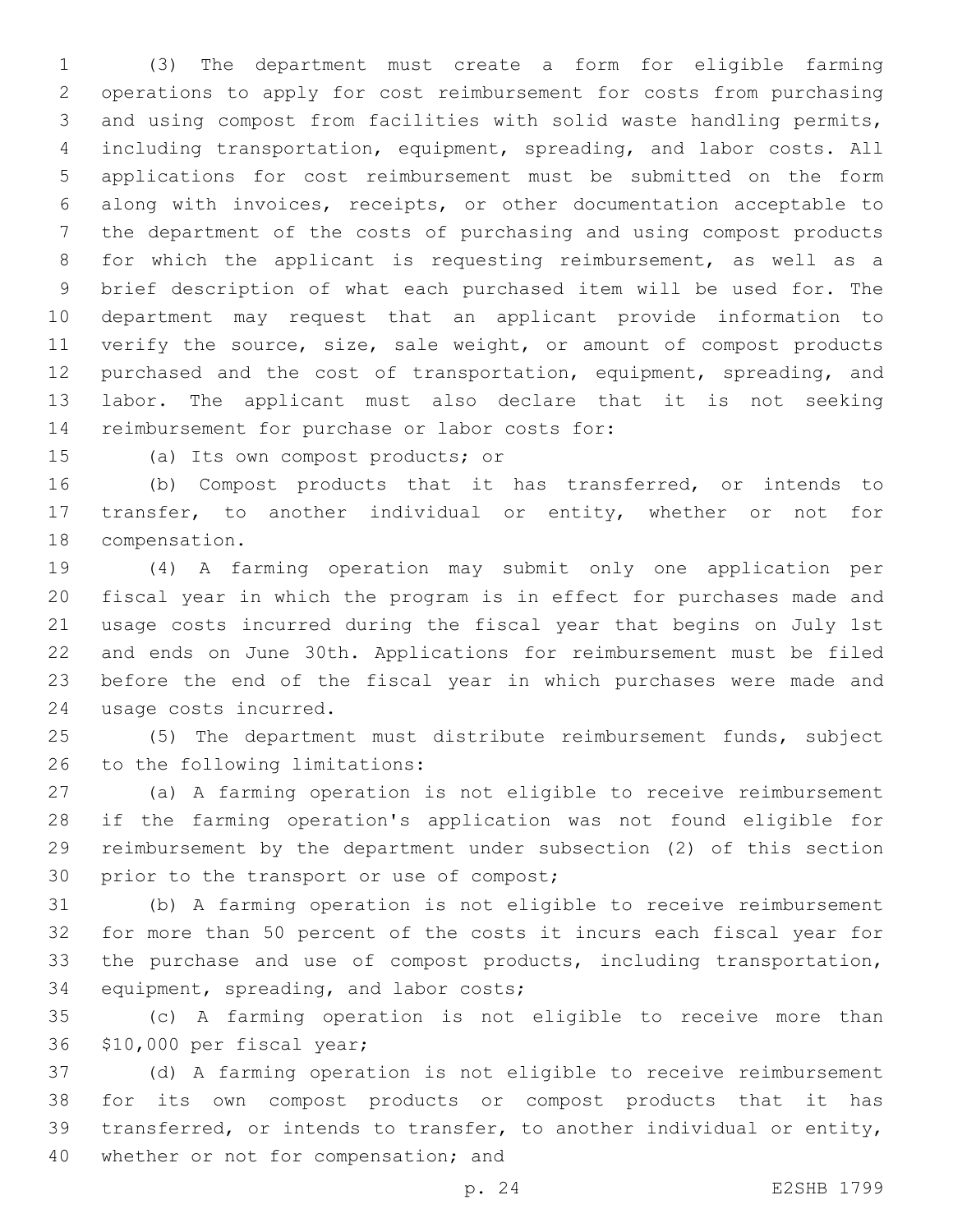(e) A farming operation is not eligible to receive reimbursement for compost products that were not purchased from a facility with a 3 solid waste handling permit.

 (6) The applicant shall indemnify and hold harmless the state and its officers, agents, and employees from all claims arising out of or resulting from the compost products purchased that are subject to the compost reimbursement program under this section.7

 (7) There is established within the department a compost reimbursement program manager position. The compost reimbursement program manager must possess knowledge and expertise in the area of program management necessary to carry out the duties of the position, 12 which are to:

 (a) Facilitate the division and distribution of available costs 14 for reimbursement; and

 (b) Manage the day-to-day coordination of the compost 16 reimbursement program.

 (8) In compliance with RCW 43.01.036, the department must submit an annual report to the appropriate committees of the legislature by January 15th of each year of the program in which grants have been 20 issued or completed. The report must include:

 (a) The amount of compost for which reimbursement was sought 22 under the program;

 (b) The qualitative or quantitative effects of the program on 24 soil quality and carbon storage; and

 (c) A periodically updated evaluation of the benefits and costs to the state of expanding or furthering the strategies promoted in 27 the program.

 **Sec. 503.** RCW 43.155.020 and 2017 3rd sp.s. c 10 s 2 are each 29 amended to read as follows:

 The definitions in this section apply throughout this chapter 31 unless the context clearly requires otherwise.

 (1) "Board" means the public works board created in RCW 33 43.155.030.

 (2) "Capital facility plan" means a capital facility plan required by the growth management act under chapter 36.70A RCW or, for local governments not fully planning under the growth management 37 act, a plan required by the public works board.

(3) "Department" means the department of commerce.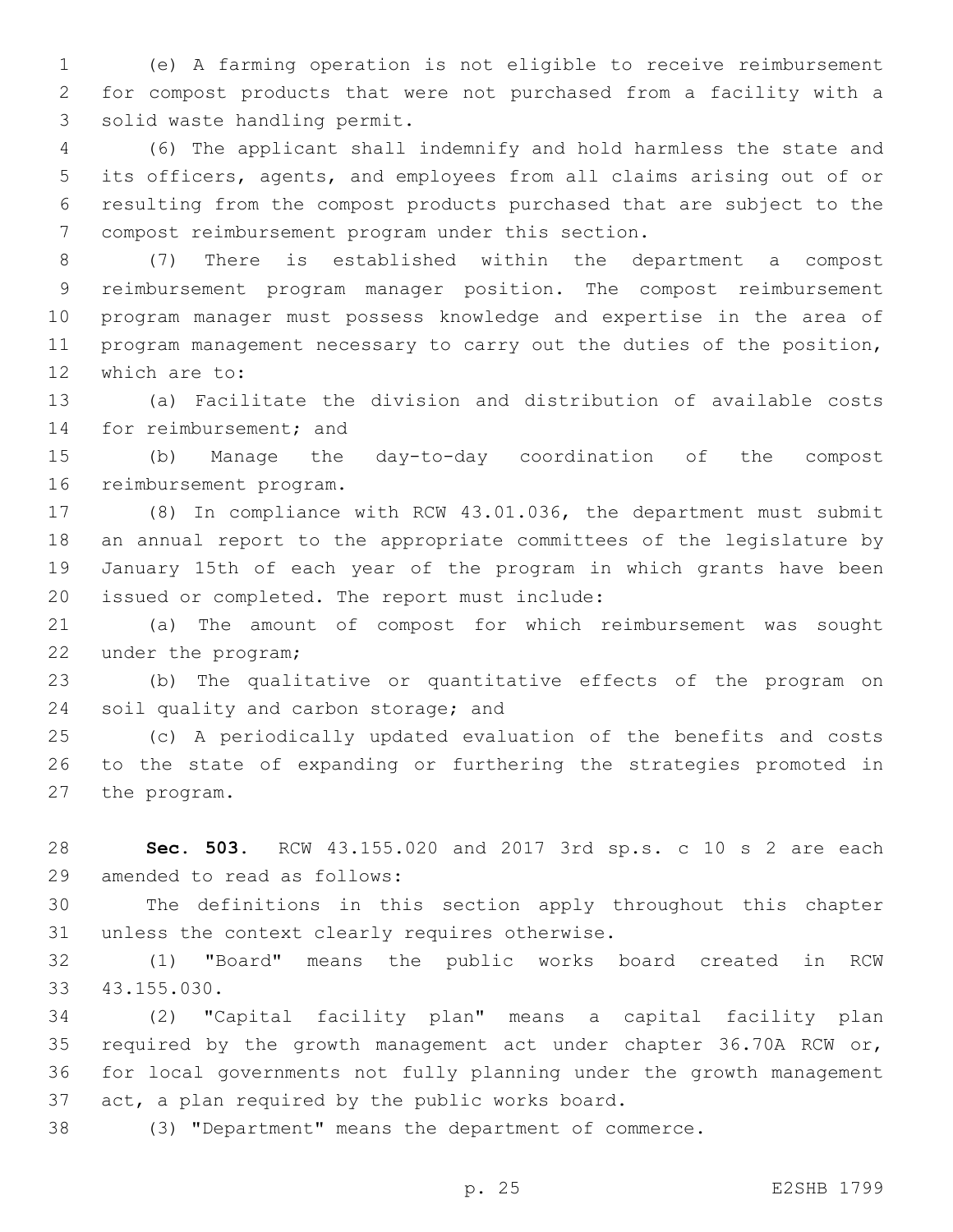(4) "Financing guarantees" means the pledge of money in the public works assistance account, or money to be received by the public works assistance account, to the repayment of all or a portion of the principal of or interest on obligations issued by local 5 governments to finance public works projects.

 (5) "Local governments" means cities, towns, counties, special purpose districts, and any other municipal corporations or quasi- municipal corporations in the state excluding school districts and 9 port districts.

 (6) "Public works project" means a project of a local government for the planning, acquisition, construction, repair, reconstruction, 12 replacement, rehabilitation, or improvement of streets and roads, bridges, water systems, or storm and sanitary sewage systems, lead remediation of drinking water systems, and solid waste facilities, 15 including recycling facilities and composting and other organic materials management facilities. A planning project may include the compilation of biological, hydrological, or other data on a county, drainage basin, or region necessary to develop a base of information 19 for a capital facility plan.

 (7) "Solid waste or recycling project" means remedial actions necessary to bring abandoned or closed landfills into compliance with regulatory requirements and the repair, restoration, and replacement of existing solid waste transfer, recycling facilities, and landfill projects limited to the opening of landfill cells that are in 25 existing and permitted landfills.

 (8) "Technical assistance" means training and other services provided to local governments to: (a) Help such local governments plan, apply, and qualify for loans, grants, and financing guarantees from the board, and (b) help local governments improve their ability to plan for, finance, acquire, construct, repair, replace, 31 rehabilitate, and maintain public facilities.

 (9) "Value planning" means a uniform approach to assist in decision making through systematic evaluation of potential 34 alternatives to solving an identified problem.

**PART 6**

## **Organic Materials Management Facility Siting**

 **Sec. 601.** RCW 36.70.330 and 1985 c 126 s 3 are each amended to 38 read as follows: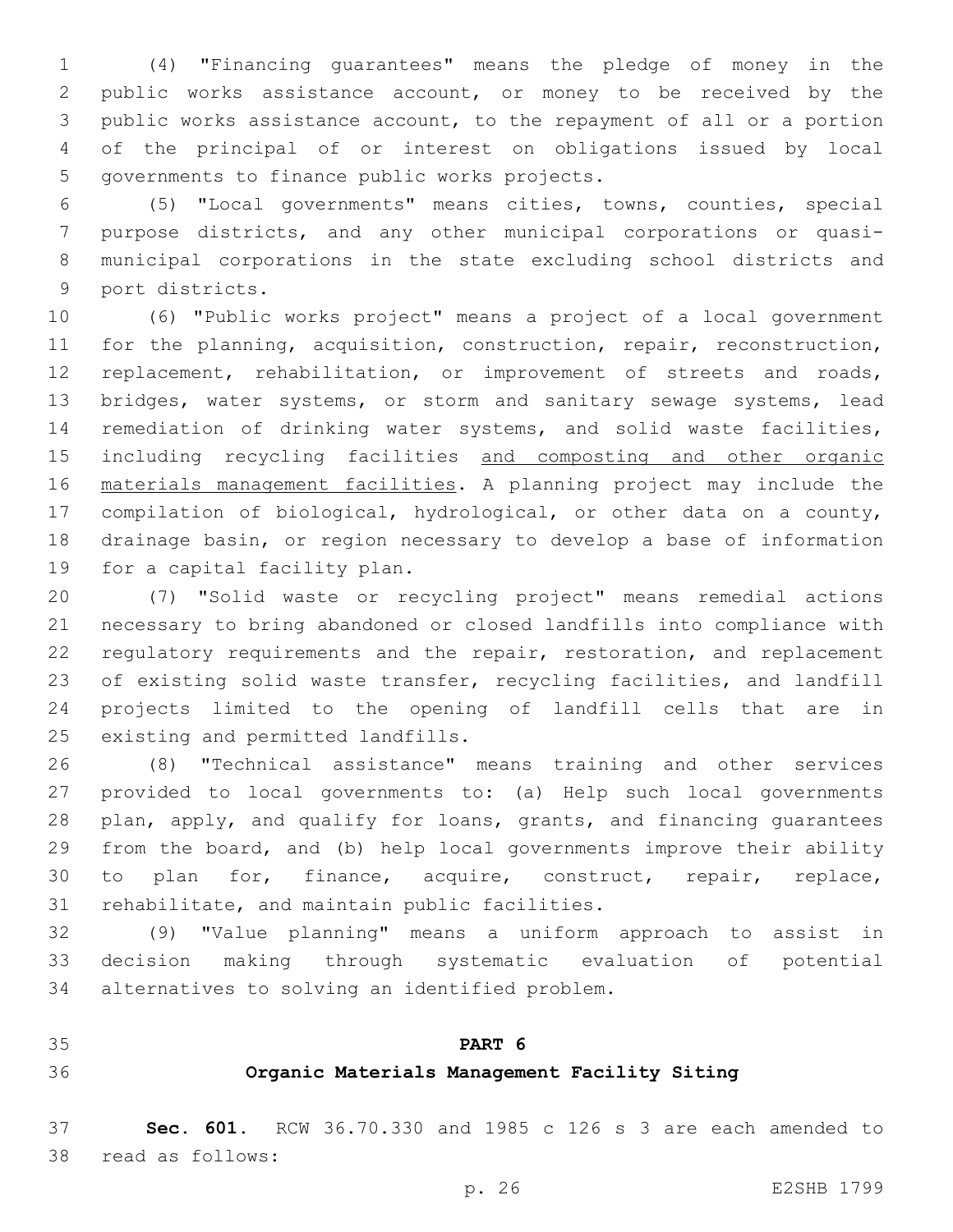The comprehensive plan shall consist of a map or maps, and descriptive text covering objectives, principles and standards used to develop it, and shall include each of the following elements:

 (1) A land use element which designates the proposed general distribution and general location and extent of the uses of land for agriculture, housing, commerce, industry, recreation, education, public buildings and lands, and other categories of public and private use of land, including a statement of the standards of population density and building intensity recommended for the various areas in the jurisdiction and estimates of future population growth in the area covered by the comprehensive plan, all correlated with the land use element of the comprehensive plan. The land use element shall also provide for protection of the quality and quantity of groundwater used for public water supplies and shall review drainage, flooding, and stormwater runoff in the area and nearby jurisdictions and provide guidance for corrective actions to mitigate or cleanse those discharges that pollute Puget Sound or waters entering Puget 18 Sound. Development regulations to implement comprehensive plans that 19 are newly developed, updated, or amended after January 1, 2025, must allow for the siting of organic materials management facilities in the areas identified in RCW 70A.205.040(3)(a)(i) to the extent necessary to provide for the establishment of the organic materials management volumetric capacity identified under RCW 24 70A.205.040(3)(a)(ii);

 (2) A circulation element consisting of the general location, 26 alignment and extent of major thoroughfares, major transportation routes, trunk utility lines, and major terminal facilities, all of which shall be correlated with the land use element of the 29 comprehensive plan;

 (3) Any supporting maps, diagrams, charts, descriptive material and reports necessary to explain and supplement the above elements.

 NEW SECTION. **Sec. 602.** A new section is added to chapter 36.70A 33 RCW to read as follows:

 Development regulations to implement comprehensive plans that are newly developed, updated, or amended after January 1, 2025, must allow for the siting of organic materials management facilities in the areas identified in RCW 70A.205.040(3)(a)(i) to the extent necessary to provide for the establishment of the organic materials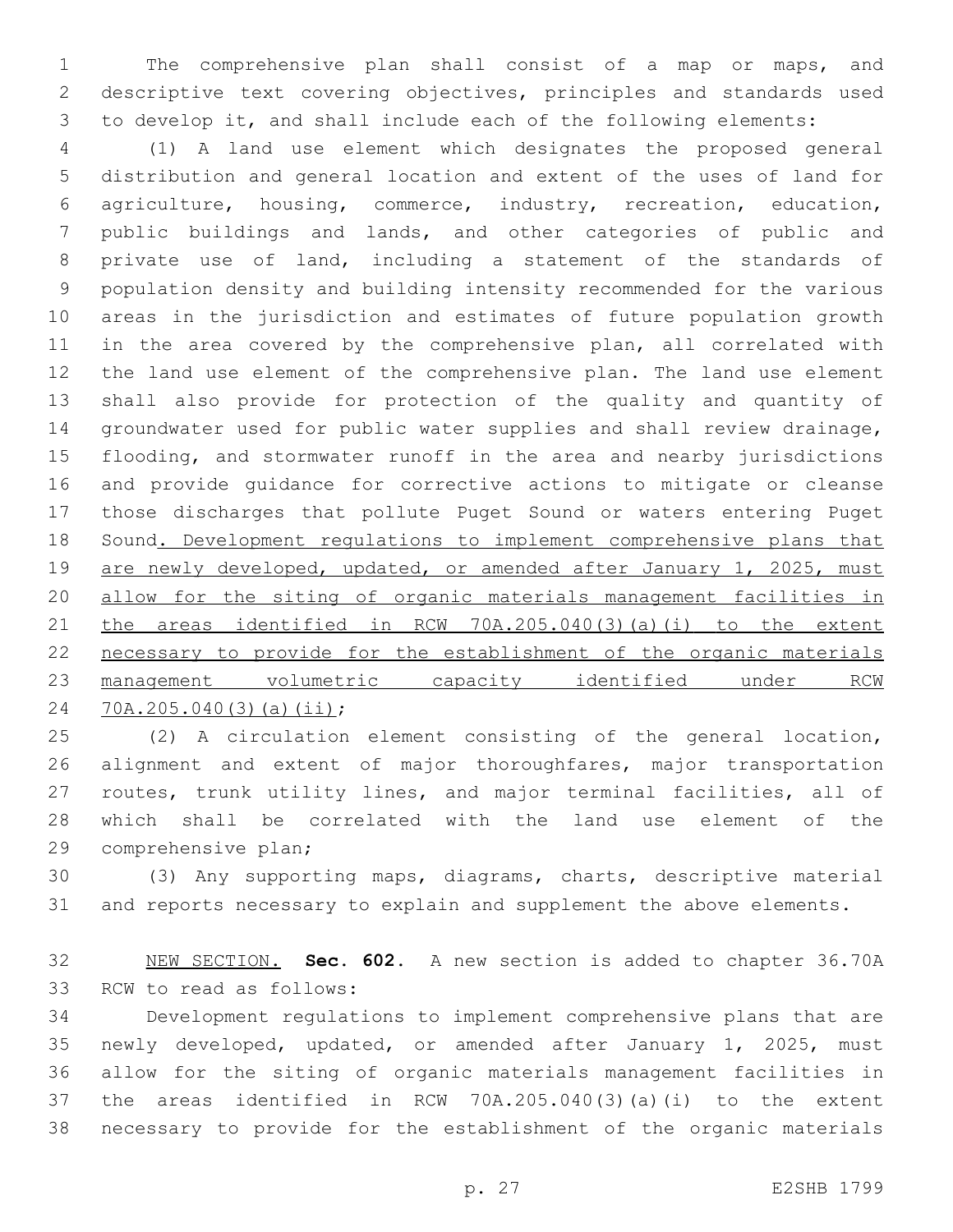management volumetric capacity identified under RCW 70A.205.040(3)(a)(ii).2

 NEW SECTION. **Sec. 603.** A new section is added to chapter 35.63 4 RCW to read as follows: Development regulations to implement comprehensive plans under RCW 35.63.100 that are newly developed, updated, or amended after January 1, 2025, must allow for the siting of organic materials management facilities in the areas identified by the county in which the city is located under RCW 70A.205.040(3)(a)(i) to the extent necessary to provide for the establishment of the organic materials

 management volumetric capacity identified under RCW 12 70A.205.040(3)(a)(ii).

 NEW SECTION. **Sec. 604.** A new section is added to chapter 35A.63 14 RCW to read as follows:

 Development regulations to implement comprehensive plans required under RCW 35A.63.060 that are newly developed, updated, or amended after January 1, 2025, must allow for the siting of organic materials management facilities in the areas identified by the county in which the city is located under RCW 70A.205.040(3)(a)(i) to the extent necessary to provide for the establishment of the organic materials management volumetric capacity identified under RCW 22 70A.205.040(3)(a)(ii).

#### **PART 7**

#### **Organic Materials Procurement**

 NEW SECTION. **Sec. 701.** A new section is added to chapter 43.19A 26 RCW to read as follows:

 (1) By January 1, 2023, the following cities or counties shall adopt a compost procurement ordinance to implement RCW 43.19A.120:

 (a) Each city or county with a population greater than 25,000 residents as measured by the office of financial management using the 31 most recent population data available; and

 (b) Each city or county in which organic material collection 33 services are provided under chapter 70A.205 RCW.

 (2) A city or county that newly exceeds a population of 25,000 residents after January 1, 2023, as measured by the office of financial management, must adopt an ordinance under this subsection

p. 28 E2SHB 1799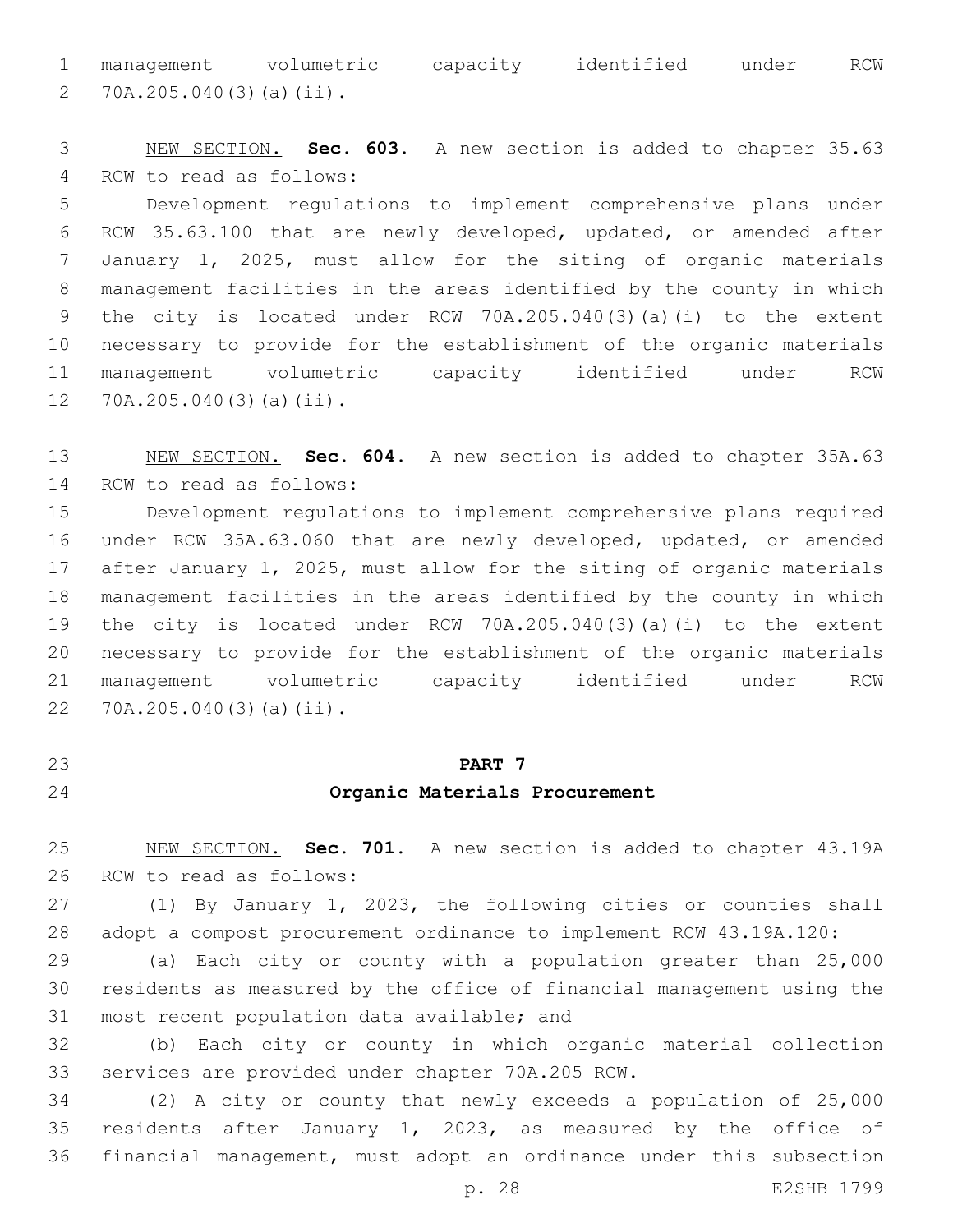no later than 12 months after the office of financial management's determination that the local government's population has exceeded 3 25,000.

 (3) In developing a compost procurement ordinance, each city and county shall plan for the use of compost in the following categories: (a) Landscaping projects;6

(b) Construction and postconstruction soil amendments;

 (c) Applications to prevent erosion, filter stormwater runoff, promote vegetation growth, or improve the stability and longevity of 10 roadways; and

 (d) Low-impact development and green infrastructure to filter 12 pollutants or keep water on-site, or both.

 (4) Each city or county that adopts an ordinance under subsection (1) or (2) of this section must develop strategies to inform residents about the value of compost and how the jurisdiction uses compost in its operations in the jurisdiction's comprehensive solid waste management plan pursuant to RCW 70A.205.045.

 (5) By December 31, 2024, and each December 31st of even-numbered years thereafter, each city or county that adopts an ordinance under subsection (1) or (2) of this section must submit a report covering the previous year's compost procurement activities to the department of ecology that contains the following information:

 (a) The total tons of organic material diverted throughout the 24 year;

25 (b) The volume and cost of compost purchased throughout the year; and

27 (c) The source or sources of the compost.

 (6) Cities and counties that are required to adopt an ordinance under subsection (1) or (2) of this section shall give priority to purchasing compost products from companies that produce compost products locally, are certified by a nationally recognized organization, and produce compost products that are derived from municipal solid waste compost programs and meet quality standards comparable to standards adopted by the department of transportation 35 or adopted by rule by the department of ecology.

 (7) Cities and counties may enter into collective purchasing agreements if doing so is more cost-effective or efficient.

(8) Nothing in this section requires a compost processor to:

(a) Enter into a purchasing agreement with a city or county;

(b) Sell finished compost to meet this requirement; or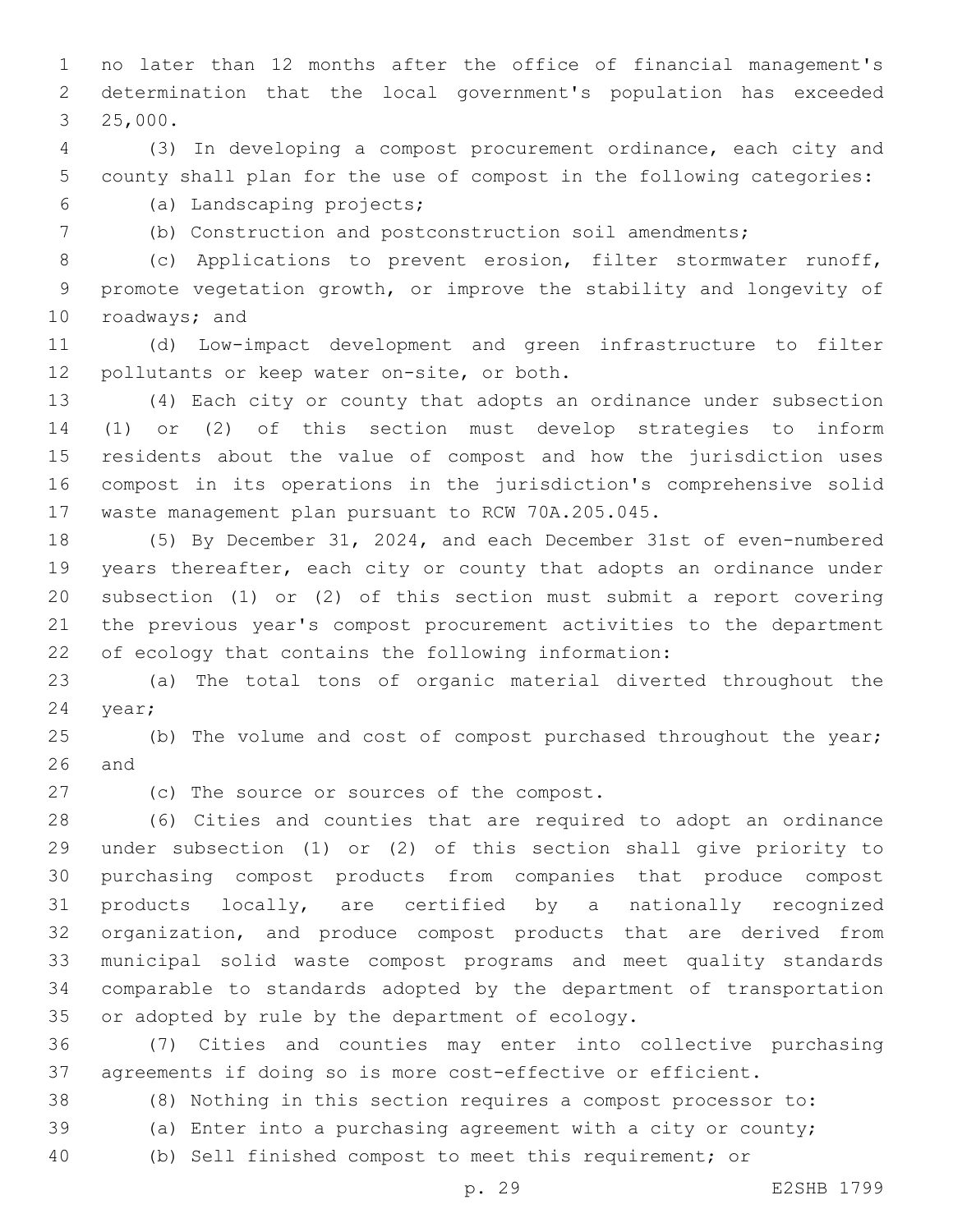(c) Accept or process food waste or compostable products.

 **Sec. 702.** RCW 39.30.040 and 2013 c 24 s 1 are each amended to 3 read as follows:

 (1) Whenever a unit of local government is required to make purchases from the lowest bidder or from the supplier offering the lowest price for the items desired to be purchased, the unit of local government may, at its option when awarding a purchase contract, take into consideration tax revenue it would receive from purchasing the supplies, materials, or equipment from a supplier located within its boundaries. The unit of local government must award the purchase contract to the lowest bidder after such tax revenue has been considered. However, any local government may allow for preferential purchase of products made from recycled materials or products that 14 may be recycled or reused. Any local government may allow for preferential purchase of compost to meet the requirements of RCW 16 43.19A.120. Any unit of local government which considers tax revenue it would receive from the imposition of taxes upon a supplier located within its boundaries must also consider tax revenue it would receive from taxes it imposes upon a supplier located outside its boundaries.

 (2) A unit of local government may award a contract to a bidder submitting the lowest bid before taxes are applied. The unit of local government must provide notice of its intent to award a contract based on this method prior to bids being submitted. For the purposes 24 of this subsection (2), "taxes" means only those taxes that are included in "tax revenue" as defined in this section.

 (3) The definitions in this subsection apply throughout this section unless the context clearly requires otherwise.

 (a) "Tax revenue" means sales taxes that units of local government impose upon the sale of supplies, materials, or equipment from the supplier to units of local government, and business and occupation taxes that units of local government impose upon the supplier that are measured by the gross receipts of the supplier from 33 the sale.

 (b) "Unit of local government" means any county, city, town, metropolitan municipal corporation, public transit benefit area, county transportation authority, or other municipal or quasi- municipal corporation authorized to impose sales and use taxes or 38 business and occupation taxes.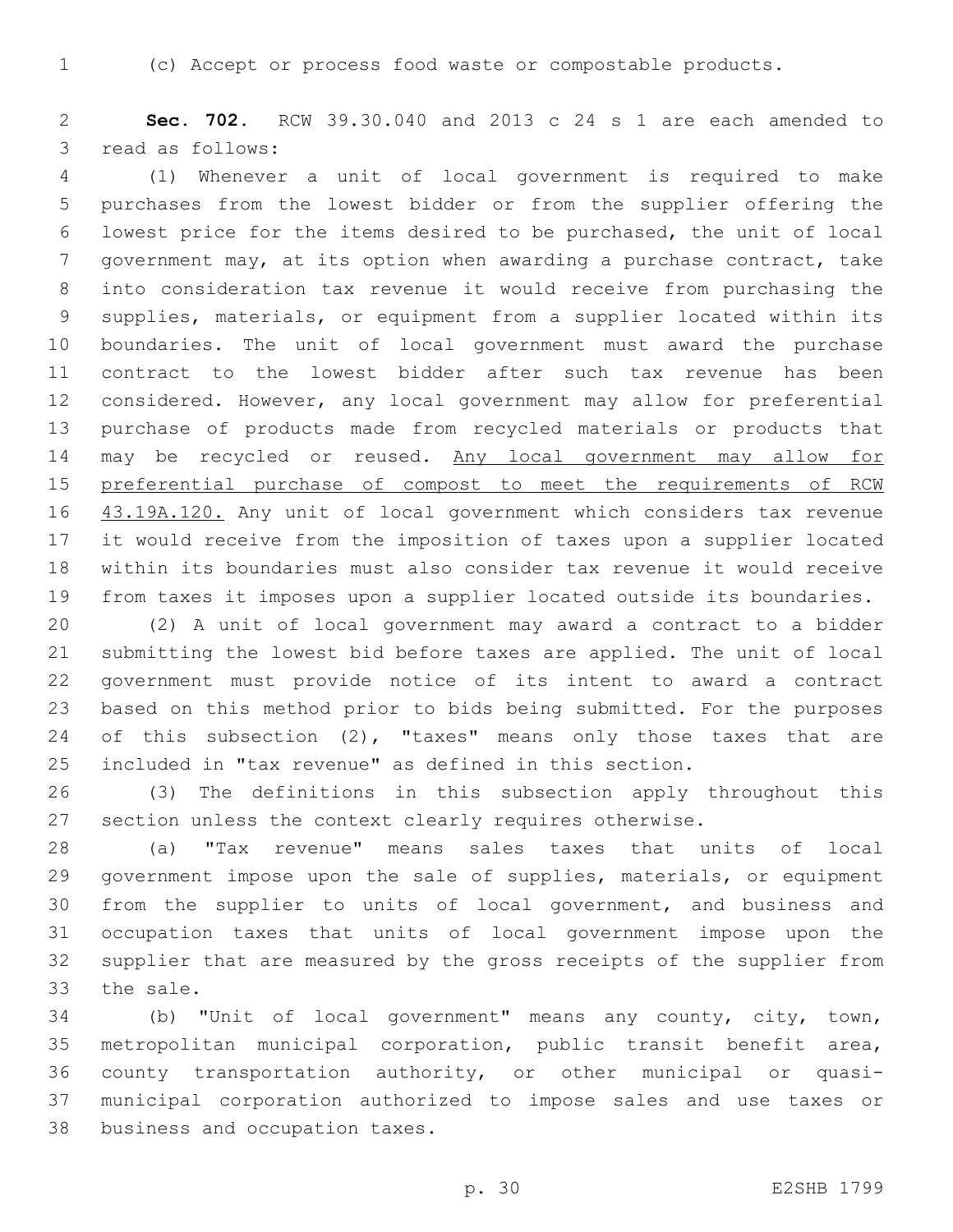NEW SECTION. **Sec. 703.** A new section is added to chapter 43.19A 2 RCW to read as follows:

 A contract by a local government or state agency must require the use of compost products to the maximum extent economically feasible to meet the requirements established in RCW 43.19A.120.

## **PART 8 Product Degradability Labeling**

 **Sec. 801.** RCW 70A.455.010 and 2019 c 265 s 1 are each amended to 9 read as follows:

 (1) The legislature finds and declares that it is the public 11 policy of the state that:

 (a) Environmental marketing claims for plastic products, whether implicit or implied, should adhere to uniform and recognized standards for "compostability" and "biodegradability," since misleading, confusing, and deceptive labeling can negatively impact local composting programs and compost processors. Plastic products marketed as being "compostable" should be readily and easily 18 identifiable as meeting these standards;

 (b) Legitimate and responsible packaging and plastic product manufacturers are already properly labeling their compostable products, but many manufacturers are not. Not all compost facilities and their associated processing technologies accept or are required to accept compostable packaging as feedstocks. However, implementing a standardized system and test methods may create the ability for 25 them to take these products in the future.

 (2) Therefore, it is the intent of the legislature to authorize 27 the ((state's attorney general and local governments)) department of 28 ecology, cities, and counties to pursue false or misleading environmental claims and "greenwashing" for plastic products claiming to be "compostable" or "biodegradable" when in fact they are not.

 **Sec. 802.** RCW 70A.455.020 and 2019 c 265 s 2 are each amended to 32 read as follows:

 The definitions in this section apply throughout this chapter 34 unless the context clearly requires otherwise.

(1) "ASTM" means the American society for testing and materials.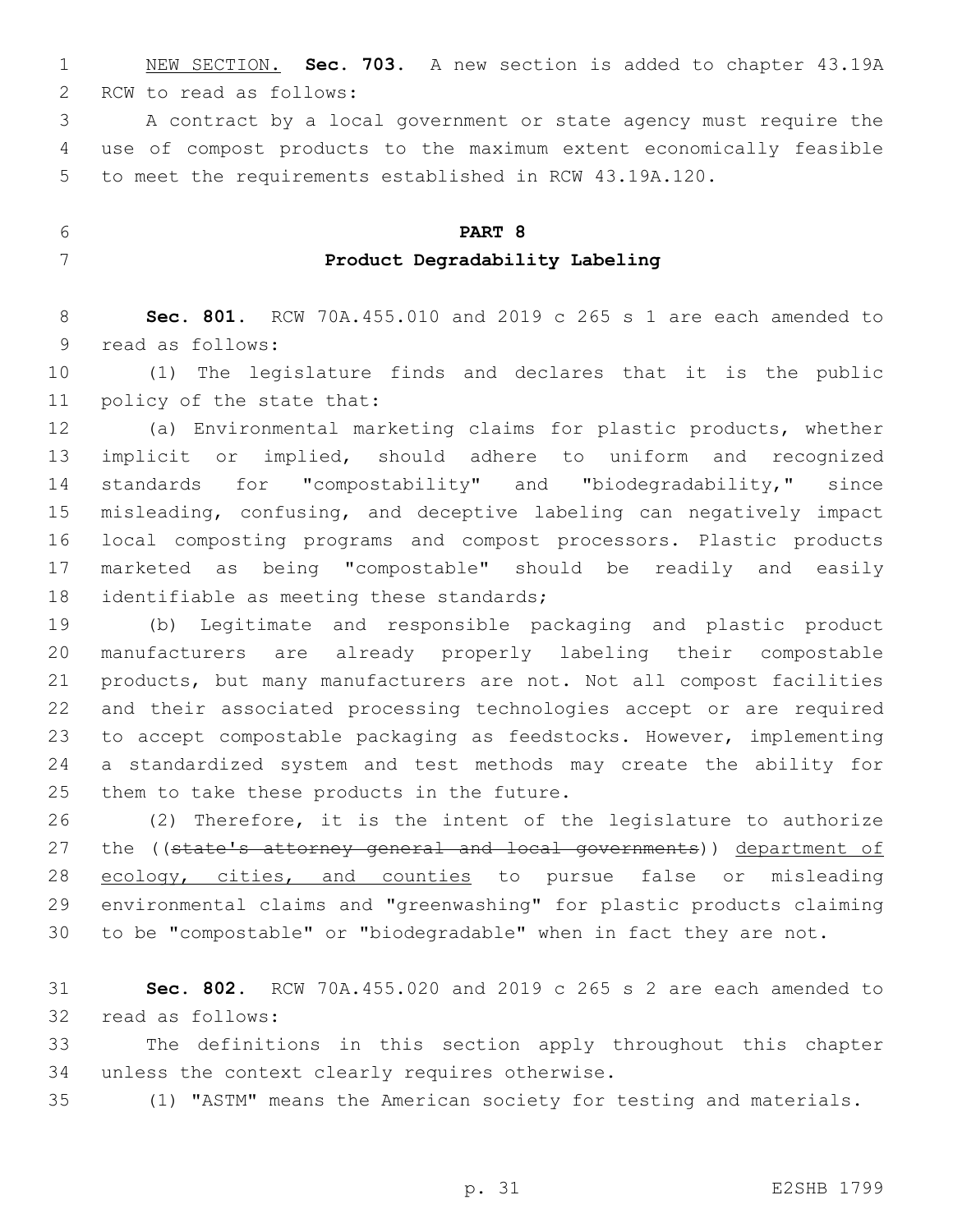1 (2) "Biodegradable mulch film" means film plastic used as a 2 technical tool in commercial farming applications that biodegrades in 3 soil after being used, and:

4 (a) The film product fulfills plant growth and regulated metals 5 requirements of ASTM D6400; and

6 (b)(i) Meets the requirements of Vincotte's "OK Biodegradable 7 Soil" certification scheme, as that certification existed as of 8 January 1, 2019;

9 (ii) At ambient temperatures and in soil, shows at least 10 ((ninety)) 90 percent biodegradation absolute or relative to 11 microcrystalline cellulose in less than two years' time, tested 12 according to ISO 17556 or ASTM 5988 standard test methods, as those 13 test methods existed as of January 1, 2019; or

14 (iii) Meets the requirements of EN 17033 "plastics-biodegradable 15 mulch films for use in agriculture and horticulture" as it existed on 16 January 1, 2019.

 (3) "Federal trade commission guides" means the United States federal trade commission's guides for the use of environmental marketing claims (Part 260, commencing at section 260.1), compostability claims, including section 260.8, and degradation claims (subchapter B of chapter I of Title 16 of the Code of Federal Regulations), as those guides existed as of January 1, 2019.

23 (4) "Film product" means a bag, sack, wrap, or other sheet film 24 product.

25 (5) "Food service product" ((means a product including, but not 26 <del>limited to, containers, plates, bowls, cups, lids, meat trays,</del> 27 straws, deli rounds, cocktail picks, splash sticks, condiment 28 packaging, clam shells and other hinged or lidded containers, 29 sandwich wrap, utensils, sachets, portion cups, and other food 30 service products that are intended for one-time use and used for food 31 or drink offered for sale or use)) has the same meaning as defined in 32 RCW 70A.245.010.

33 (6) (("Manufacturer" means a person, firm, association, 34 partnership, or corporation that produces a product.

 $(7)$ )) "Person" means individual, firm, association, copartnership, political subdivision, government agency, municipality, industry, public or private corporation, or any other 38 entity whatsoever.

39 (((48)) (7) "Plastic food packaging and food service products" 40 means food packaging and food service products that is composed of:

p. 32 E2SHB 1799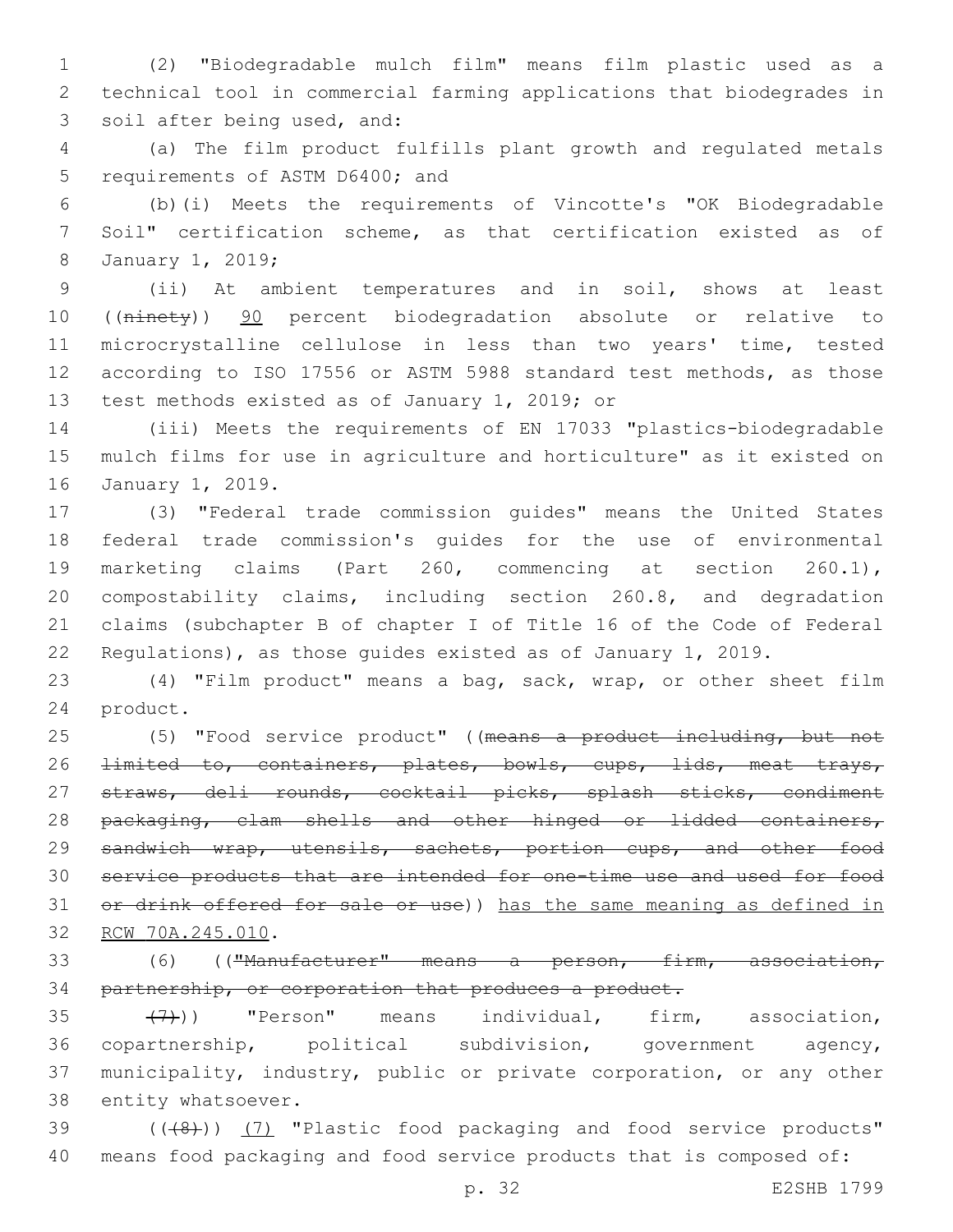- 
- (a) Plastic; or1

2 (b) Fiber or paper with a plastic coating, window, component, or 3 additive.

 (((9))) (8) "Plastic product" means a product made of plastic, whether alone or in combination with another material including, but not limited to, paperboard. A plastic product includes, but is not 7 limited to, any of the following:

8 (a) A product or part of a product that is used, bought, or 9 leased for use by a person for any purpose;

10 (b) A package or a packaging component including, but not limited 11 to, packaging peanuts;

12 (c) A film product; or

13 (d) Plastic food packaging and food service products.

14 (((10)) (9) "Standard specification" means either:

15 (a) ASTM D6400 – standard specification labeling of plastics 16 designed to be aerobically composted in municipal or industrial 17 facilities, as it existed as of January 1, 2019; or

 (b) ASTM D6868 – standard specification for labeling of end items that incorporate plastics and polymers as coatings or additives with paper and other substrates designed to be aerobically composted in municipal or industrial facilities, as it existed as of January 1, 2019.

23 (((11)(a) "Supplier" means a person, firm, association, 24 partnership, company, or corporation that sells, offers for sale, 25 offers for promotional purposes, or takes title to a product.

26 (b) "Supplier" does not include a person, firm, association, 27 partnership, company, or corporation that sells products to end users 28 as a retailer.

 $(12)$ ))  $(10)$  "Utensil" means a product designed to be used by a consumer to facilitate the consumption of food or beverages, including knives, forks, spoons, cocktail picks, chopsticks, splash 32 sticks, and stirrers.

### 33 (11) "Department" means the department of ecology.

34 (12) "Producer" means the following person responsible for 35 compliance under this chapter for a product sold, offered for sale, 36 or distributed in or into this state:

37 (a) If the product is sold under the manufacturer's own brand or 38 lacks identification of a brand, the producer is the person who 39 manufactures the product;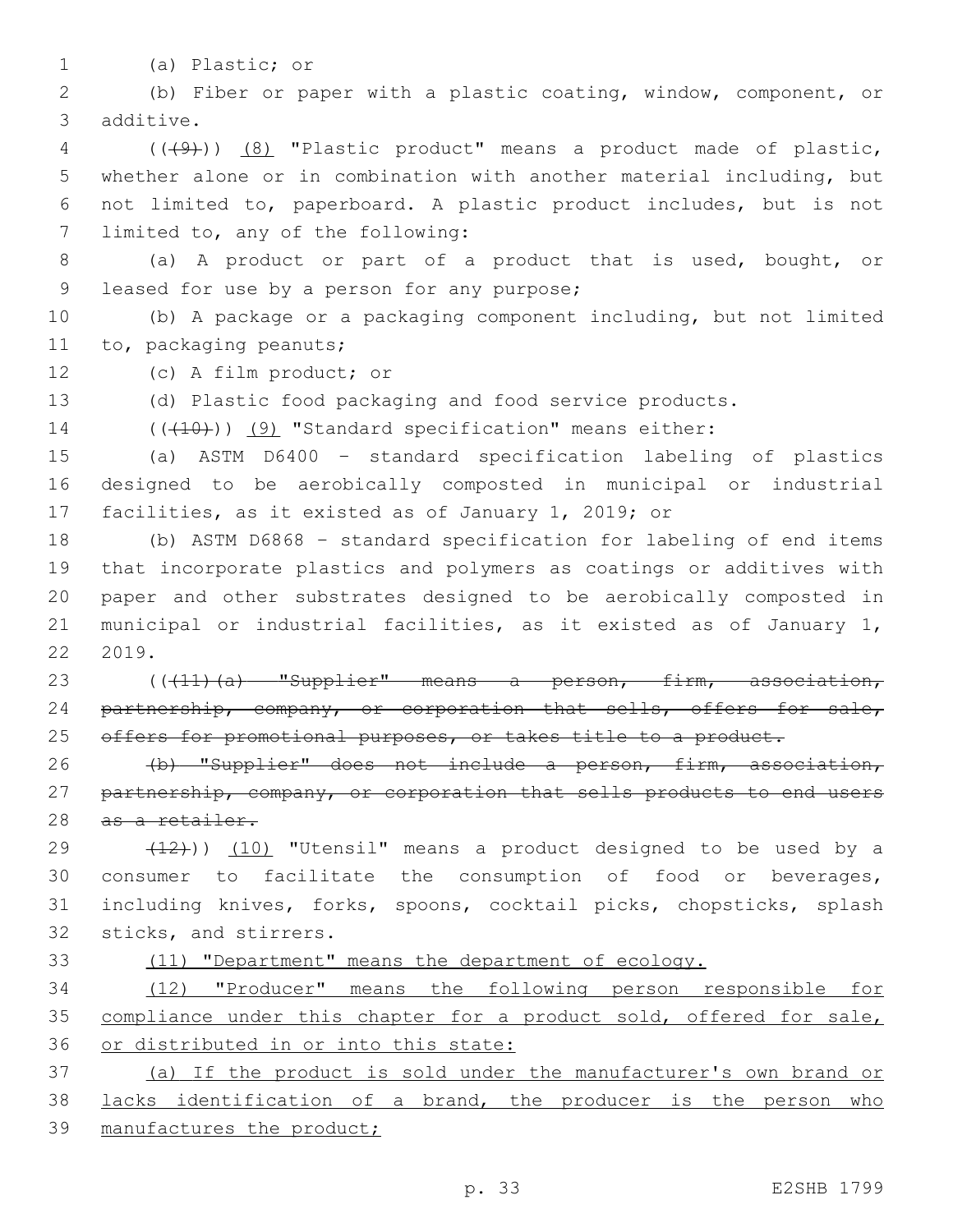(b) If the product is manufactured by a person other than the 2 brand owner, the producer is the person that is the licensee of a brand or trademark under which a product is used in a commercial enterprise, sold, offered for sale, or distributed in or into this state, whether or not the trademark is registered in this state, unless the manufacturer or brand owner of the product has agreed to accept responsibility under this chapter; or (c) If there is no person described in (a) and (b) of this 9 subsection over whom the state can constitutionally exercise 10 jurisdiction, the producer is the person who imports or distributes the product in or into the state. **Sec. 803.** RCW 70A.455.040 and 2019 c 265 s 4 are each amended to 13 read as follows:  $(1)((+a))$  A product labeled as "compostable" that is sold, offered for sale, or distributed for use in Washington by a

16 ((supplier or manufacturer)) producer must:

17  $((\overline{(\dagger)}))(a)$  Meet ASTM standard specification D6400; 18 (( $(i+1)$ ) (b) Meet ASTM standard specification D6868; or

19 (( $(i+1i)$ ) (c) Be comprised of wood, which includes renewable 20 wood, or fiber-based substrate only;

21 ( $(\overline{a})$ ) (2) A product described in  $((\overline{a})\overline{(i)})$  of this)) 22 subsection  $(1)$  (a) or (b) of this section must:

23  $((\overline{4})^n)$  (a) Meet labeling requirements established under the 24 United States federal trade commission's guides; and

25  $((\overrightarrow{\text{iii}}))$  (b) Feature labeling that:

26  $((+A)^2)$  (i) Meets industry standards for being distinguishable 27 upon quick inspection in both public sorting areas and in processing 28 facilities;

29  $((+B))$   $(i)$  Uses a logo indicating the product has been 30 certified by a recognized third-party independent verification body 31 as meeting the ASTM standard specification; ((and

 $\langle \langle \cdot | \cdot \rangle$  (iii) Displays the word "compostable," where possible, 33 indicating the product has been tested by a recognized third-party 34 independent body and meets the ASTM standard specification; and

 (iv) Uses green, beige, or brown labeling, color striping, or other green, beige, or brown symbols, colors, tinting, marks, or design patterns that help differentiate compostable items from noncompostable items.38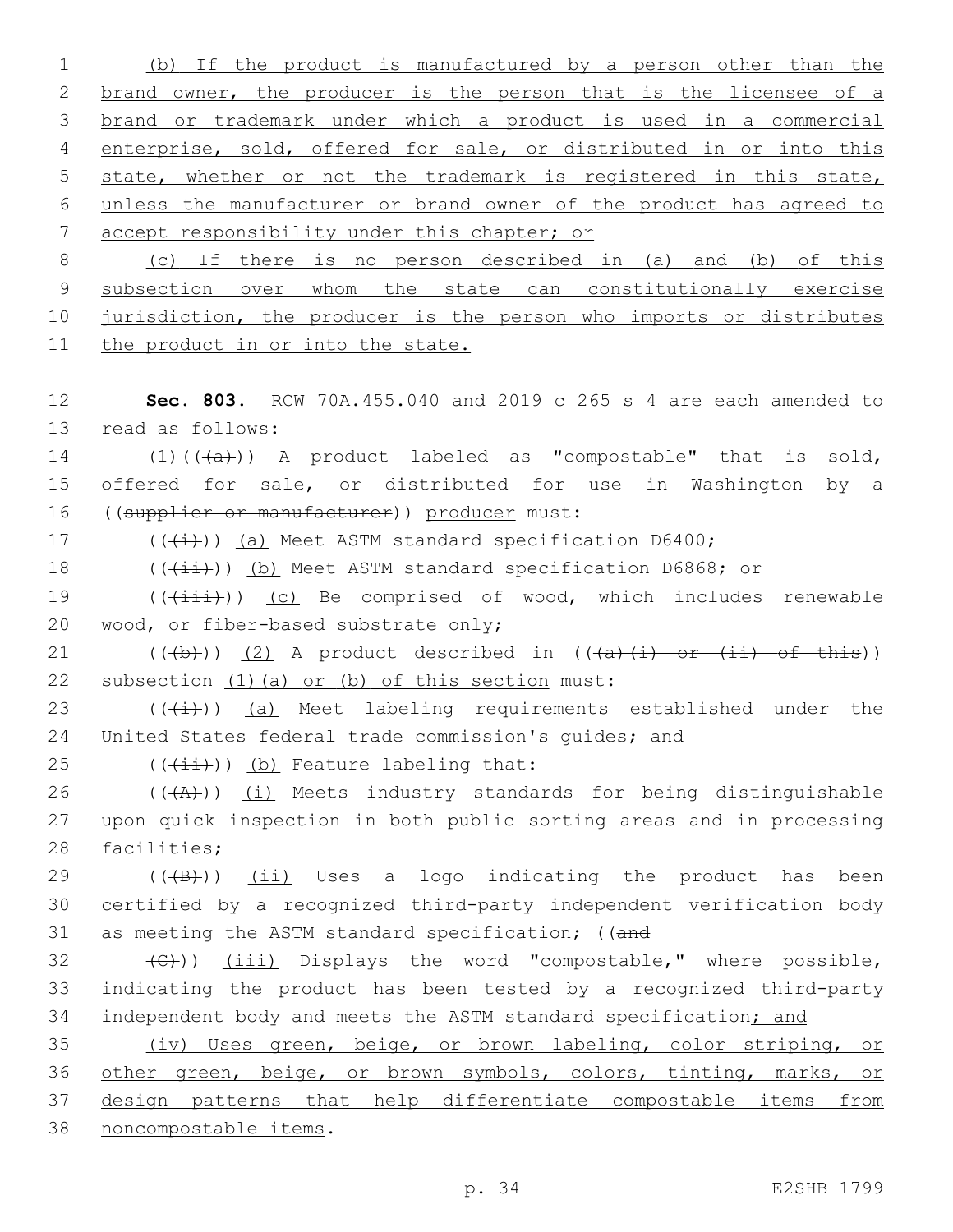(((2) A compostable product described in subsection (1)(a)(i) or

 (ii) of this section must be considered compliant with the 3 requirements of this section if it:

(a) Has green or brown labeling;

(b) Is labeled as compostable; and

 (c) Uses distinctive color schemes, green or brown color striping, or other adopted symbols, colors, marks, or design patterns that help differentiate compostable items from noncompostable 9 materials.))

 **Sec. 804.** RCW 70A.455.050 and 2019 c 265 s 5 are each amended to read as follows:11

12 (1) A ((manufacturer or supplier)) producer of a film bag that meets ASTM standard specification D6400 and is distributed or sold by retailers must ensure that the film bag is readily and easily identifiable from other film bags in a manner that is consistent with 16 the federal trade commission guides.

 (2) For purposes of this section, "readily and easily identifiable" products must meet the following requirements:

 (a) Be labeled with a certification logo indicating the bag meets the ASTM D6400 standard specification if the bag has been certified as meeting that standard by a recognized third-party independent 22 verification body;

(b) Be labeled in accordance with one of the following:

24 (i) The bag is tinted or made of a uniform color of green, beige, or brown and labeled with the word "compostable" on one side of the bag and the label must be at least one inch in height; or

 (ii) Be labeled with the word "compostable" on both sides of the 28 bag and the label must be one of the following:

 (A) Green, beige, or brown color lettering at least one inch in 30 height; or

 (B) Within a contrasting green, beige, or brown color band of at least one inch in height on both sides of the bag with color 33 contrasting lettering of at least one-half inch in height; and

 (c) Meet industry standards for being distinguishable upon quick inspection in both public sorting areas and in processing facilities.

36 (3) If a bag is smaller than  $($ (fourteen))  $\frac{14}{14}$  inches by 37 ((fourteen)) 14 inches, the lettering and stripe required under subsection (2)(b)(ii) of this section must be in proportion to the 39 size of the bag.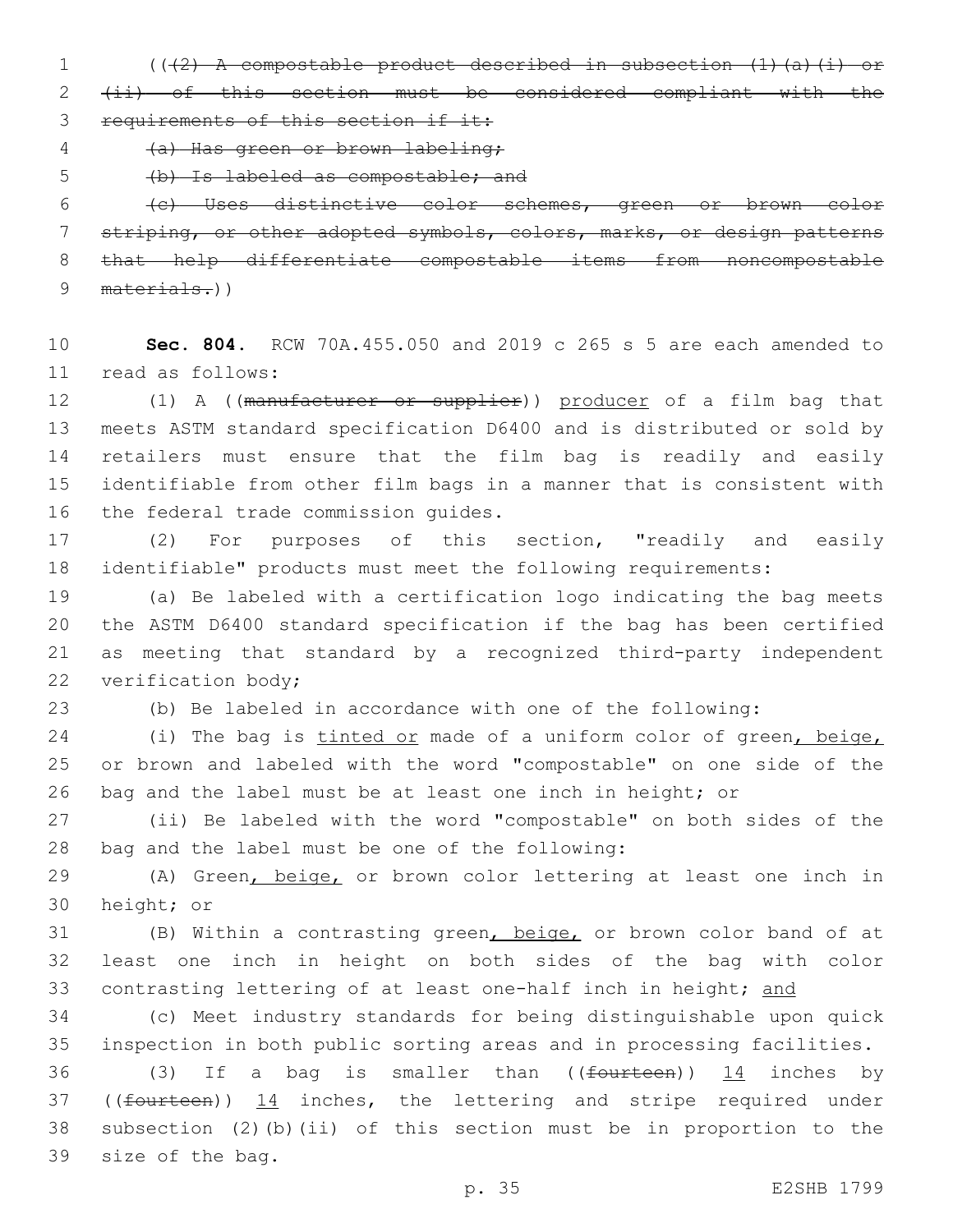(4) A film bag that meets ASTM standard specification D6400 that is sold or distributed in this state may not display a chasing arrow resin identification code or recycling type of symbol in any form.

 (5) A ((manufacturer or supplier)) producer is required to comply with this section only to the extent that the labeling requirements do not conflict with the federal trade commission guides.

 **Sec. 805.** RCW 70A.455.060 and 2020 c 20 s 1446 are each amended 8 to read as follows:

 (1)(a) A ((manufacturer or supplier)) producer of plastic food service products or film products that meet ASTM standard specification D6400 or ASTM standard specification D6868 must ensure that the items are readily and easily identifiable from other plastic food service products or plastic film products in a manner that is consistent with the federal trade commission guides.

 (b) Film bags are exempt from the requirements of this section, and are instead subject to the requirements of RCW 70A.455.050.

 (2) For the purposes of this section, "readily and easily 18 identifiable" products must:

 (a) Be labeled with a logo indicating the product has been certified by a recognized third-party independent verification body 21 as meeting the ASTM standard specification;

 (b) Be labeled with the word "compostable," where possible, indicating the food packaging or film product has been tested by a recognized third-party independent body and meets the ASTM standard 25 specification; ((and))

 (c) Meet industry standards for being distinguishable upon quick 27 inspection in both public sorting areas and in processing facilities; and

29 (d) Be at least partially colored or partially tinted green, 30 beige, or brown.

 (3) ((A compostable product described in subsection (1) of this section must be considered compliant with the requirements of this 33 section if it:

34 (a) Has green or brown labeling;

(b) Is labeled as compostable; and

 (c) Uses distinctive color schemes, green or brown color 37 striping, or other adopted symbols, colors, marks, or design patterns that help differentiate compostable items from noncompostable materials.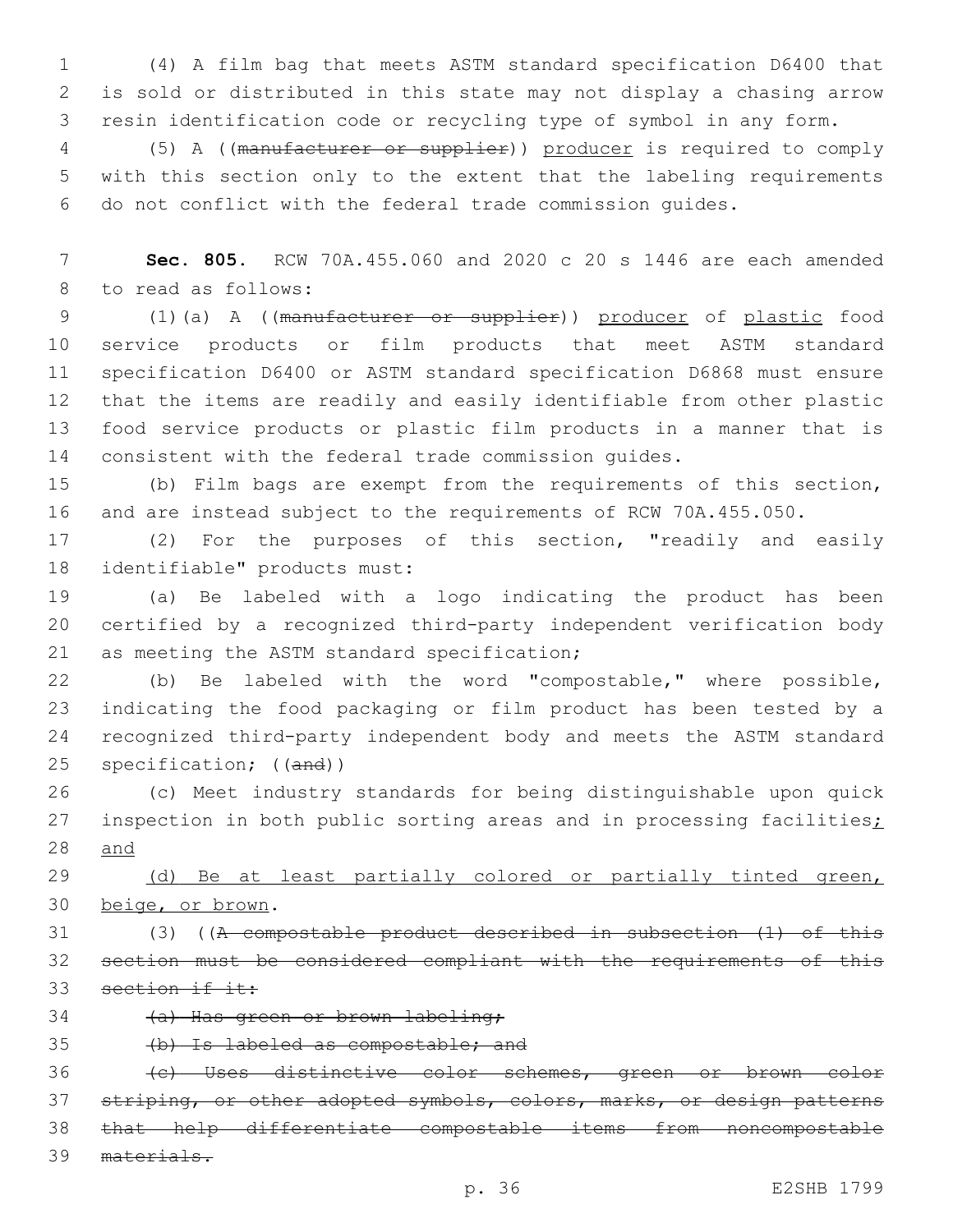$(4)$ )) It is encouraged that each product described in subsection 2 (1) of this section  $($ .

3 (a) Display)) display labeling language via printing, embossing, 4 or compostable adhesive stickers using, when possible, either the 5 colors green, beige, or brown that contrast with background product 6 color for easy identification ( $\rightarrow$  or

(b) Be tinted green or brown)).7

8 (((45)) (4) Graphic elements are encouraged to increase 9 legibility of the word "compostable" and overall product distinction 10 that may include text boxes, stripes, bands, or a green, beige, or 11 brown tint of the product.

12 (((6)) (5) A ((manufacturer or supplier)) producer is required 13 to comply with this section only to the extent that the labeling 14 requirements do not conflict with the federal trade commission 15 quides.

16 **Sec. 806.** RCW 70A.455.070 and 2020 c 20 s 1447 are each amended 17 to read as follows:

18 (1) A ((manufacturer or supplier of film products or food service 19 products)) producer of plastic film bags sold, offered for sale, or 20 distributed for use in Washington that does not meet the applicable 21 ASTM standard specifications provided in RCW 70A.455.050 ((and 22 70A.455.060)) is:

23  $((+1))$  (a) Prohibited from using tinting, color schemes, 24 labeling, ((and)) or terms that are required of products that meet 25 the applicable ASTM standard specifications under RCW 70A.455.050 26 ((and 70A.455.060));

27  $((+2+))$  (b) Discouraged from using ((coloration,)) labeling, 28 images, and terms that may reasonably be anticipated to confuse 29 consumers into believing that noncompostable ((bags and food service 30 packaging)) products are compostable; and

31 ( $(\frac{43}{})$ ) (c) Encouraged to use ((coloration,)) labeling, images, 32 and terms to help consumers identify noncompostable bags ((and food 33 service packaging)) as either:  $((+a))$  (i) Suitable for recycling; or  $(4b)$ ) (ii) necessary to dispose as waste.

 (2) A producer of food service products, or plastic film products other than plastic film bags subject to subsection (1) of this section, sold, offered for sale, or distributed for use in Washington that does not meet the applicable ASTM standard specifications provided in RCW 70A.455.060 is: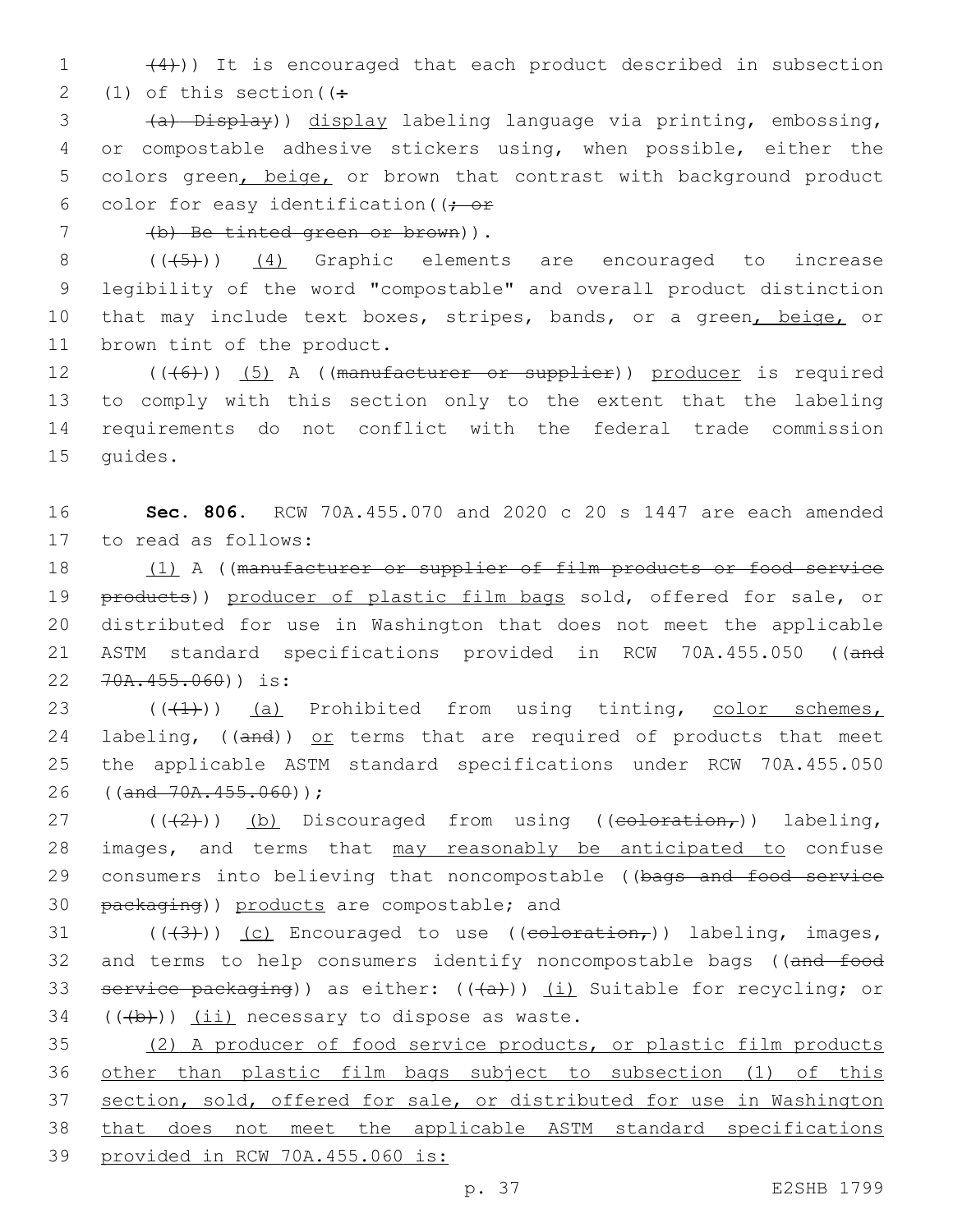(a) Prohibited from using labeling, or terms that are required of products that meet the applicable ASTM standard specifications under RCW 70A.455.060; (b) Discouraged from using labeling, images, and terms that may

5 reasonably be anticipated to confuse consumers into believing that 6 noncompostable products are compostable; and

 (c) Encouraged to use tinting, coloration, labeling, images, and terms to help consumers identify film products and food service packaging as either: (i) Suitable for recycling; or (ii) necessary to dispose as waste.

11 **Sec. 807.** RCW 70A.455.080 and 2019 c 265 s 8 are each amended to 12 read as follows:

13 (1) Upon the request by a person, including the department, a 14 ((manufacturer or supplier)) producer shall submit to that person or 15 the department, within ((ninety)) 90 days of the request, 16 nonconfidential business information and documentation demonstrating 17 compliance with this chapter, in a format that is easy to understand 18 and scientifically accurate.

19 (2) Upon request by a commercial compost processing facility, 20 ((manufacturers)) producers of compostable products are encouraged to 21 provide the facility with information regarding the technical aspects 22 of a commercial composting environment, such as heat or moisture, in 23 which the ((manufacturer's)) producer's product has been field tested 24 and found to degrade.

25 **Sec. 808.** RCW 70A.455.090 and 2020 c 20 s 1448 are each amended 26 to read as follows:

27  $(1)(a)$  The ((state, acting through the attorney general,)) 28 department and cities and counties have concurrent authority to 29 enforce this chapter and to issue and collect civil penalties for a 30 violation of this chapter, subject to the conditions in this section 31 and RCW 70A.455.100. An enforcing government entity may impose a 32 civil penalty in the amount of up to ((two thousand dollars)) \$2,000 33 for the first violation of this chapter, up to ((five thousand 34 dollars)) \$5,000 for the second violation of this chapter, and up to 35 ((ten thousand dollars)) \$10,000 for the third and any subsequent 36 violation of this chapter. If a ((manufacturer or supplier)) producer 37 has paid a prior penalty for the same violation to a different 38 government entity with enforcement authority under this subsection,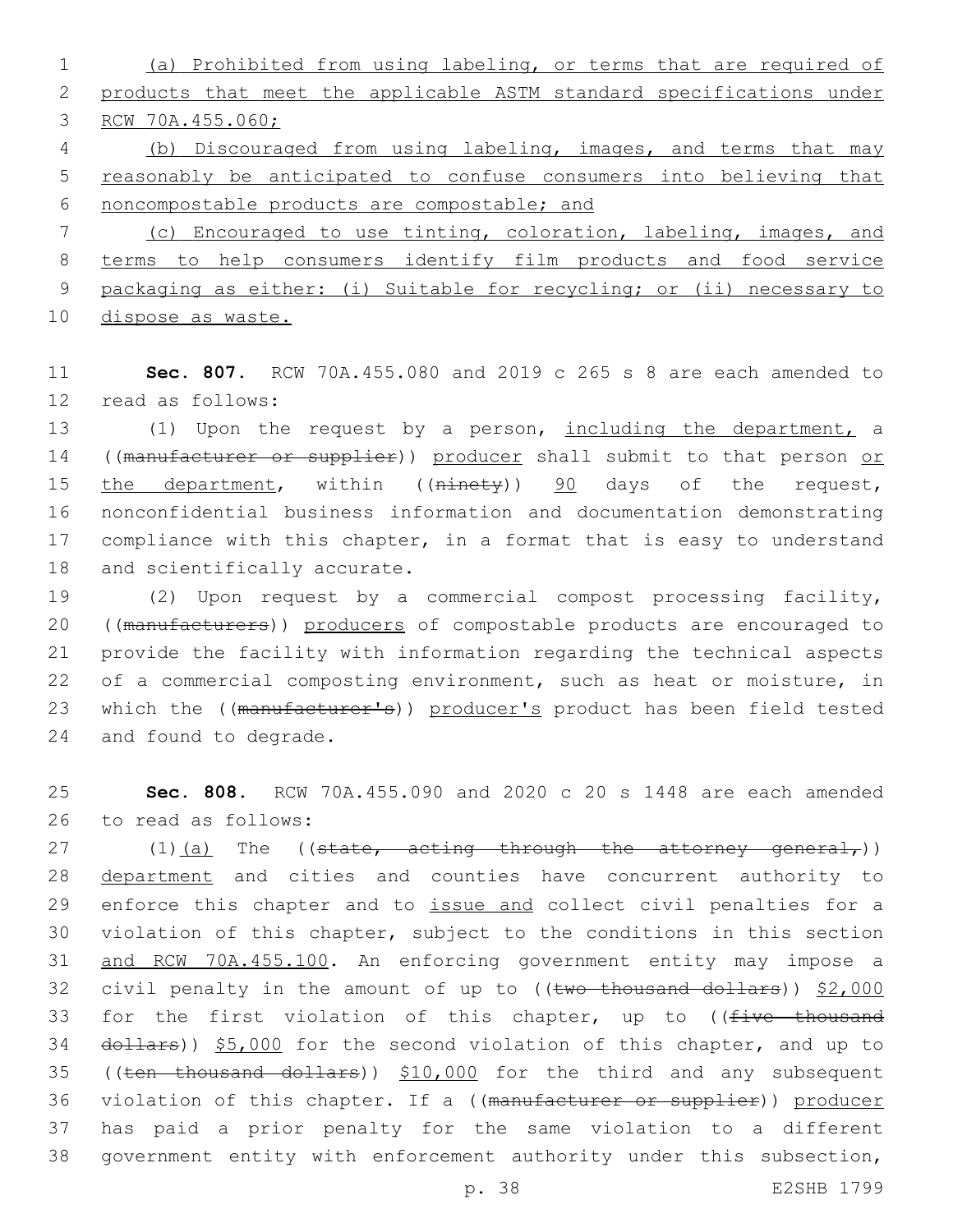the penalty imposed by a government entity is reduced by the amount 2 of the payment.

 (b) The enforcement of this chapter must be based primarily on complaints filed with the department and cities and counties. The department must establish a forum for the filing of complaints. Cities, counties, or any person may file complaints with the department using the forum, and cities and counties may review complaints filed with the department via the forum. The forum established by the department may include a complaint form on the 10 department's website, a telephone hotline, or a public outreach strategy relying upon electronic social media to receive complaints 12 that allege violations. The department, in collaboration with the 13 cities and counties, must provide education and outreach activities 14 to inform retail establishments, consumers, and producers about the requirements of this chapter.

 (2) ((Any civil penalties collected pursuant to this section must 17 be paid to the office of the city attorney, city prosecutor, district 18 attorney, or attorney general, whichever office brought the action. Penalties collected by the attorney general on behalf of the state must be deposited in the compostable products revolving account 21 created in RCW 70A.455.110)) Penalties issued by the department are appealable to the pollution control hearings board established in 23 chapter 43.21B RCW.

 (3) The remedies provided by this section are not exclusive and are in addition to the remedies that may be available pursuant to chapter 19.86 RCW or other consumer protection laws, if applicable.

 (4) In addition to penalties recovered under this section, the 28 enforcing ((government entity)) city or county may recover reasonable 29 enforcement costs and attorneys' fees from the liable ((manufacturer 30 or supplier)) producer.

 **Sec. 809.** RCW 70A.455.100 and 2020 c 20 s 1449 are each amended 32 to read as follows:

 ((Manufacturers and suppliers)) (1) Producers who violate the requirements of this chapter are subject to civil penalties described in RCW 70A.455.090. A specific violation is deemed to have occurred upon the sale of noncompliant product by stock-keeping unit number or unique item number. The repeated sale of the same noncompliant product by stock-keeping unit number or unique item number is 39 considered a single violation. ( $(A$  city, county, or the state))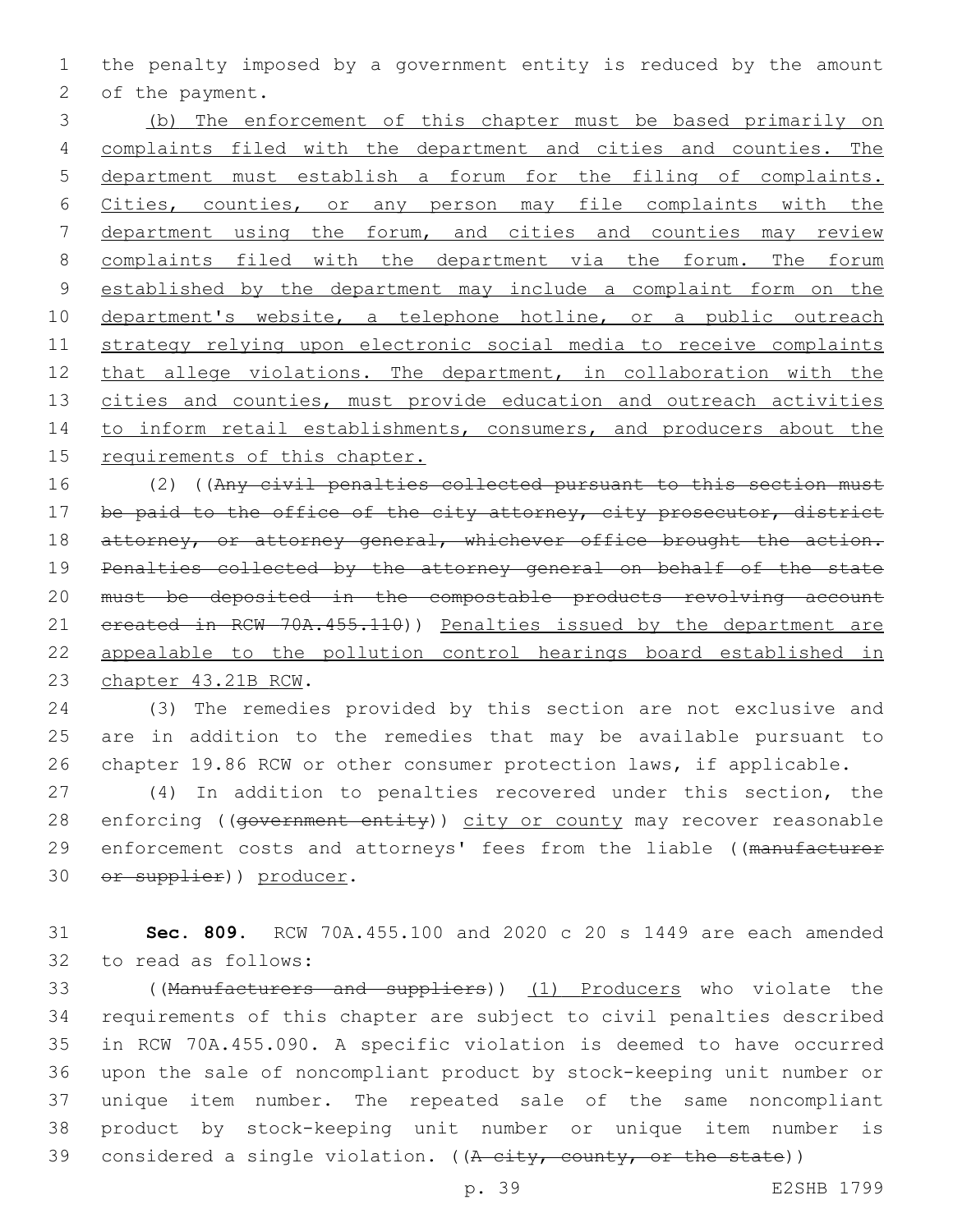(2)(a) A city or county enforcing a requirement of this chapter must send a written notice and a copy of the requirements to a noncompliant ((manufacturer or supplier)) producer of an alleged violation, who will have ((ninety)) 90 days to become compliant. ((A 5 city, county, or the state may assess a first penalty if the manufacturer or supplier has not met the requirements ninety days following the date the notification was sent. A city, county, or the state))

 (b) A city or county enforcing a requirement of this chapter may assess a first penalty if the producer has not met the requirements 90 days following the date the notification was sent. A city or 12 county may impose second, third, and subsequent penalties on a 13 ((manufacturer or supplier)) producer that remains noncompliant with 14 the requirements of this chapter for every month of noncompliance.

 (3) The department may only impose penalties under this chapter consistent with the standards established in RCW 43.21B.300.

 NEW SECTION. **Sec. 810.** A new section is added to chapter 18 70A.455 RCW to read as follows:

 (1) The department may adopt rules as necessary for the purpose 20 of implementing, administering, and enforcing this chapter.

 (2) Producers of a product subject to RCW 70A.455.040, 70A.455.050, or 70A.455.060 must submit, under penalty of perjury, a declaration that the product meets the standards established under those sections of this chapter for the product. This declaration must 25 be submitted to the department:

 (a) By January 1, 2024, for a product that is or will be sold or distributed into Washington beginning January 1, 2024;

 (b) Prior to the sale or distribution of a product newly sold or distributed into Washington after January 1, 2024; and

 (c) Prior to the sale or distribution of a product whose method of compliance with the standards established in RCW 70A.455.040, 70A.455.050, or 70A.455.060 is materially changed from the method of compliance used at the last declaration submission under this 34 section.

 (3) The department must begin enforcing the requirements of this 36 chapter by July 1, 2024.

 **Sec. 811.** RCW 70A.455.030 and 2019 c 265 s 3 are each amended to 38 read as follows: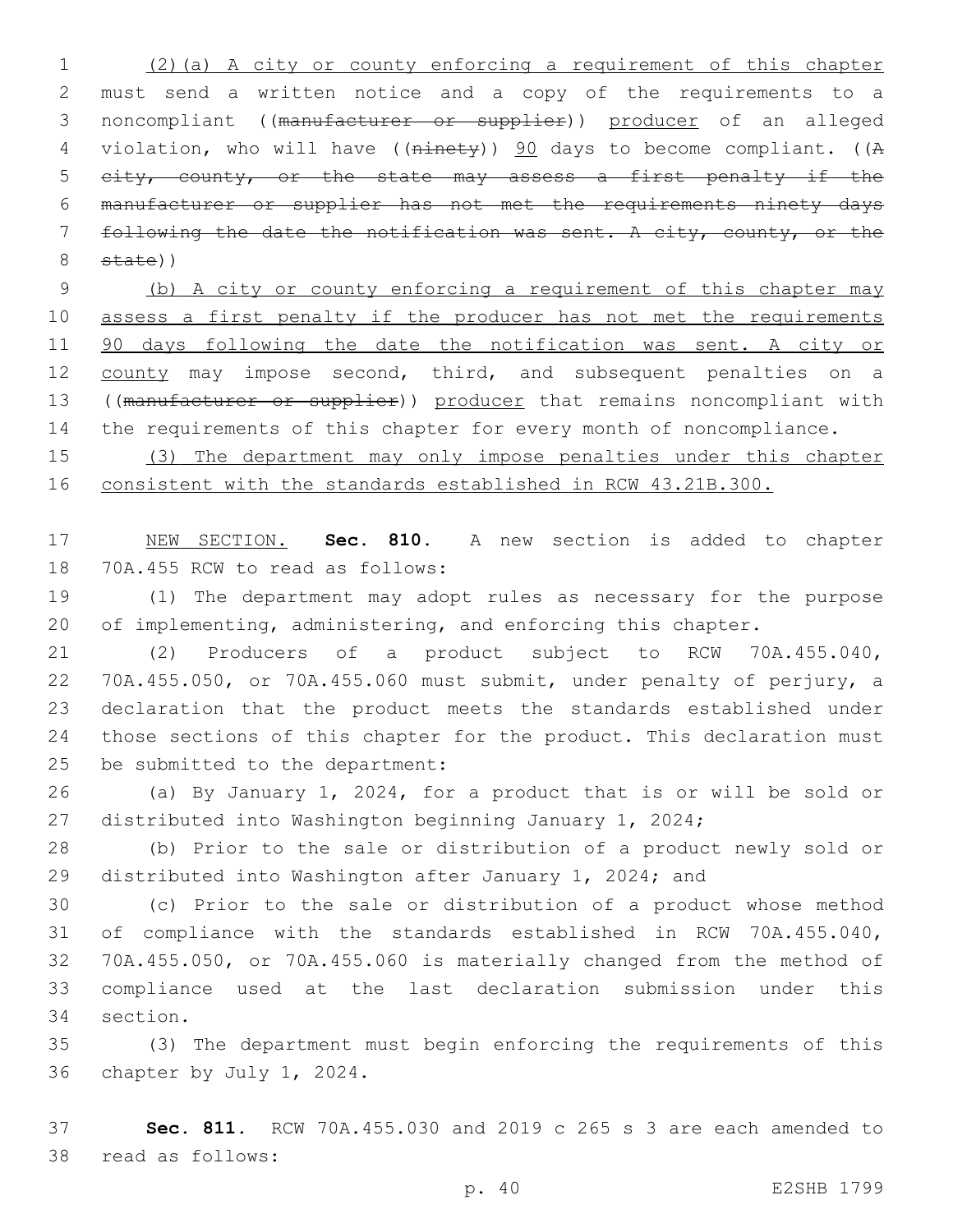(1) Except as provided in this chapter, no ((manufacturer or 2 supplier)) producer may sell, offer for sale, or distribute for use in this state a plastic product that is labeled with the term "biodegradable," "degradable," "decomposable," "oxo-degradable," or any similar form of those terms, or in any way imply that the plastic product will break down, fragment, biodegrade, or decompose in a 7 landfill or other environment.

 (2) This section does not apply to biodegradable mulch film that meets the required testing and has the appropriate third-party 10 certifications.

 **Sec. 812.** RCW 43.21B.110 and 2021 c 316 s 41 and 2021 c 313 s 16 are each reenacted and amended to read as follows:

 (1) The hearings board shall only have jurisdiction to hear and decide appeals from the following decisions of the department, the director, local conservation districts, the air pollution control boards or authorities as established pursuant to chapter 70A.15 RCW, local health departments, the department of natural resources, the department of fish and wildlife, the parks and recreation commission, and authorized public entities described in chapter 79.100 RCW:

 (a) Civil penalties imposed pursuant to RCW 18.104.155, 70A.15.3160, 70A.300.090, 70A.20.050, 70A.530.040, 70A.350.070, 70A.515.060, 70A.245.040, 70A.245.050, 70A.245.070, 70A.245.080, 70A.65.200, 70A.455.090, 76.09.170, 77.55.440, 78.44.250, 88.46.090, 90.03.600, 90.46.270, 90.48.144, 90.56.310, 90.56.330, and 90.64.102. (b) Orders issued pursuant to RCW 18.104.043, 18.104.060, 43.27A.190, 70A.15.2520, 70A.15.3010, 70A.300.120, 70A.350.070,

 70A.245.020, 70A.65.200, 86.16.020, 88.46.070, 90.14.130, 90.46.250, 28 90.48.120, and 90.56.330.

 (c) Except as provided in RCW 90.03.210(2), the issuance, modification, or termination of any permit, certificate, or license by the department or any air authority in the exercise of its jurisdiction, including the issuance or termination of a waste disposal permit, the denial of an application for a waste disposal permit, the modification of the conditions or the terms of a waste disposal permit, or a decision to approve or deny an application for a solid waste permit exemption under RCW 70A.205.260.

 (d) Decisions of local health departments regarding the grant or denial of solid waste permits pursuant to chapter 70A.205 RCW.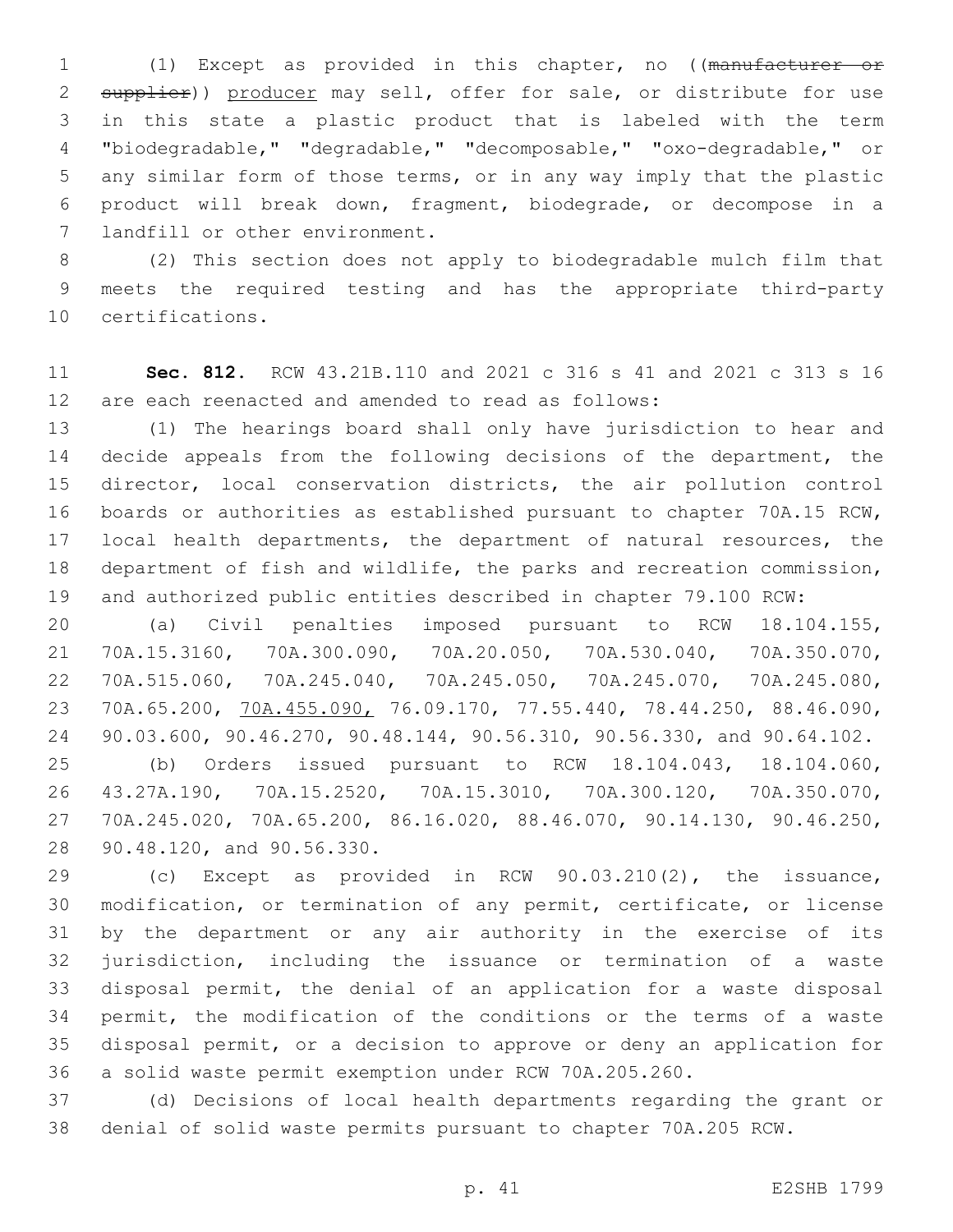(e) Decisions of local health departments regarding the issuance and enforcement of permits to use or dispose of biosolids under RCW 3 70A.226.090.

 (f) Decisions of the department regarding waste-derived fertilizer or micronutrient fertilizer under RCW 15.54.820, and decisions of the department regarding waste-derived soil amendments under RCW 70A.205.145.7

 (g) Decisions of local conservation districts related to the denial of approval or denial of certification of a dairy nutrient management plan; conditions contained in a plan; application of any 11 dairy nutrient management practices, standards, methods, and technologies to a particular dairy farm; and failure to adhere to the plan review and approval timelines in RCW 90.64.026.

 (h) Any other decision by the department or an air authority which pursuant to law must be decided as an adjudicative proceeding 16 under chapter 34.05 RCW.

 (i) Decisions of the department of natural resources, the department of fish and wildlife, and the department that are reviewable under chapter 76.09 RCW, and the department of natural resources' appeals of county, city, or town objections under RCW 76.09.050(7).21

 (j) Forest health hazard orders issued by the commissioner of 23 public lands under RCW 76.06.180.

 (k) Decisions of the department of fish and wildlife to issue, deny, condition, or modify a hydraulic project approval permit under chapter 77.55 RCW, to issue a stop work order, to issue a notice to comply, to issue a civil penalty, or to issue a notice of intent to 28 disapprove applications.

 (l) Decisions of the department of natural resources that are 30 reviewable under RCW 78.44.270.

 (m) Decisions of an authorized public entity under RCW 79.100.010 to take temporary possession or custody of a vessel or to contest the amount of reimbursement owed that are reviewable by the hearings 34 board under RCW 79.100.120.

 (n) Decisions of the department of ecology that are appealable under RCW 70A.245.020 to set recycled minimum postconsumer content for covered products or to temporarily exclude types of covered products in plastic containers from minimum postconsumer recycled 39 content requirements.

(o) Orders by the department of ecology under RCW 70A.455.080.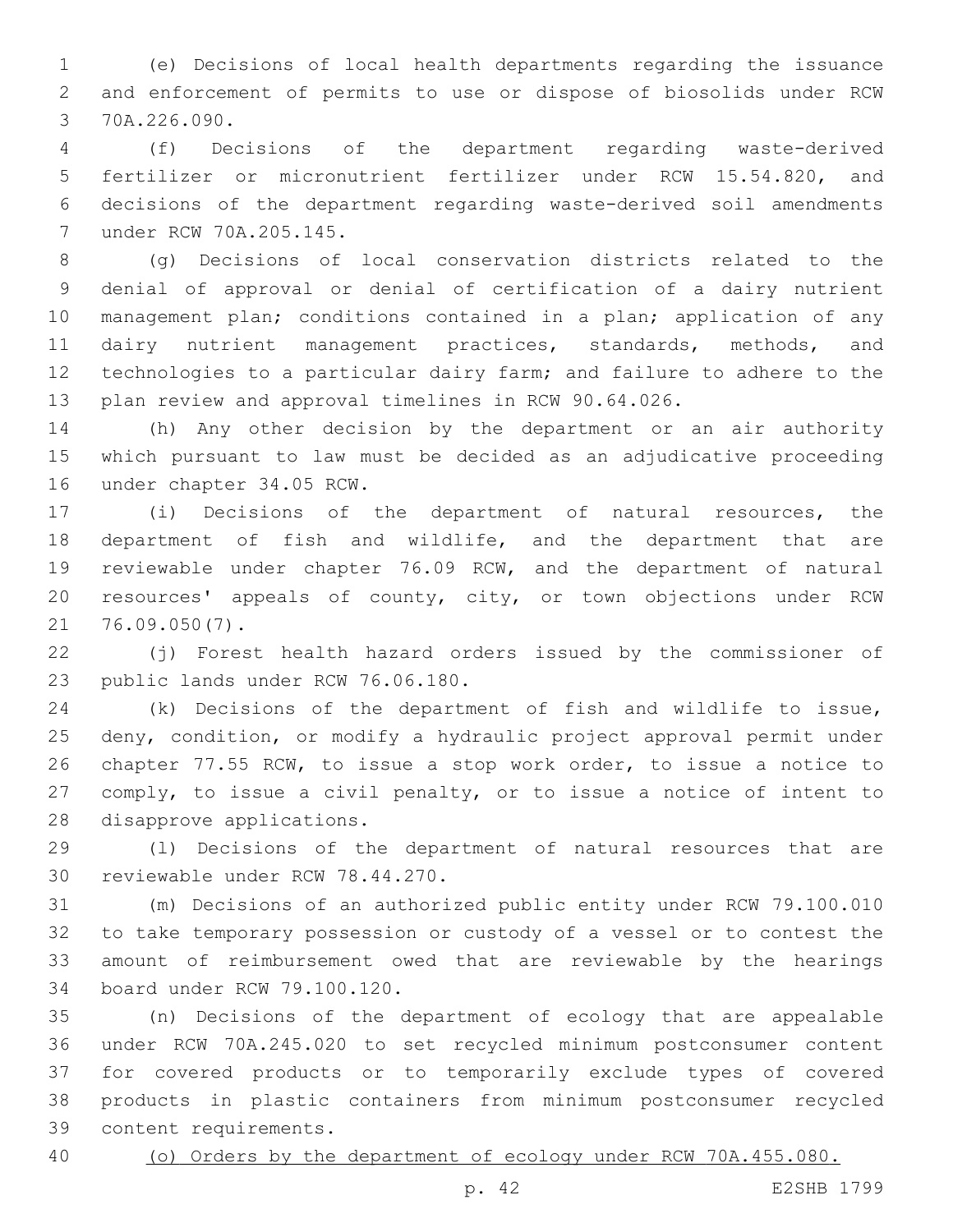(2) The following hearings shall not be conducted by the hearings board:2

 (a) Hearings required by law to be conducted by the shorelines 4 hearings board pursuant to chapter 90.58 RCW.

 (b) Hearings conducted by the department pursuant to RCW 70A.15.3010, 70A.15.3070, 70A.15.3080, 70A.15.3090, 70A.15.3100, 70A.15.3110, and 90.44.180.7

 (c) Appeals of decisions by the department under RCW 90.03.110 9 and 90.44.220.

 (d) Hearings conducted by the department to adopt, modify, or 11 repeal rules.

 (3) Review of rules and regulations adopted by the hearings board shall be subject to review in accordance with the provisions of the 14 administrative procedure act, chapter 34.05 RCW.

 **Sec. 813.** RCW 43.21B.300 and 2021 c 316 s 42 and 2021 c 313 s 17 are each reenacted and amended to read as follows:

 (1) Any civil penalty provided in RCW 18.104.155, 70A.15.3160, 70A.205.280, 70A.300.090, 70A.20.050, 70A.245.040, 70A.245.050, 70A.245.070, 70A.245.080, 70A.65.200, 70A.455.090, 88.46.090, 90.03.600, 90.46.270, 90.48.144, 90.56.310, 90.56.330, and 90.64.102 and chapter 70A.355 RCW shall be imposed by a notice in writing, either by certified mail with return receipt requested or by personal service, to the person incurring the penalty from the department or the local air authority, describing the violation with reasonable particularity. For penalties issued by local air authorities, within 26 (( $\text{thirty}$ )) 30 days after the notice is received, the person incurring the penalty may apply in writing to the authority for the remission or mitigation of the penalty. Upon receipt of the application, the authority may remit or mitigate the penalty upon whatever terms the authority in its discretion deems proper. The authority may ascertain the facts regarding all such applications in such reasonable manner and under such rules as it may deem proper and shall remit or mitigate the penalty only upon a demonstration of extraordinary circumstances such as the presence of information or factors not 35 considered in setting the original penalty.

 (2) Any penalty imposed under this section may be appealed to the pollution control hearings board in accordance with this chapter if the appeal is filed with the hearings board and served on the 39 department or authority ( $(\text{thi}$ rty)) 30 days after the date of receipt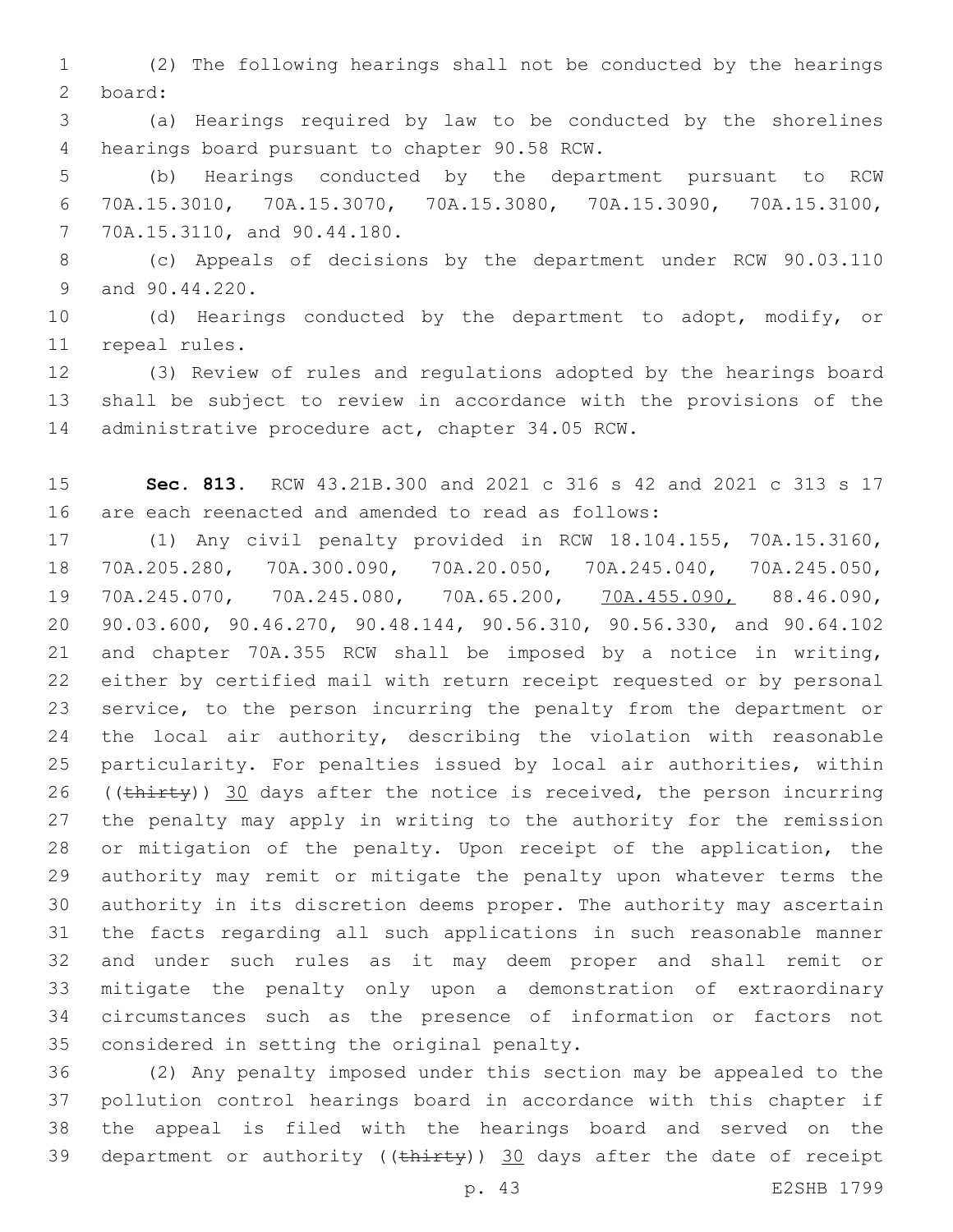by the person penalized of the notice imposing the penalty or 2 ((thirty)) 30 days after the date of receipt of the notice of disposition by a local air authority of the application for relief 4 from penalty.

(3) A penalty shall become due and payable on the later of:

(a) Thirty days after receipt of the notice imposing the penalty;

 (b) Thirty days after receipt of the notice of disposition by a local air authority on application for relief from penalty, if such 9 an application is made; or

 (c) Thirty days after receipt of the notice of decision of the 11 hearings board if the penalty is appealed.

 (4) If the amount of any penalty is not paid to the department 13 within ((thirty)) 30 days after it becomes due and payable, the attorney general, upon request of the department, shall bring an action in the name of the state of Washington in the superior court of Thurston county, or of any county in which the violator does business, to recover the penalty. If the amount of the penalty is not 18 paid to the authority within ( $(\text{thirty})$ ) 30 days after it becomes due and payable, the authority may bring an action to recover the penalty in the superior court of the county of the authority's main office or 21 of any county in which the violator does business. In these actions, the procedures and rules of evidence shall be the same as in an 23 ordinary civil action.

 (5) All penalties recovered shall be paid into the state treasury and credited to the general fund except those penalties imposed pursuant to RCW 18.104.155, which shall be credited to the reclamation account as provided in RCW 18.104.155(7), RCW 70A.15.3160, the disposition of which shall be governed by that provision, RCW 70A.245.040 and 70A.245.050, which shall be credited to the recycling enhancement account created in RCW 70A.245.100, RCW 70A.300.090, which shall be credited to the model toxics control operating account created in RCW 70A.305.180, RCW 70A.65.200, which shall be credited to the climate investment account created in RCW 70A.65.250, RCW 90.56.330, which shall be credited to the coastal protection fund created by RCW 90.48.390, and RCW 70A.355.070, which shall be credited to the underground storage tank account created by 37 RCW 70A.355.090.

**PART 9**

# **Miscellaneous**